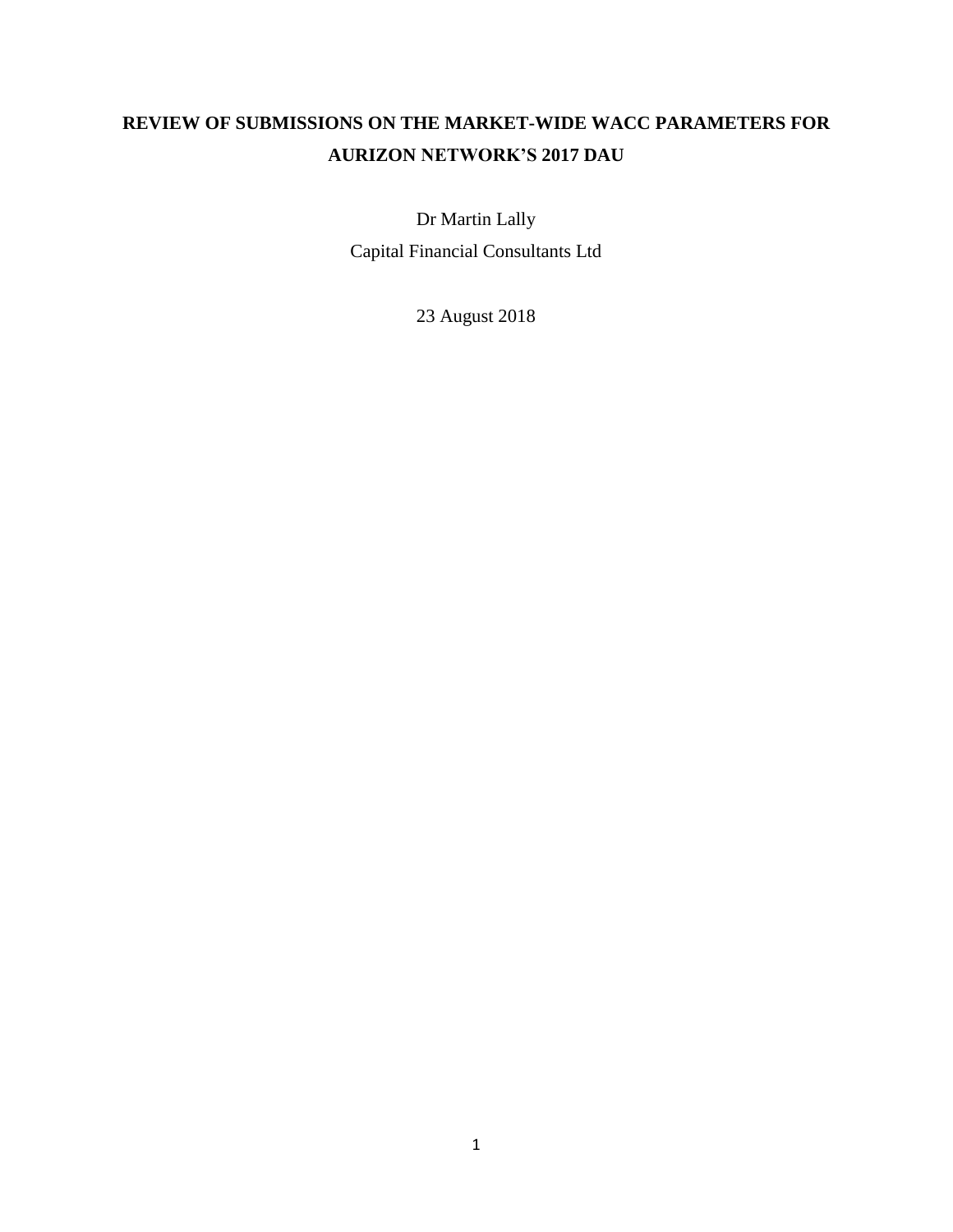## **CONTENTS**

| <b>Executive Summary</b>                                        | 3  |
|-----------------------------------------------------------------|----|
| 1. Introduction                                                 | 5  |
| 2. Risk-Free Rate                                               | 5  |
| 3. Market Risk Premium                                          | 15 |
| 4. Gamma                                                        | 27 |
| 5. Conclusions                                                  | 35 |
| Appendix 1: The Listing of Privately-Owned Regulated Businesses | 38 |
| Appendix 2: The Distribution Rates of Companies                 | 40 |
| References                                                      | 55 |
|                                                                 |    |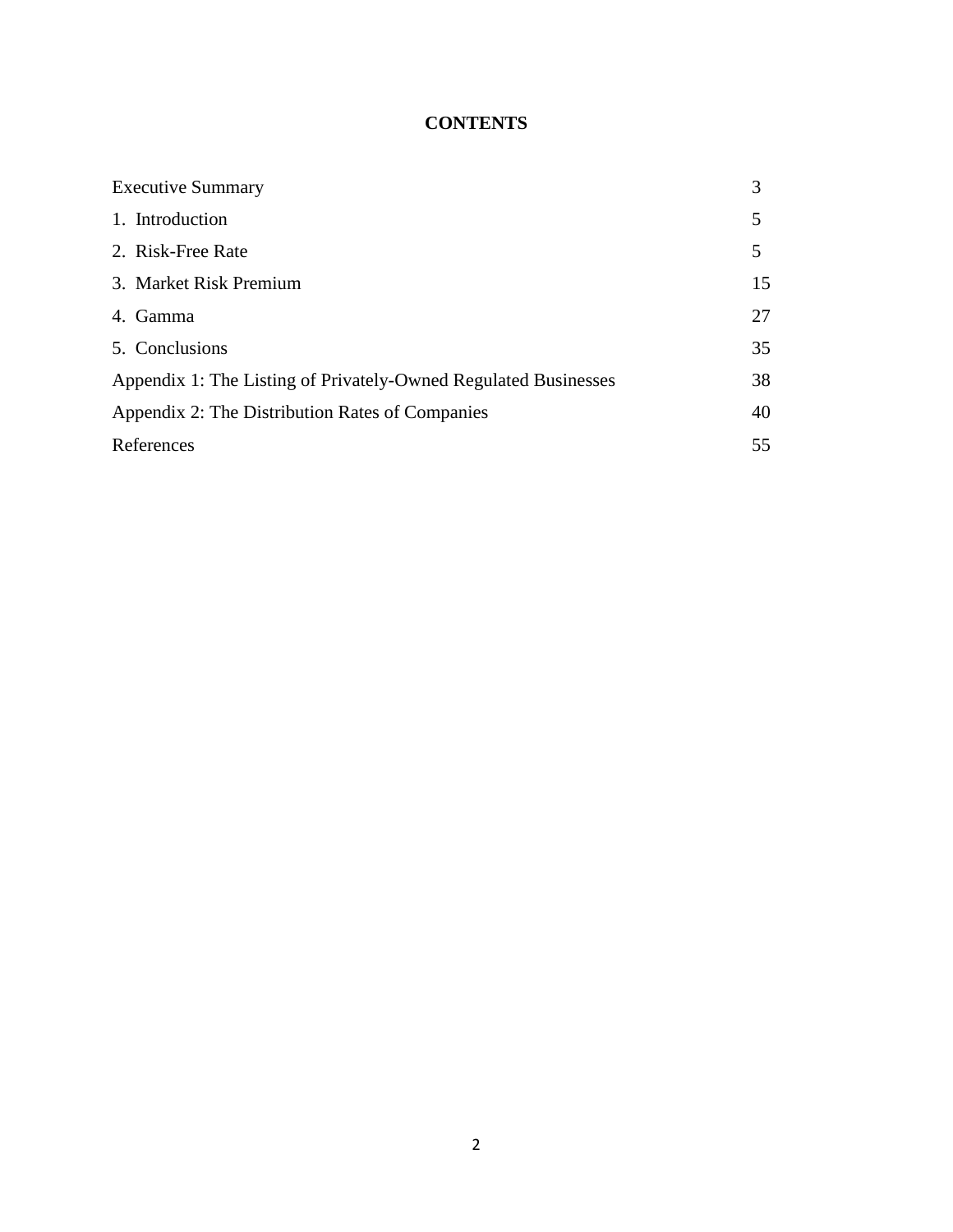#### **EXECUTIVE SUMMARY**

The QCA has recently issued a Draft Decision on Aurizon Network's 2017 DAU, for the regulatory period from 1 July 2017 to 30 June 2021 (UT5 period). In response, numerous submissions have been received. This report has reviewed new arguments in relation to the market-wide WACC parameters (the risk-free rate, market risk premium, and gamma). Much of the analysis offered in these submissions (which are principally by Frontier) involves repetition of previous arguments that have already been addressed by me, but for which Frontier offers no comments. Amongst the new arguments, I agree with the following points.

Firstly, in respect of MRP surveys conducted by Fernandez and KPMG, I agree with Frontier's point that the associated responses provided from the respondents on risk-free rates strongly suggests that their MRP estimates were intended to apply to at least a ten-year term. However, it does not follow from this that the survey respondents do vary their MRP estimates according to the term of the asset being valued. Furthermore, even if these survey responses were adjusted in the same fashion as the QCA does for the independent experts, this would only raise the QCA's point estimate based upon all of these surveys from 7.0% to 7.2%, which would not affect the median result across the five approaches examined by the QCA, and raise the mean result by only 0.05%. Accordingly, it would presumably not have affected the QCA's decision.

Secondly, I agree with Frontier's point that the use of financial statement data to estimate distribution rates for credits presumes that all credits distributed by these firms are immediately available for shareholders to redeem, but that this might not occur because some of the immediate recipients are companies and trusts, who in turn would not pass them to the ultimate beneficiaries until they in turn paid a dividend. So, some credits might be trapped or delayed. However, Frontier offers no analysis on the possible effect of this point and the analysis conducted here suggests that the effect would be very small.

Thirdly, for the purposes of estimating the imputation credit distribution rate for the BEE, I accept Frontier's point that there is merit in examining the distribution rates for a set of firms chosen to match the regulated businesses in some way, although there would be considerable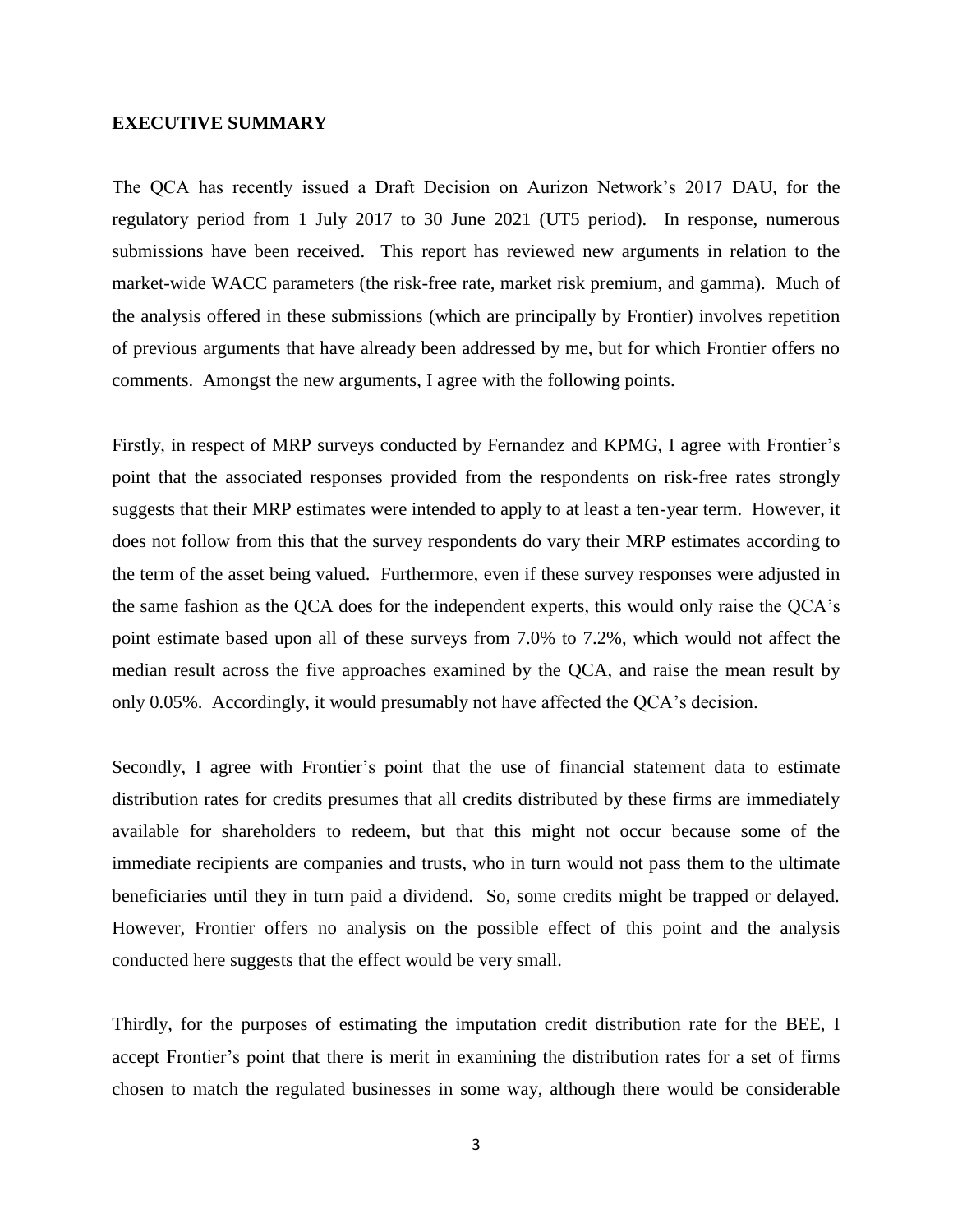subjectivity in choosing that set. The natural choice would be the set of energy network businesses firms used by the AER to estimate the optimal gearing and beta for the regulated businesses: APA Group, Ausnet Services, DUET Group, Envestra (now Australian Gas Networks), and Spark Infrastructure. Across these five firms, it is possible to estimate the distribution rate for three of them, and the rate is 1 for two of those firms and should be 1 for the third (all over at least the last ten years). This limited evidence supports my earlier conclusion that the appropriate estimate for the distribution rate of the BEE is at least 0.83.

Fourthly, I accept Frontier's point that there are some errors in the earlier analysis conducted by me into the aggregate imputation credit distribution rate for the 20 largest Australian firms over the 2000-2013 period, leading to an estimate of at least 0.83. By contrast, Frontier's analysis over the same period leads to a figure of 0.79. My revised analysis over this period still leads to a figure of at least 0.83. The difference between the last two figures is due to a wide range of errors in Frontier's analysis, comprising omission of some companies without good cause, apparently underestimating dividends by omitting those dividends paid under Dividend Reinvestment Plans, and errors in determining Franking Balances. Furthermore, I have also extended this analysis to 2017, and the effect is to further raise the rate to at least 0.88.

Lastly, I agree with the QRC's point that the MRP should be estimated using the median MRP result across the methodologies considered by the QCA, so as to provide protection against outliers. The effect of doing so would be to produce an MRP estimate of 6.5% rather than 7.0%, for MRPs defined over both four and ten-year terms.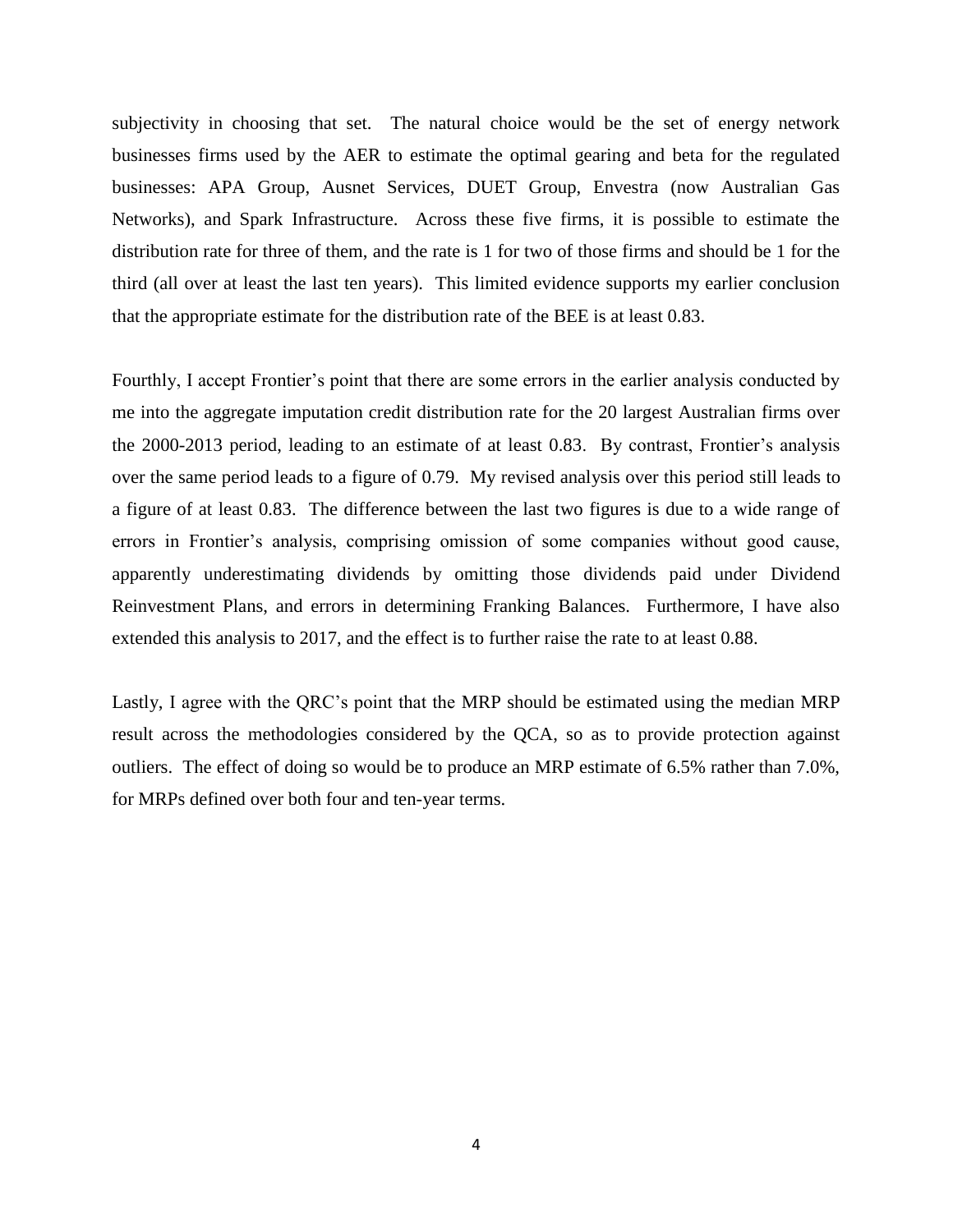#### **1. Introduction**

The QCA (2017) has recently issued a Draft Decision on Aurizon Network's 2017 DAU, for the regulatory period from 1 July 2017 to 30 June 2021 (UT5 period). In response, numerous submissions have been received. This report reviews new arguments in relation to the marketwide WACC parameters: the risk-free rate, market risk premium, and gamma.

#### **2. Risk-Free Rate**

Aurizon (2018, pp. 99-100) notes that in February 2017 it proposed an averaging period for the risk-free rate of 20 business days up to and including 30 June 2017, that the QCA (2017, page 67) subsequently proposed doing so, that the risk-free rate was unusually low at this time, that averaging periods closer to the Final Decision have been used in other decisions, and therefore argues that the averaging period here should be changed accordingly. Aurizon's claim that the risk-free rate in the averaging period just before 30 June 2017 was unusually low seems to be true. However, contrary to Aurizon's suggestion, this does not disadvantage Aurizon. Using such a period would give Aurizon the option to hedge its exposure on the risk-free rate component of its cost of debt with interest-rate swap contracts (because the period is predictable) and the  $NPV = 0$  principle would then be satisfied.

To see this, consider a regulatory scenario in which the regulated businesses purchases an asset costing *A* now (time 0), with a life of one year, financed with borrowing of *B* and equity investment of *D*, a revenue or price cap is set now that yields revenues in one year , and there is no opex or taxes. So, the expected revenues will equal the equity investment (along with an allowed rate  $k_{eR}$  on it) plus the borrowing (along with an allowed rate  $k_{dR}$  on it). Letting the current borrowing rate for one year on this debt be denoted *kd01* and the current cost of equity on this equity investment be denoted  $k_{e01}$ , the present value now of the net cash flows to the equity holders is then as follows

$$
S_0 = \frac{E(REV) - B(1 + k_{d01})}{1 + k_{e01}}
$$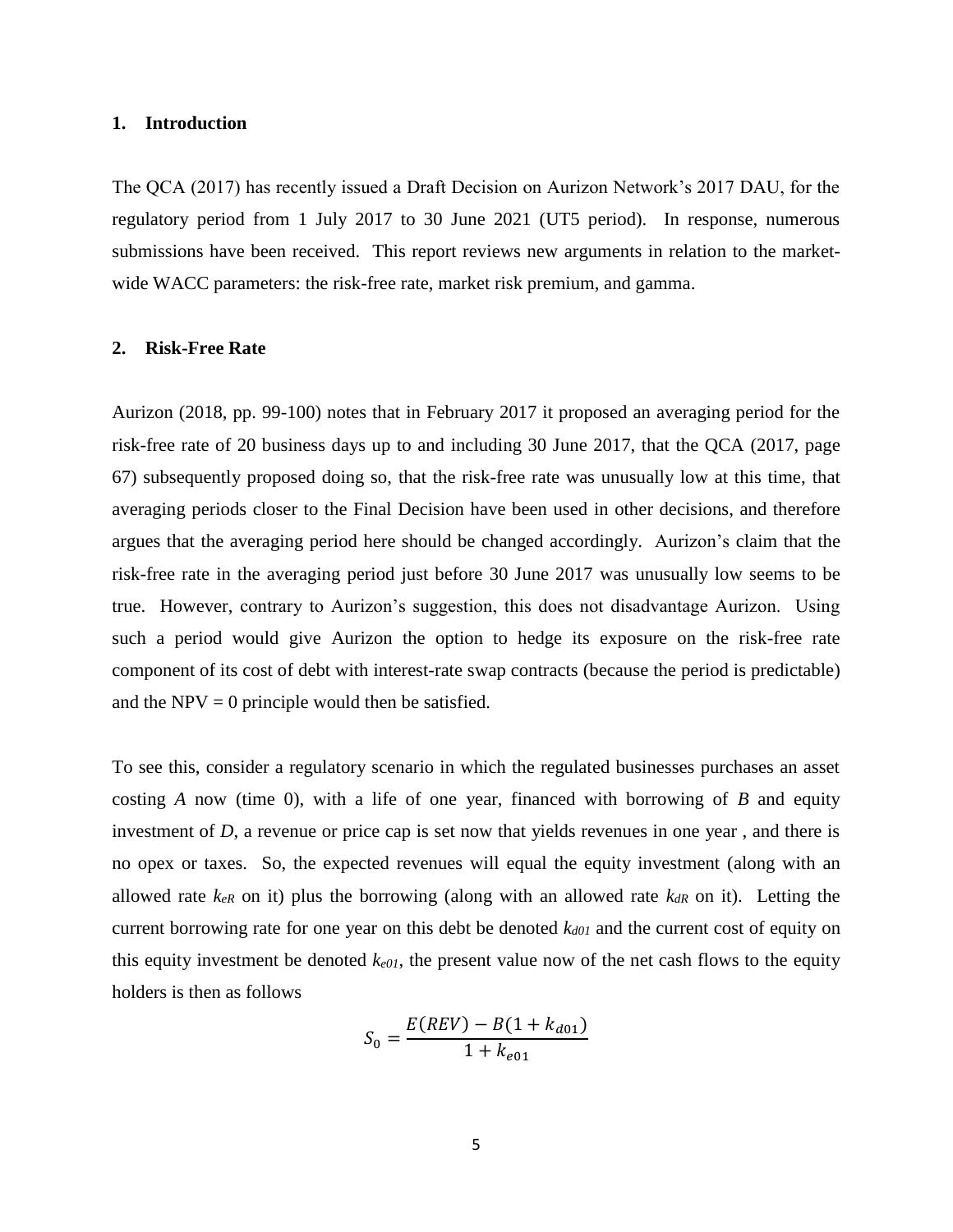$$
=\frac{D(1+k_{eR})+B(1+k_{dR})-B(1+k_{d01})}{1+k_{e01}}
$$

So, if the allowed rate on equity  $k_{eR}$  is equal to the current cost of equity  $k_{e01}$  and the allowed rate on debt  $k_{dR}$  is equal to the current cost of debt  $k_{d01}$ , then the value now of the equity  $S_0$  will equal the investment *D*, and therefore the value now of the regulated business  $(S_0 + B)$  will be equal to the cost of the assets  $(D + B)$ , and therefore the NPV = 0 principle will be satisfied. A necessary condition for the allowed rate on equity  $k_{eR}$  equaling the current cost of equity  $k_{e01}$  and the allowed rate on debt  $k_{dR}$  equaling the current cost of debt  $k_{d01}$  is that the allowed rates are set on the basis of the *current* risk-free rate.

Furthermore, because  $NPV = 0$  holds regardless of the level of the risk-free rate at the beginning of the regulatory cycle, Aurizon would be protected on both its cost of debt and cost of equity. Thus, even if the risk-free rate over this 20 day period just before the beginning of the regulatory cycle were unusually low, and therefore Aurizon's allowed revenues were lowered (via the allowed rates  $k_{eR}$  and  $k_{dR}$  in the numerator of the last equation), this would reduce Aurizon's borrowing costs (at rate *kd01* in the last equation) and the cost of equity used to present value the expected cash flows to its equity holders (rate *ke01* in the last equation), leaving NPV still equal to zero.

Furthermore, by arguing for a different averaging period, with presumably a higher risk-free rate, Aurizon is therefore seeking revenues that will exceed those consistent with the NPV  $= 0$ principle. In terms of the above example, Aurizon's proposal would elevate the rates *keR* and *kdR* in the last equation but would not change the interest rate  $k_{d01}$  that the firm pays or the cost of equity *ke01* used to present value the expected cash flows to equity holders back to now, and therefore the  $NPV = 0$  principle will be violated. For all of these reasons, Aurizon's argument for a new averaging period close to the Final Decision is devoid of merit.

TCI Fund Management (2018, pp. 2-3) argues that, because the risk-free rate was at an unusually low point at the beginning of the regulatory cycle, the QCA should instead consider "the likely level of RFR over the 4-year period of UT5". However, this is a variant on Aurizon's proposal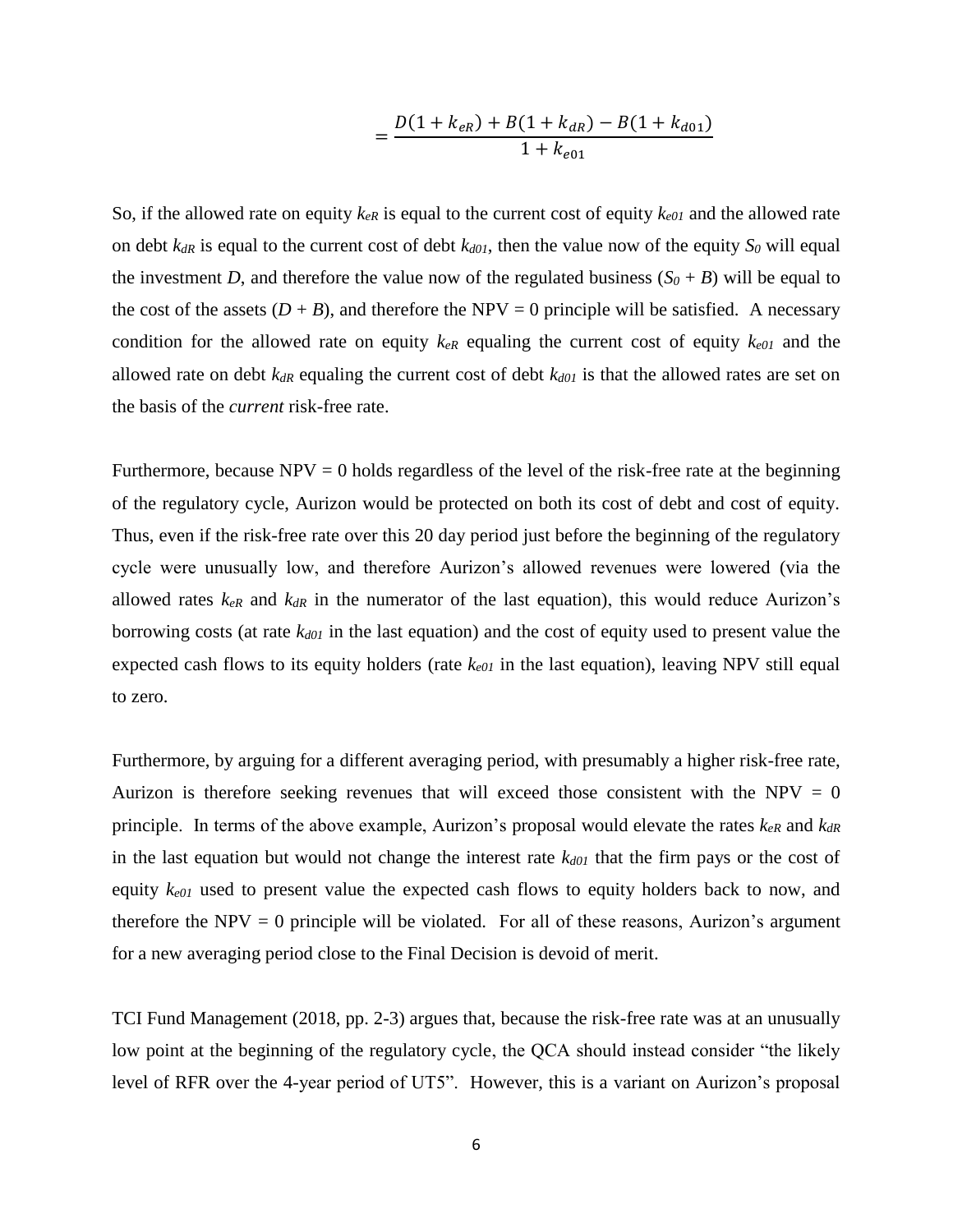to change the point in time at which the allowed rates are set and therefore suffers from the same problems: it would prevent the firm from hedging its borrowing costs using interest rate swap contracts, it would violate the  $NPV = 0$  principle, and it would raise revenues relative to those required to satisfy the  $NPV = 0$  principle.

Frontier (2018a, section 2.1) argues that commercial practice is to use the ten-year risk-free rate in valuing equities, and implies that regulators should do likewise in setting the allowed rate of return. This point has been raised previously in Frontier (2017a, section 2.4) and SFG (2014a, section 2). However, as argued in Lally (2015a, section 2.1), the QCA is not engaged in valuing equities but in periodically setting the allowed rate of return in order to cover a business's efficient costs, and this is equivalent to satisfying the  $NPV = 0$  principle. Since the exercises are different, what is appropriate in one case need not be appropriate in the other. Furthermore, as shown in Schmalensee (1989), Lally (2004) and Lally (2007a, 2007b), this regulatory situation implies that the appropriate term of the risk-free rate is that matching the regulatory cycle. This analysis cannot be rebutted by citing commercial practice in an unrelated exercise. Furthermore, as shown in Lally (2013, pp. 23-26), there are good reasons for valuation exercises to use a different risk-free rate. Frontier (2018a) does not respond to the arguments in Lally (2013) or Lally (2015a).

Frontier (2018a, section 2.1) refers to a survey conducted by Incenta (2013), and claims that it supports regulatory use of the (prevailing) ten-year risk-free rate. This repeats the point made in Frontier (2017a, section 2.4). As noted in Lally (2017a, section 2), this report was examined in Lally (2014, pp. 26-28), and the conclusion reached there was that the Incenta survey results do not support the QCA using the prevailing ten-year risk-free rate. In particular, the interviewees were not using the prevailing ten-year risk-free rate themselves, they were in general recommending rates for use in valuing very long-term cash flows, and various responses from these interviewees undercuts the presumption that their views are authoritative (including rationalizing their actions on the basis that it is "standard market practice"). Frontier (2018a) has not responded to any of the points raised in Lally (2014, pp. 26-28).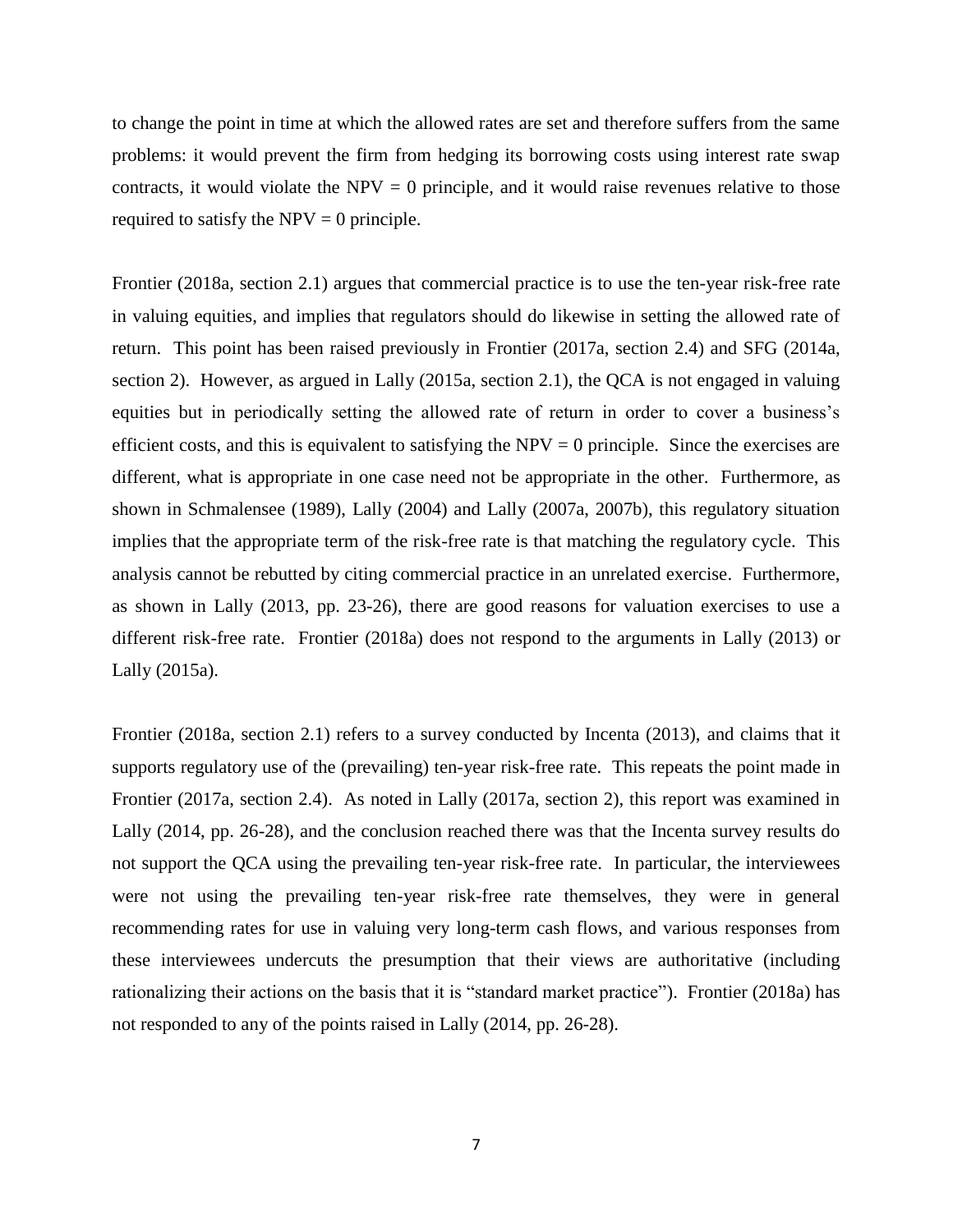Frontier (2018a, section 2.2) claims that the current standard regulatory practice in Australasia is to use the ten-year risk-free rate and, in support of this, it refers to the practice of various such regulators. This point repeats that raised in SFG (2014a, section 5). However, Frontier acknowledges that the ERA and the NZCC both use rates matched to the regulatory cycle, as does the QCA. This contrary evidence contradicts Frontier's claim. Furthermore, even if Frontier's claim were true, any proposed procedure must rest upon its inherent merits rather than mere observation of existing practice. Without such an approach, no progress in any area is possible. Moreover, this is an approach that SFG is entirely sympathetic to. For example, SFG (2012) supported the use of a trailing average for the cost of debt despite the fact that this practice was not used by any Australian regulator at the time (and SFG is Frontier's earlier name). Naturally, SFG supported the use of this approach because of its perceived inherent merits. The same principle applies to the QCA's approach to determining the term of the riskfree rate. The methodology must stand or fall on its own merits.

Frontier (2018a, section 2.3) notes that the typical UK regulatory practice is to allow a real riskfree rate that is usually above the ten-year real risk-free rate, and that the typical US regulatory practice is to allow a 30-year risk-free rate. Since these practices are mutually incompatible, and both inconsistent with the use of a ten-year rate, it is not clear which practice Frontier is recommending. Perhaps the point is to demonstrate that the QCA is part of an Australasian group that is the least generous internationally. If so, the same evidence seems to demonstrate that the UK regulators are the most generous, and could just as easily be used to argue that the UK regulators were 'wrong' rather than the QCA. Nothing in this survey approach reveals which approach is the best. As argued in the previous paragraph, any proposed procedure must rest upon its inherent merits rather than mere observation of existing practice, and Frontier offers no rationale for any of these practices. By contrast, the QCA's (2017) approach follows from the fundamental regulatory principle that the NPV of the regulatory cash flows is zero, and the QCA rationalizes it on that same basis.

Frontier (2018a, section 3.2) asserts that the 'risk-free rate term proposition' (that the risk-free rate allowed by the regulator must match the regulatory cycle in order to satisfy the  $NPV = 0$ principle) assumes that the market value of the regulatory assets at the end of the regulatory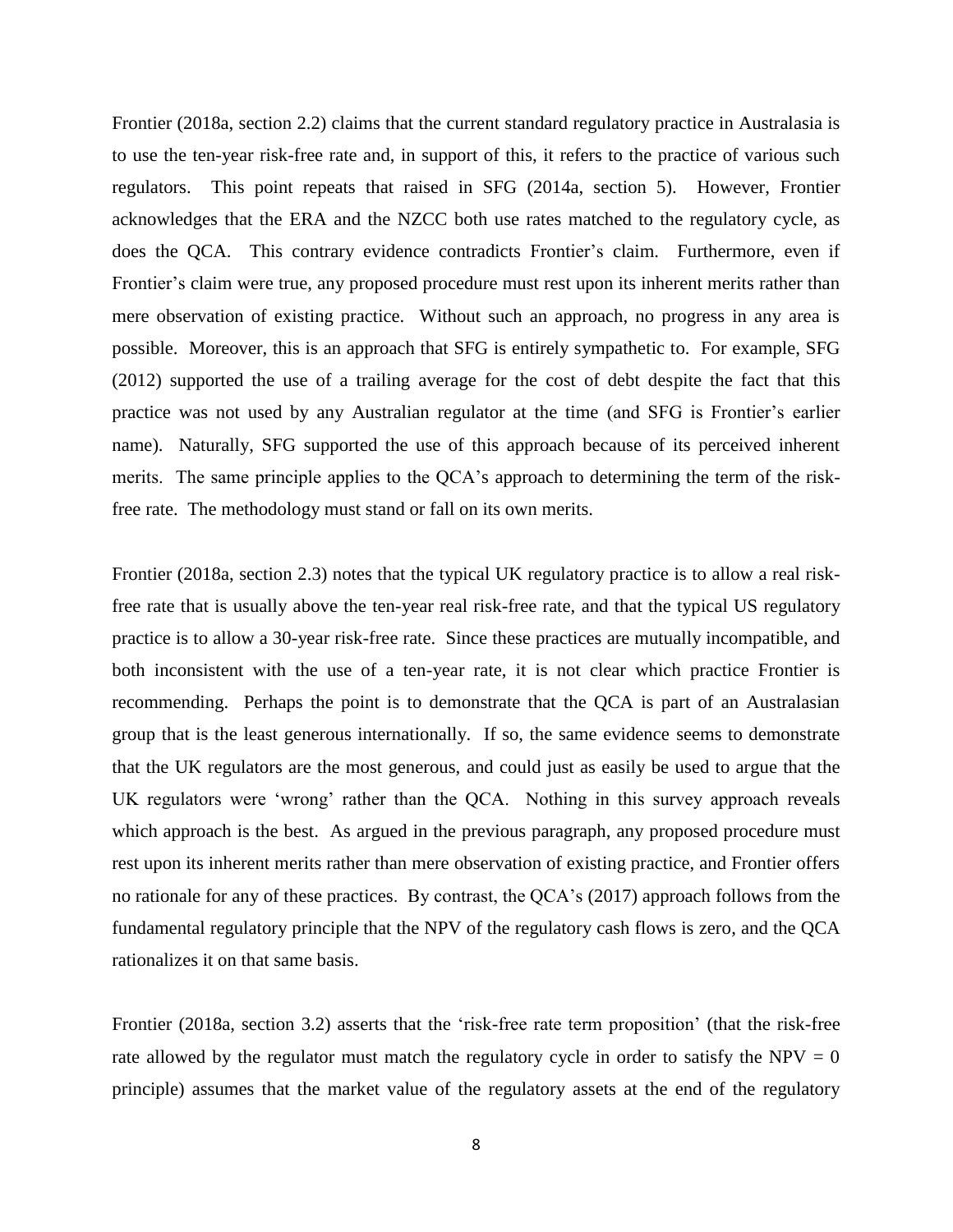cycle is certain, and quotes from both Lally  $(2012, pp, 10-14)$  and the QCA  $(2014, pp. 45-46)$  in support of that. The same claim has been made in Frontier (2017a, section 3). However, as discussed in Lally (2017, pp. 9-10), Frontier's quotes from both Lally (2012) and the QCA (2014) are drawn from mere examples in which simplifying assumptions including this one are made in order to demonstrate the fundamental point, and both Lally (2012) and the QCA (2014) elsewhere make it quite clear that this certainty assumption does not underlie the 'risk-free rate term proposition'. Frontier (2018a, section 3.2) does not respond to these points.

On the question of whether the market value of the regulatory assets at the end of the regulatory cycle must be certain in order for the 'risk-free rate term proposition' (the risk-free rate allowed by the regulator must match the regulatory cycle in order to satisfy the  $NPV = 0$  principle) to be valid, Lally (2017a, section 2) presents two examples that each demonstrate that the certainty assumption is not necessary. Frontier (2018a, section 3.3) objects to the first example. To assess this objection, it is necessary to repeat the example, which was as follows. Fixed assets are purchased now at cost *B*, their life is two years, all financing is equity, a revenue or price cap is set now that yields revenues in one year and is reset at that point to yield revenues one year later, there are no operating costs or corporate taxes, there are no revenue risks, the allowed depreciation in the first year is 50% of the asset cost, the RAB at time 1 is set to match the replacement cost of the assets at that time (by adding an amount *Z* to the asset cost net of the first year's depreciation), this amount *Z* is (as perceived at the current time) a random variable with mean zero and uncorrelated with market returns, the regulator correctly sets revenues at each point, and there is no differential personal tax treatment across different sources of investment income.

In this scenario, in one year's time, the RAB of the asset will be  $.5B + Z$ , and the regulatory revenues set at that point for receipt one year later will be this RAB plus an allowed rate of return ( $d_{12}$ ) on it, i.e.,  $REV_2 = (.5B + Z)(1 + d_{12})$ . This amount to be received at time 2 will be known with certainty at time 1. Accordingly, it should be discounted at the one-year risk-free rate prevailing at time 1  $(R_{12})$ . To satisfy the NPV = 0 principle, the regulator should use the same rate in setting these revenues. The revenues are then  $(.5B + Z)(1 + R<sub>12</sub>)$  and the value of these revenues at the time they are set is then as follows: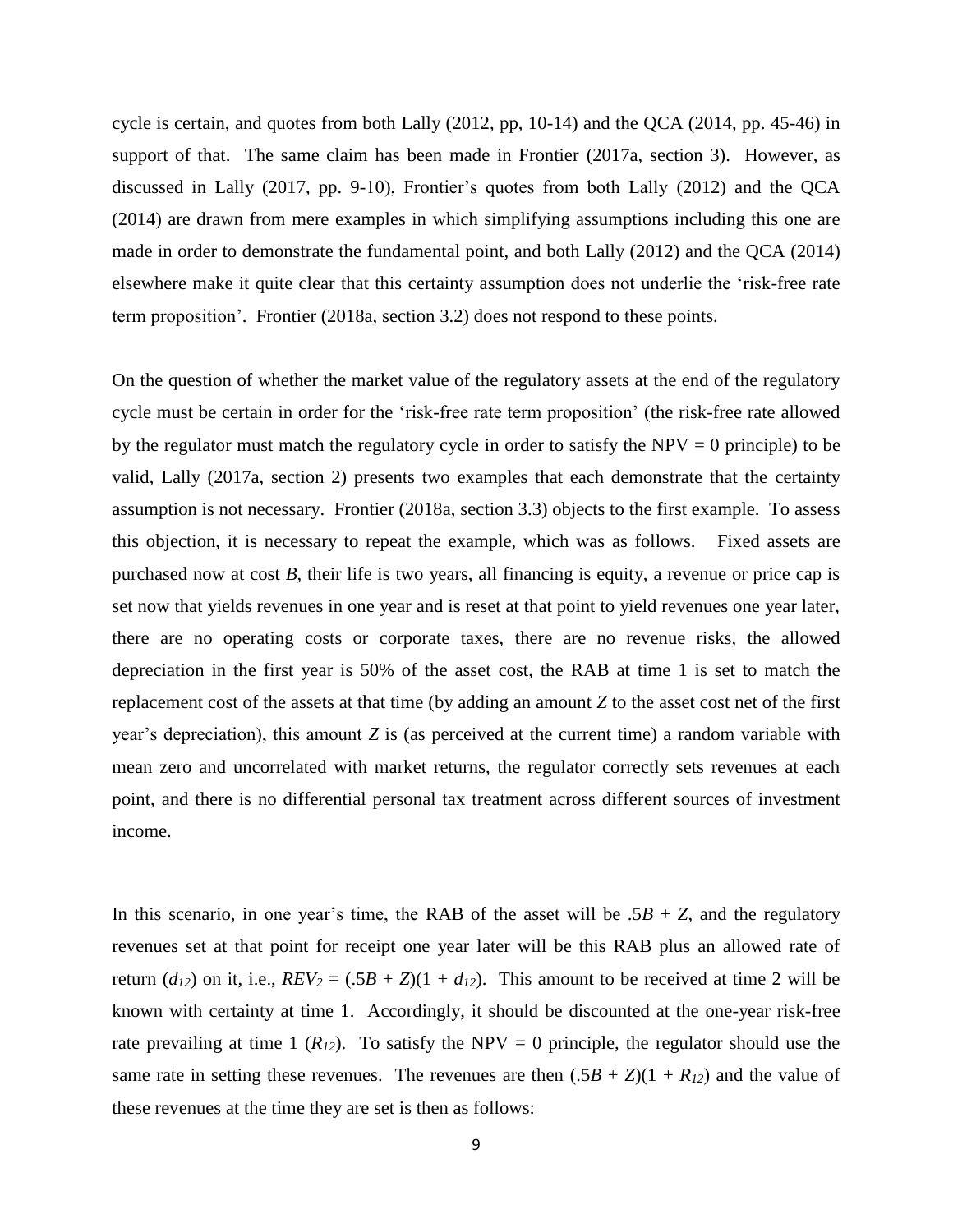$$
V_1 = \frac{(.5B + Z)(1 + R_{12})}{1 + R_{12}} = .5B + Z
$$
 (1)

Similarly, the regulator sets revenues now (to be received in one year) equal to depreciation (.5*B*) plus an allowed rate of return applied to the initial RAB (*Bd01*). These revenues are certain now and therefore warrant discounting at the current one-year risk-free rate (*R01*). The owners of the regulated business will also receive its value in one-year  $(V<sub>I</sub>)$ , which is shown in equation (1) and is not certain at the present time because *Z* is unknown at the present time, consistent with Frontier's scenario of uncertainty about *V1*. However, since *Z* is uncorrelated with market returns, the appropriate discount rate on  $V_I$  over the first year will still be the current one-year risk-free rate (*R01*). Accordingly, the regulator should use the same rate in setting the allowed cost of capital for the first year. The revenues at time 1 from the regulated assets would then be  $(.5B + BR<sub>01</sub>)$ , and the residual value at that point will be  $(.5B + Z)$  as shown in equation (1). So, the value now of the regulated assets would be as follows:

$$
V_0 = \frac{(.5B + BR_{01}) + .5B + E(Z)}{1 + R_{01}} = \frac{B(1 + R_{01})}{1 + R_{01}} = B
$$
 (2)

So, the NPV = 0 principle ( $V_0 = B$ ) is still satisfied through the regulator using the prevailing one-year risk-free rate at each reset point, despite the fact that  $V_I$  is now uncertain. This contradicts Frontier's claim that the two-year risk-free rate (matching the asset life) must be used by the regulator when  $V_I$  is uncertain.

Frontier's (2018a, section 3.3) objection to this example relates to the discount rates used. In particular, Frontier claims that the QCA invokes discount rates that investors should use rather than the rates actually used by investors, and "..the uncontested evidence clearly shows that the real-world investors set their required return using a ten-year risk-free rate..". In the context of this example, Frontier's view is that the discount rates appearing in the denominators of equations (1) and (2) ought to be the ten-year risk-free rates prevailing at those times rather than the one-year rates, and satisfying the  $NPV = 0$  principle would then require that the allowed rates set by the regulator appearing in the numerators of equations (1) and (2) ought to be the ten-year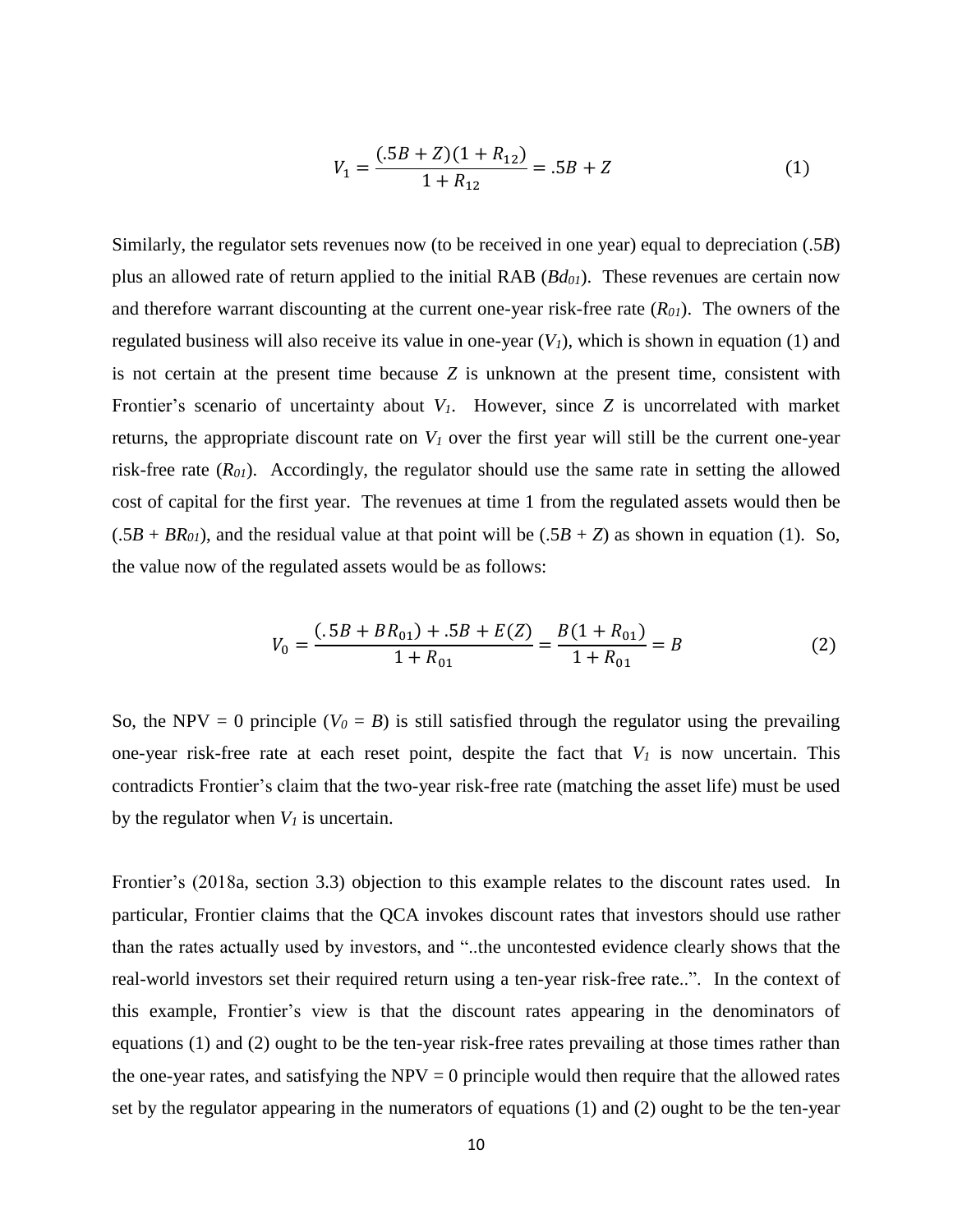risk-free rates prevailing at those times rather than the one-year rates. However, as discussed earlier, the ten-year rates that Frontier claims various market participants are using are rates being used in DCF valuations of companies, and might be considered to be appropriate in *those* circumstances. These market participants were not asked what rates they would use in the scenario presented in this example. Similarly, they were not asked what rate they would use to value an Australian government bond maturing in one year, nor would it be necessary to ask them. An Australian government bond maturing in one year warrants valuing using the prevailing one-year risk-free rate, and any market participant acting otherwise would simply provide arbitrage profits to their peers. Similarly, in equation (1), the correct discount rate is the one-year risk-free rate prevailing at time 1 for exactly the same reason that a Government bond maturing in one year must be valued using the prevailing one-year risk-free rate. So, Frontier's evidence for contesting a hypothetical example bears no relation to the example and, even if it did relate to the example, it would supply evidence on the competence of the survey respondents rather than the appropriate course of action.

In relation to this first example, Frontier (2018a, page 4, page 16) also claims that equation (2) above is circular (i.e., it assumes the result it seeks to prove) because it assumes that the regulator's allowed return in the numerator is equal to the market's required return in the denominator. This is not correct. Frontier is conflating a simplifying assumption made in the derivation of a model (such as the assumption of no transactions costs in the CAPM) with a parameter choice that must be made by a regulator in order to achieve a desired goal, and these are fundamentally different exercises even though both utilize mathematics. The purpose of the regulatory exercise is to find the 'correct' regulatory risk-free rate, defined as the rate that ensures that the NPV = 0 result is obtained. The mathematics of equation (2) above reveals that this regulatory rate must match that used in the discount rate, and therefore match the length of the regulatory cycle. So, an objective exists  $(NPV = 0)$  and one seeks a parameter value that achieves it. This kind of exercise is quite different to that involving the derivation of a model such as the CAPM, in which simplifying assumptions are made and the laws of mathematics then produce a result that could be quite surprising to all concerned.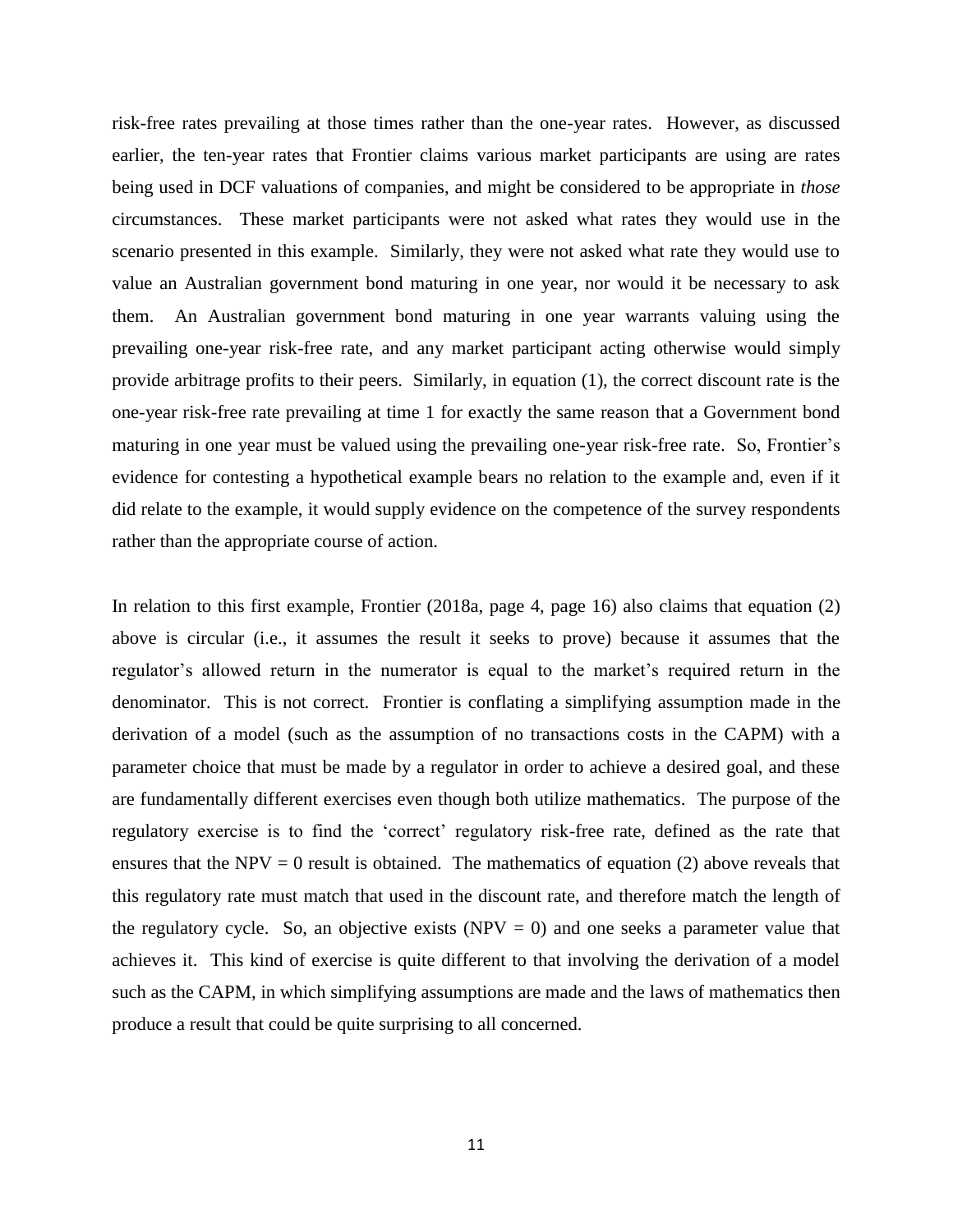In relation to this first example, Frontier (2018a, page 4) also claims that the NPV = 0 principle "says nothing more than that the discount rate should be the correct one", and again asserts that the correct rate is based on the ten-year risk-free rate because investors use it. The latter point has already been addressed. The former point is a mischaracterization of the  $NPV = 0$  principle, which instead states that the present value of the future cash flows from a regulatory business should be equal to the initial investment, and regulatory use of a risk-free rate matching the regulatory cycle will achieve this. In the course of demonstrating this, a discount rate must be used and naturally the correct rate must be used.

Frontier (2018a, section 3.3) also objects to a second example in Lally (2017, section 2). Again, to assess Frontier's criticism, it is necessary to repeat the example, which was a variant on the first example as follows. Suppose now that *Z* embodies systematic risk. This has no effect upon equation (1) because the risk relating to *Z* is resolved over the first year. However, the appropriate discount rate on the payoffs on the regulatory assets at the end of the first year should now be the one-year risk-free rate augmented by a risk premium (*p01*). This premium is therefore also added by the regulator to its allowed cost of capital in the first year. So, equation (2) becomes:

$$
V_0 = \frac{(.5B + BR_{01} + Bp_{01}) + .5B + E(Z)}{1 + R_{01} + p_{01}} = \frac{B(1 + R_{01} + p_{01})}{1 + R_{01} + p_{01}} = B
$$
(3)

So, the NPV = 0 principle ( $V_0 = B$ ) is still satisfied through the regulator using the prevailing one-year risk-free rate at each reset point, despite the fact that *V<sup>1</sup>* is again uncertain. This again contradicts Frontier's claim that the one-year risk-free rate is no longer appropriate when *V<sup>1</sup>* is uncertain.

In response, Frontier (2018a, section 3.3) argues that there is no place within the QCA's regulatory model to accommodate any such premium. This is not correct. If risk relating to  $V_I$ were systematic, it would be empirically reflected in the beta estimate along with all other sources of systematic risk. Having estimated beta empirically, the QCA does not *additionally*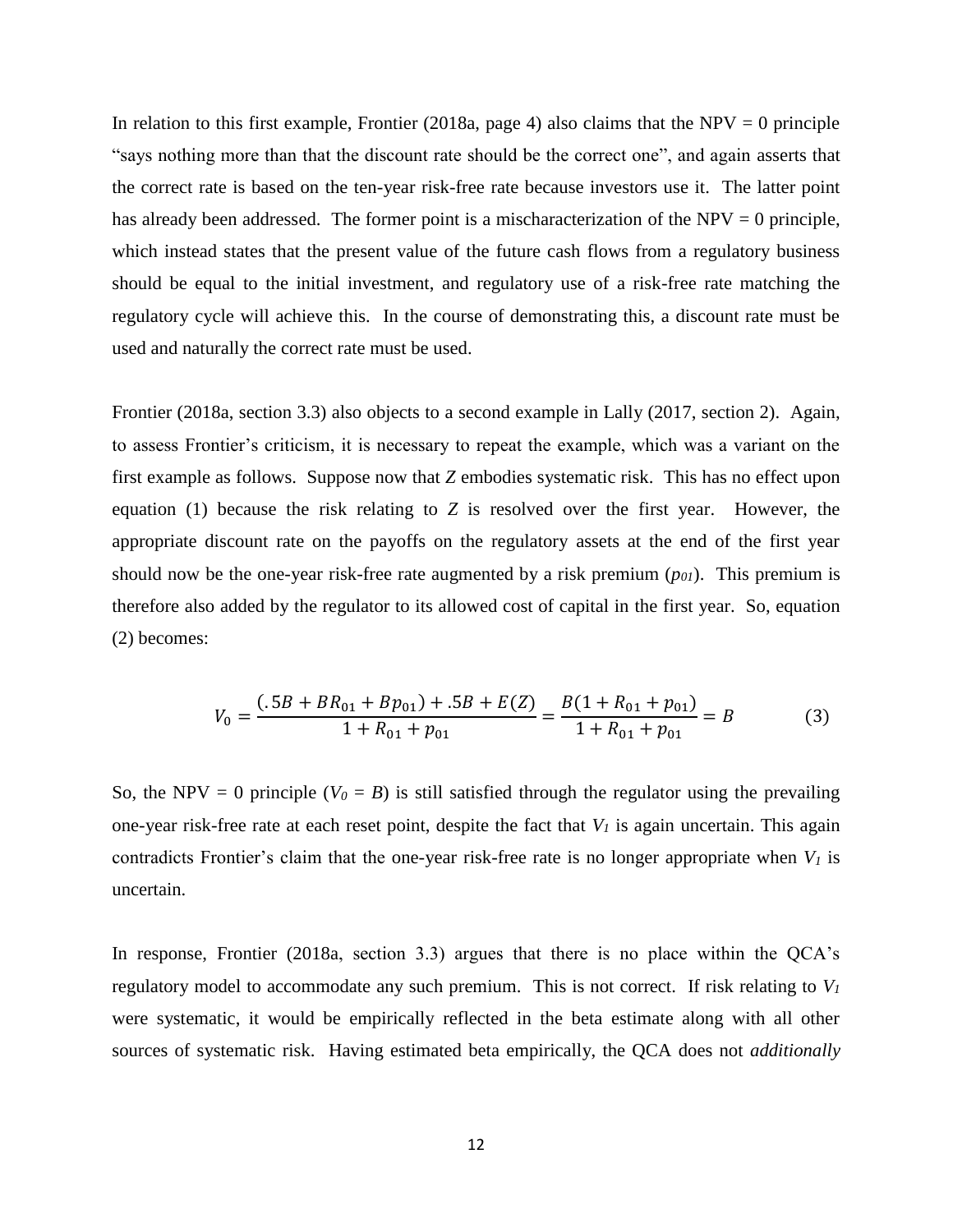need to make any allowance for systematic risk relating to *V1*, and if it did so it would be double counting.

It should also be noted that, if Frontier's belief (that regulatory use of a risk-free rate matching the regulatory term would be appropriate if  $V_I$  were certain but not otherwise) were true, it would remain true even if the risk associated with  $V_I$  were infinitesimally small, and therefore would violate a "smooth-pasting" requirement in asset pricing and regulation, i.e., very small changes in risk cannot give rise to substantial changes in valuation (due to arbitrage) and hence cannot give rise to substantial changes in the appropriate regulatory decision. Furthermore, the change favoured by Frontier when *V<sup>1</sup>* has any risk involves switching from the risk-free rate matching the regulatory cycle to a longer-term rate, and this change would be substantial if the two rates were quite different. All of this implies that Frontier's argument cannot be valid. These points were raised in Lally (2017a, section 2) and Frontier (2018a) does not respond to them.

Finally, on this matter, it should be noted that these examples designed to rebut Frontier's claims about risk in  $V_I$  are secondary. The matter has been addressed earlier in Lally (2004), which is concerned with precisely this question and demonstrates that the  $NPV = 0$  principle implies that the appropriate risk-free rate is that matching the regulatory cycle "..even in the presence of cost and volume risks, and risks arising from asset valuation methodologies." (ibid, page 18). These risks are allowed for by adding a risk premium to the discount rate used to value cash flows, and therefore also to the cost of equity allowed by the regulator, not by altering the term for the riskfree rate. Contesting this analysis would require showing some error in it, and Frontier have not done so.

Frontier (2018a, section 4) argues that there is an inconsistency between the QCA's RAB rollforward, in which the RAB is inflated in accordance with the realized inflation rate whilst an allowance for expected inflation is deducted from its revenue requirement, and the Siegel estimate of the MRP, in which the historical average real return on government bonds is added back to the Ibbotson estimate of the MRP followed by deducting the expected long-run real riskfree rate. In the RAB case, the QCA estimates expected inflation from a geometric average of the RBA's short-term forecasts and the mid-point of the RBA's target band for years beyond its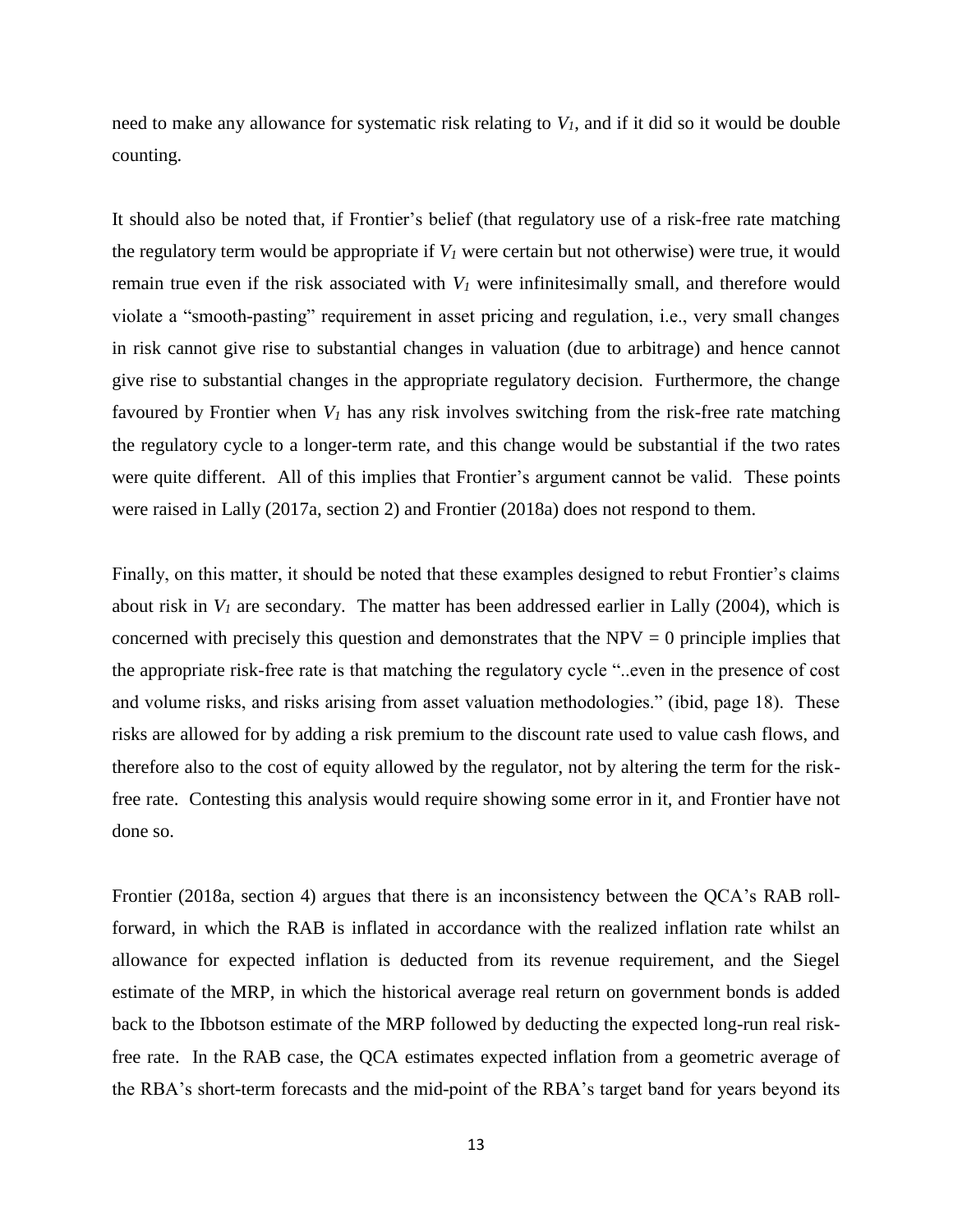forecasting period (QCA, 2017, page 50). Implicitly, this involves rejecting use of the "breakeven inflation rate" and therefore implicitly rejecting the use of inflation-indexed CGS bonds for determining the real risk-free rate reflected in nominal CGS bonds. By contrast, in determining the Siegel MRP estimate, Frontier claims that the QCA uses inflation-indexed CGS bonds to determine the expected real risk-free rate.

I acknowledge that there is a difference in approach here by the QCA, but there is good reason for the QCA doing so. The "break-even" approach to estimating inflation may be subject to significant biases arising primarily from the presence of compensation for inflation risk within nominal but not inflation-indexed CGS yields and higher compensation for illiquidity within inflation-indexed CGS yields relative to nominal CGS yields. Accordingly, I favour the QCA's approach to estimating expected inflation, involving the use of RBA forecasts. Consistency might then suggest that the QCA should avoid using inflation-indexed CGS bonds for estimating the expected real risk-free rate over the period for which the Siegel estimator is determined (1958-2017), and therefore use the yields on nominal bonds net of RBA inflation forecasts for that period. However, for most of that period, there were no RBA forecasts with which to implement that approach, and even if there were such forecasts would be quite unreliable until 1993 when the inflation rate stabilised. Two options then remain: averaging over inflationindexed CGS yields for the period in which they were available (from 1987), and averaging over ex-post real returns on nominal bonds over long periods in which inflation was stable. The QCA examines evidence of both types and the results are similar, which supports use of those results to estimate the expected long-run real return on the nominal bonds.

Frontier (2018a, section 5) observes (correctly) that the four-year risk-free rate (used by the QCA to match the regulatory cycle) is more volatile than the ten-year rate, which increases price volatility to customers. This is true but use of the ten-year rate also increases the average price paid by customers because the ten-year rate is on average higher than the four-year rate. Furthermore, relative to the impact of fluctuations in petrol prices or mortgage interest rates on the average consumer, the fluctuations in prices for regulated services occasioned by regulatory use of the four-year rate rather than the ten-year rate would be trivial.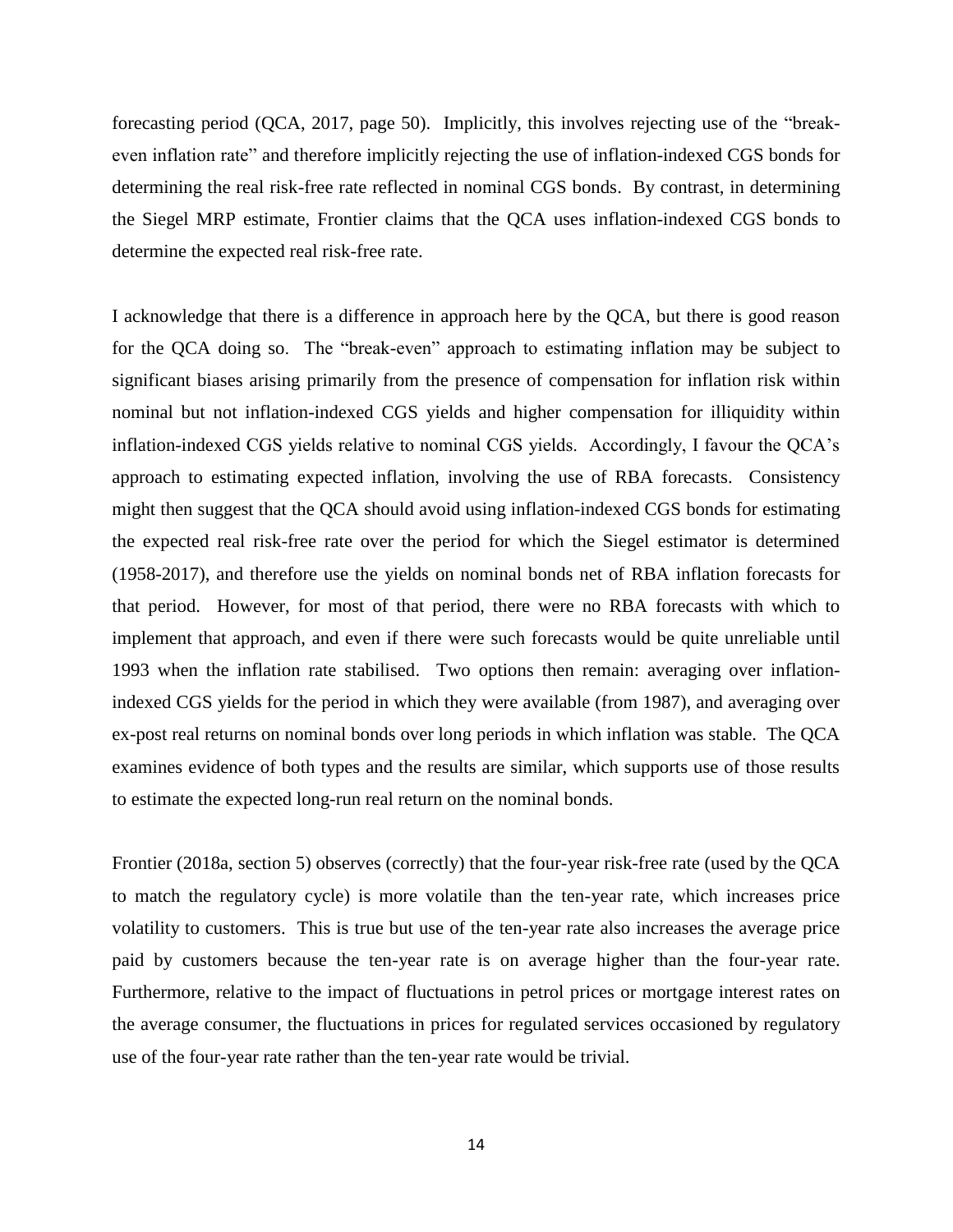Frontier (2018a, section 5) also argues that these greater price fluctuations from use of the fouryear rate rather than the ten-year rate increase the volatility of returns received by investors and therefore inhibit capital investment. This is not correct. Investment will be forthcoming if the NPV of the investment is at least zero rather than if returns volatility is low, and is the basis of the NPV  $= 0$  principle. Furthermore, whatever impact that the greater volatility of four-year government bond rates relative to ten-year rates has on investor behavior, it will induce changes in the relative rates so that both markets clear, and the four-year rate used by the QCA is then a market rate that fully compensates investors for all features of its return distribution.

#### **3. Market Risk Premium**

Frontier (2018b, section 2.2) asserts that, despite switching to an MRP defined relative to the four-year risk-free rate rather than to the ten-year rate used in the Market Parameters Decision (QCA, 2014), the QCA has not in substance changed its MRP estimate. In support of this claim, Frontier notes that adding the QCA's former MRP estimate of 6.5% (defined relative to the tenyear risk-free rate) to the current ten-year risk-free rate of 2.4% yields a market cost of equity of 8.9%, as does adding the QCA's current MRP estimate of 7.0% (defined relative to the four-year risk-free rate) to the current four-year risk-free rate of 1.9%. However, Frontier is conflating claims concerning the market cost of equity with those concerning the MRP, and the concern here is solely with the latter. Had the current margin between the four and ten-year risk-free rates been other than 0.5%, the two market costs of equity would not have been equal but that would no more have disproved Frontier's point than the current differential proves it. To assess whether the QCA's current MRP estimate defined relative to the four-year risk-free rate is in substance the same as its previous estimates of 6.5% defined relative to the ten-year risk-free rate, it is necessary to strip out the effect of the change in definition. Table 1 below shows the QCA's estimates of the MRP for the five different methodologies examined, in the Market Parameters Decision (QCA, 2014, page 23), the DBCT Decision (QCA, 2016, section 4.7), the UT5 Draft Decision (QCA, 2017, page 83), and reconstruction of the latter numbers to reflect the use of a ten-year risk-free rate (because the 2014 and 2016 QCA Decisions defined the MRP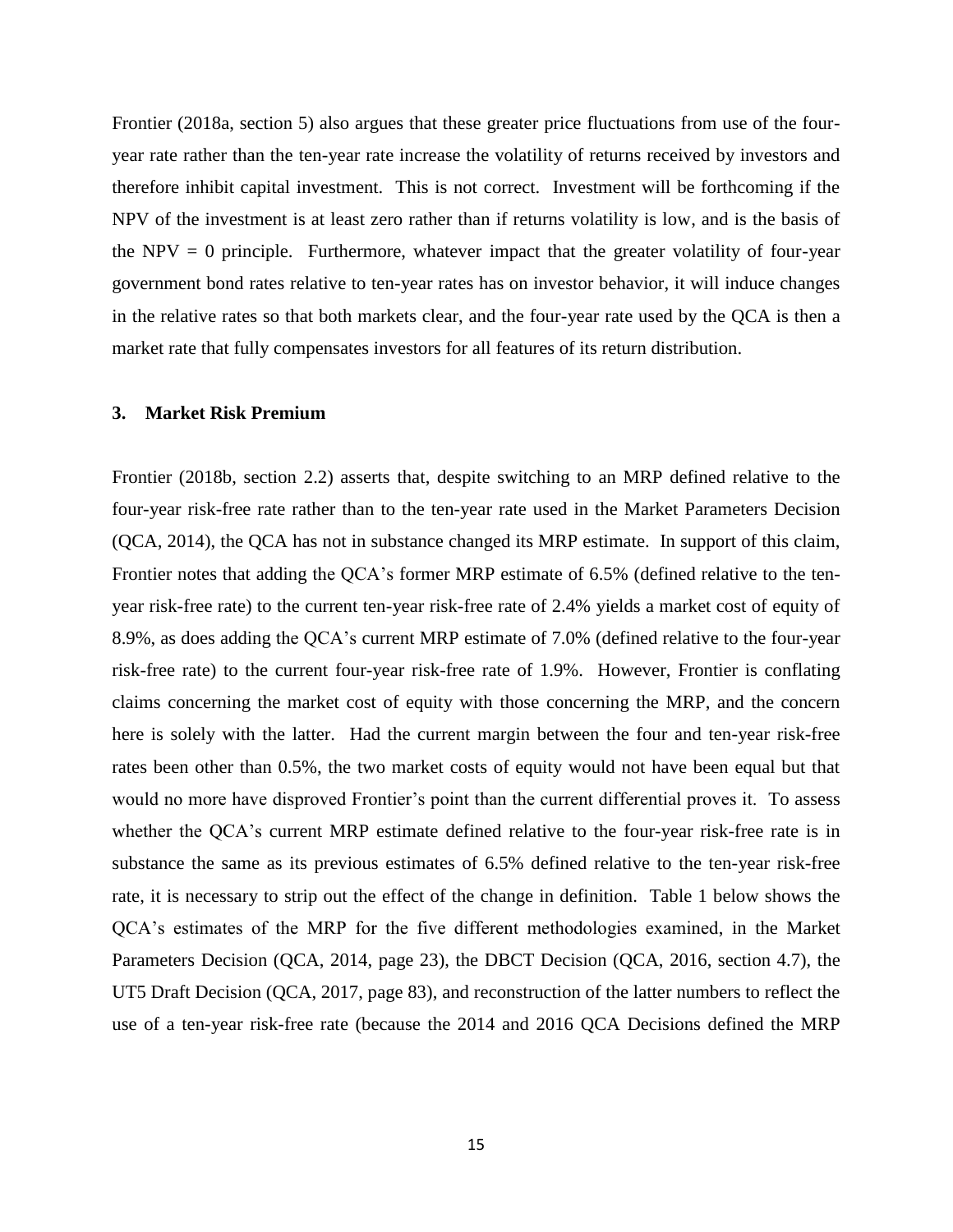relative to the ten-year risk-free rate).<sup>1</sup> Since the QCA (2017, pp. 83-84) refers to the simple mean, the median, and a weighted mean (with indicative weights of 15%, 25%, 20%, 25% and 15% respectively on the five methodologies shown in Table 1) in forming its conclusion, the table shows all three statistics for the last two columns (with the weighted mean in brackets) and the first two statistics for the 2014 and 2016 Decisions. 2

|          | 2014(10) | 2016(10) | 2017(10)                 | 2017(4)  |
|----------|----------|----------|--------------------------|----------|
| Siegel   | 5.5      | 5.5      | 5.6                      | 5.9      |
| Ibbotson | 6.5      | 6.4      | 6.3                      | 6.6      |
| Surveys  | 6.2      | 6.4      | 6.8                      | 7.0      |
| Cornell  | 6.9      | 7.0      | 6.4                      | 6.4      |
| Wright   | n/a      | 9.2      | 9.0                      | 9.5      |
| Mean     | 6.3      | 6.3      | 6.8(6.7)                 | 7.1(7.0) |
| Median   | 6.35     | 6.4      | 6.4                      | 6.6      |
| Decision | 6.5      | 6.5      | $\overline{\mathcal{L}}$ | 7.0      |

Table 1: MRP Estimates

The issue here is whether the QCA would have estimated the MRP at 6.5% in 2017 had it defined it relative to the ten-year risk-free rate rather than the four-year risk-free rate. If it had done so, the increase to 7.0% would be purely due to the change in definition, as claimed by Frontier. In respect of the three statistics considered by the QCA in its 2017 Decision, one of

 $\overline{\phantom{a}}$ 

<sup>&</sup>lt;sup>1</sup> In respect of the survey-based estimates, the midpoint of the range (arising from considering estimates 'with and without' allowance for imputation credits) is used (consistent with the QCA). In respect of the 2017 (10) estimates, the Cornell estimate is the same as in the 2017 (4) estimates for the reasons given by the QCA (2017, page 477). In addition, the Ibbotson and Siegel estimates are lower than the 2017 (4) estimates because the historical average riskfree rate differential is 0.34% (ibid, pp. 476-477). In addition, the 2017 (10) survey based estimate is lower than for the 2017 (4) estimate because one component in this approach (the MRP estimate from the Independent Expert Reports) is reduced by 0.34% (ibid, page 482). Finally, the 2017 (10) Wright estimate is lower than in the 2017 (4) estimate due to the current risk-free rate differential of 0.53% (ibid, page 477).

<sup>&</sup>lt;sup>2</sup> The mean and median for the 2016 Decision are determined using only the results for the first four methodologies because the QCA (2016, footnote 199) places "very low weight" on the Wright approach despite reporting its estimate of the MRP using this approach.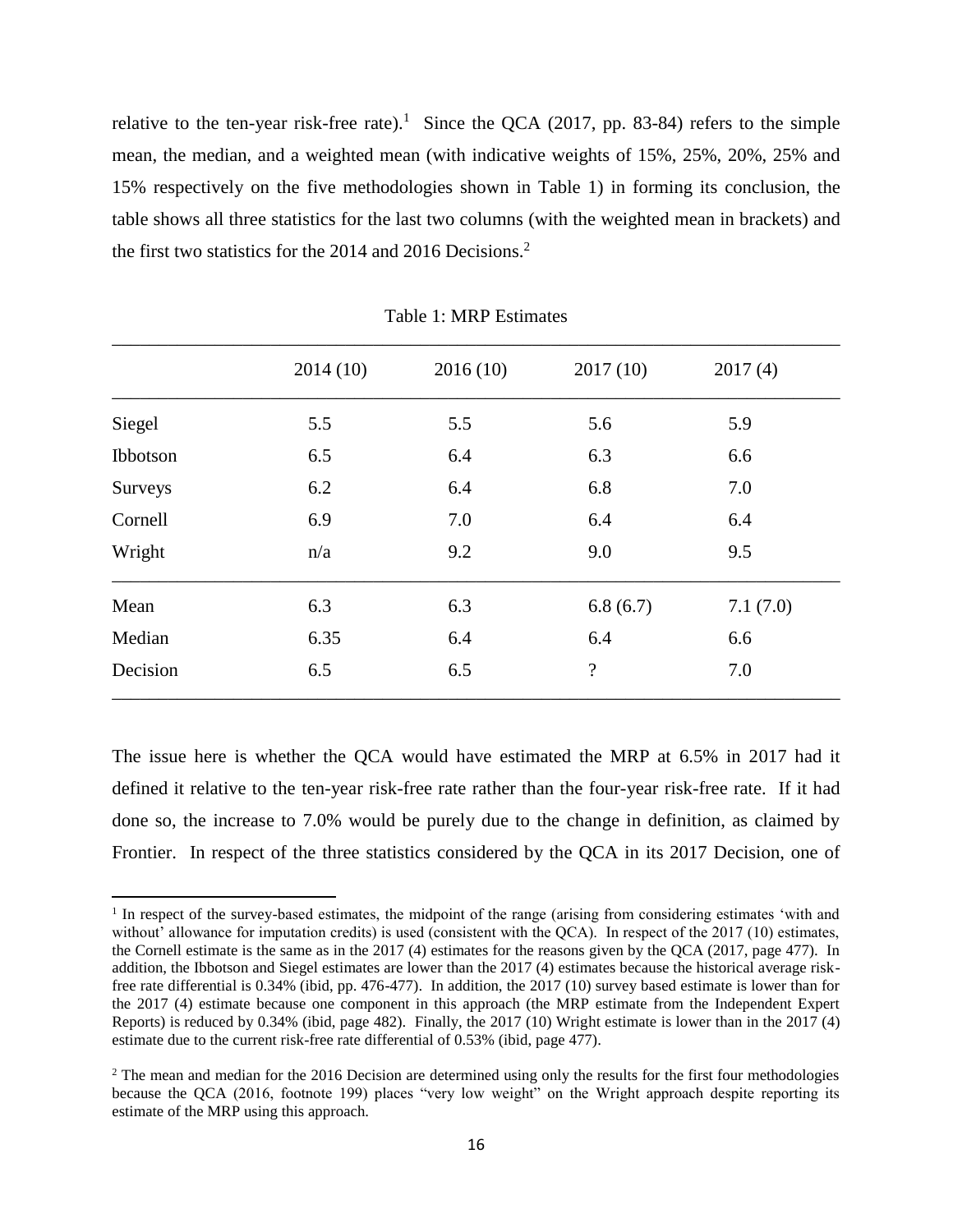them (the simple mean) supports an MRP of 7.0% if rounded to the nearest 0.5% whilst the other two do not. So, it is unclear how the QCA would have acted in 2017 if it were defining the MRP relative to the ten-year rate and rounding to the nearest 0.5%. Furthermore, the QCA might be estimating the MRP to the nearest 0.25% and if so would presumably have estimated the MRP at 6.75% in 2017 had it defined it relative to the ten-year risk-free rate. In this case, the increase in its MRP estimate from 2014/2016 to 2017 would be partly due to the change in definition and partly real. All of this undercuts Frontier's claim that the QCA has not changed its MRP estimate after allowing for the change in its definition.

My own view is that the MRP should be estimated from the median across the five methodologies, in accordance with the usual rationale of providing protection against the impact of outliers. As shown in Table 1, this supports an MRP estimate of 6.5% for both a four-year and a ten-year MRP, when rounding to the nearest 0.5% or even the nearest 0.25%.

Frontier (2018b, section 2.3) also argues that the QCA ought to have in substance raised its MRP estimate. In support of this, it notes that the QCA (2017, page 84) has observed that the estimates from four of the five methods examined by it have increased since the DBCT Decision. It also notes the QCA's (2017, page 82) observation that the current risk-free rate is low and the "plausible (negative) correlation between the risk-free rate and the MRP." It also provides some evidence that the MRP has increased, most particularly evidence on the negative correlation between the MRP and the risk-free rate. However, all of this evidence is premised upon the QCA not having in substance increased its MRP estimate, and this premise may not be true as demonstrated above. Furthermore the QCA's observation that the MRP estimates for four of its five methods had increased since the DBCT Decision is a reference to its current estimates defined relative to the four-year risk-free rate (see Table 1, columns 2 and 4). The appropriate comparison should be with the current estimates defined relative to the ten-year risk-free rate. In this case, the MRP estimates have increased in only two of the five cases (see Table 1, columns 2 and 3). Thus, Frontier's evidence does not support an increase in the MRP estimate. Furthermore, the QCA's belief that there is a "plausible (negative) correlation between the riskfree rate and the MRP" was made before a detailed inspection of the results from five methods, and it is the results from those five methods that have (properly) guided the QCA rather than its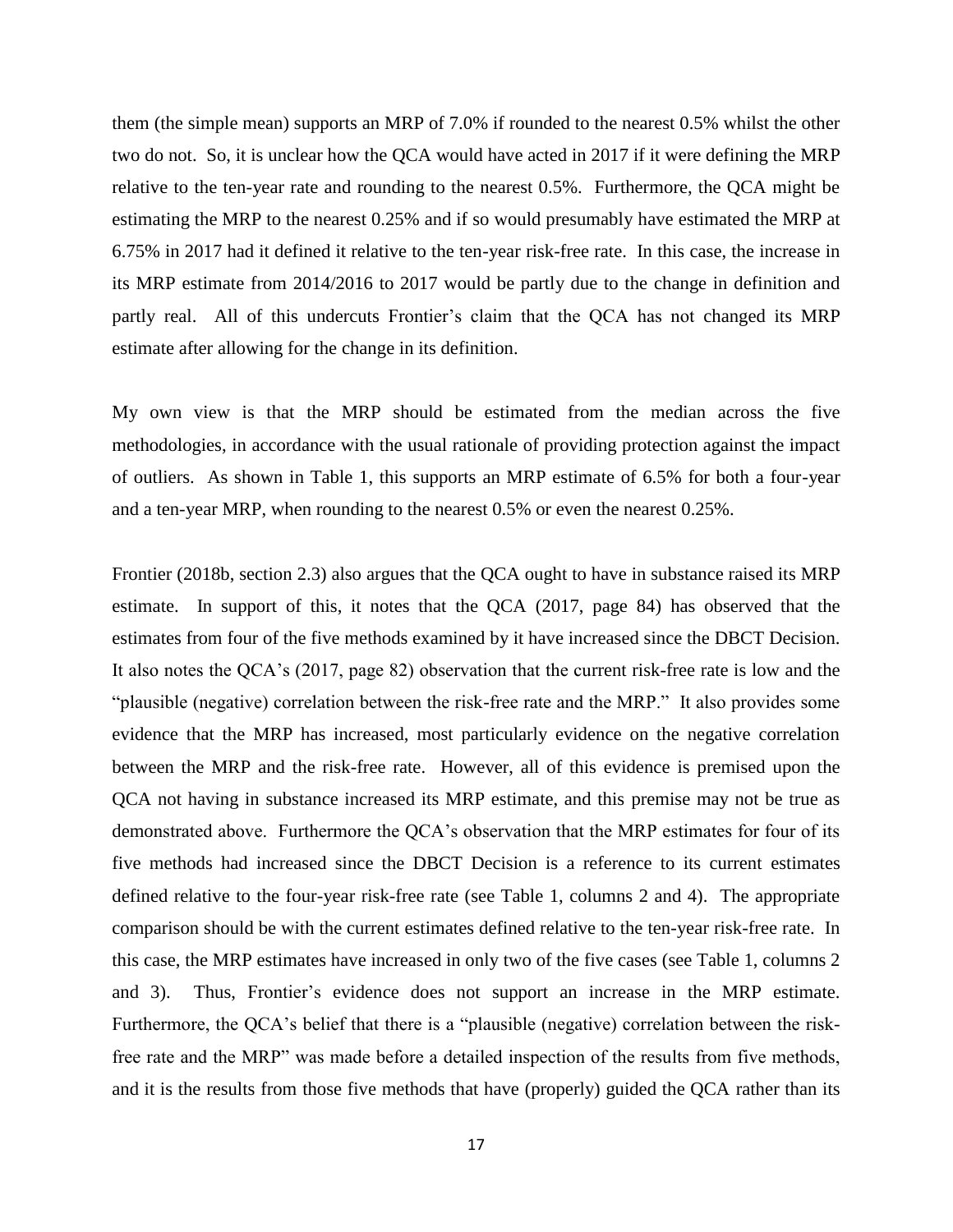view on this correlation question. Furthermore, the evidence provided by Frontier on the negative correlation between the MRP and the risk-free rate involves mere estimates of the MRP and therefore the evidence inherits all of the limitations in estimating the MRP through that methodology (which is the Cornell approach). Accordingly, the most one could expect of this correlation evidence is that the QCA estimated the MRP using this Cornell methodology (as well as other approaches), and the QCA has done so but the latest estimate from the Cornell methodology is less than at the time of the DBCT Decision (see Table 1). Thus, none of this evidence supports the QCA acting any differently to what it has done.

Frontier (2018b, section 2.4.1) argues that, in relation to survey evidence from KPMG (2017), the MRP estimate is defined relative to the ten-year rather than the four-year risk-free rate, and therefore the QCA ought to have adjusted it but has not done so. In support of its claim that the KPMG survey respondents were defining their MRP estimates relative to the ten-year risk-free rate, Frontier notes that the vast majority of the respondents used the ten-year government bond yield as their risk-free rate benchmark with or without adjustment (KPMG, 2017, pp. 10-11). Prima facie, this argument is reasonable. However, the set of questions posed by KPMG includes one asking respondents whether they adjust their risk-free rate to reflect the life of the asset being valued when this life is finite, but no such question is raised in respect of the MRP. This implies that KPMG considers that the MRP is invariant to the term of the asset being valued, and therefore that the MRP estimates are equally good for any term. If KPMG believes this, it is plausible that many of the survey respondents share this view. Nevertheless, I note that the QCA (2017, page 477) presumes that the independent experts estimates of the MRP are defined relative to the ten-year risk-free rate, and believes that they are highly likely to be Ibbotson-type estimates (because they are typically 6.0%), and therefore adjusts them to MRP estimates defined relative to the four-year risk-free rate using the historical differential between four and ten-year risk-free rates. If this reasoning is valid, and I concur with it, it would seem to apply equally to the KPMG survey (because most of their respondents also use an MRP of 6.0%). This would boost the QCA's estimate of the MRP estimate from surveys from 7.0% to 7.1%. This does not affect the median result across the five approaches examined by the QCA, and raises the mean by only 0.025%. Accordingly, it would presumably not have affected the QCA's decision.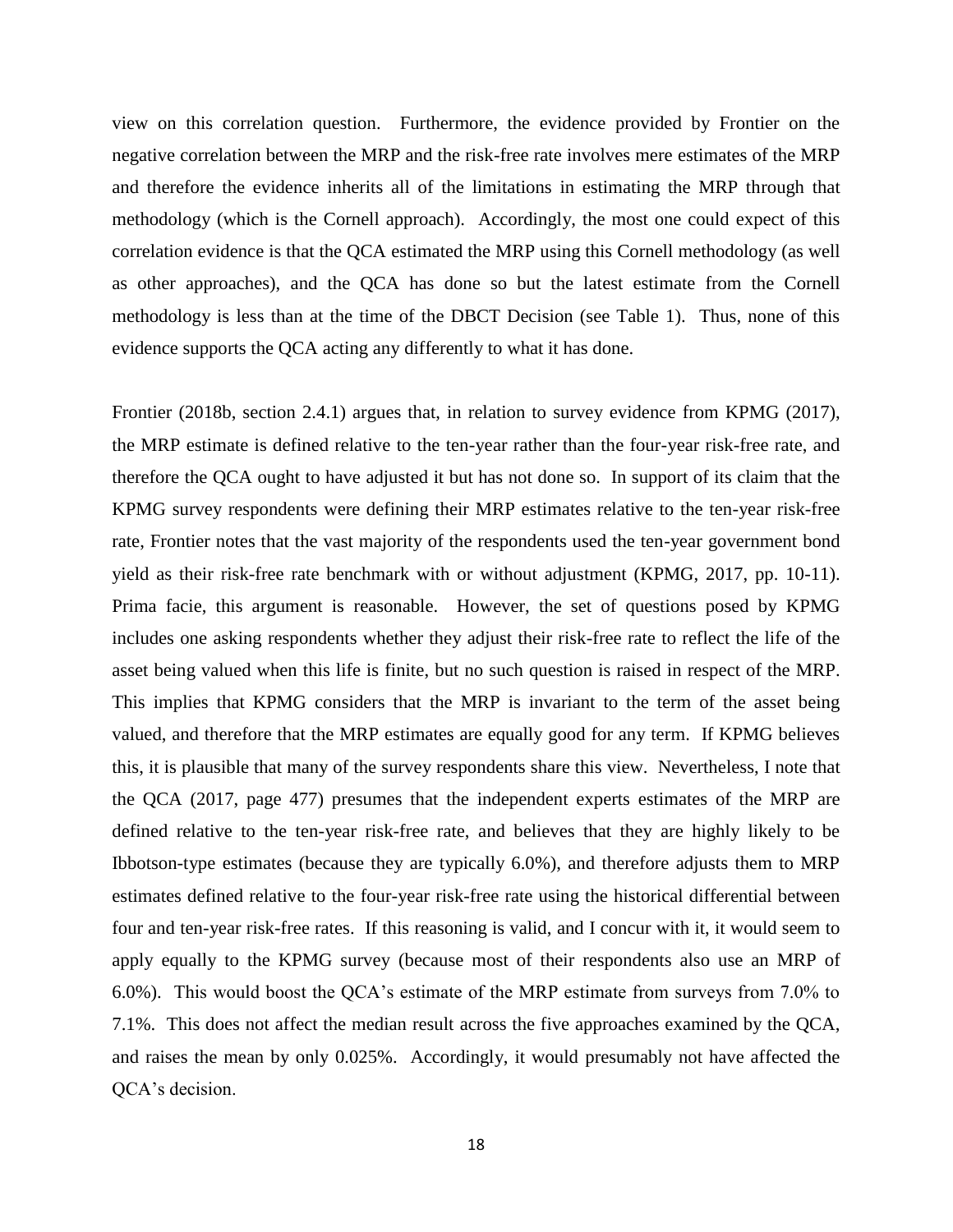Frontier (2018b, section 2.4.1) also argues that, in relation to survey evidence from Fernandez et al (2017), the MRP estimate is defined relative to the ten-year rather than the four-year risk-free rate, and therefore the QCA ought to have adjusted it but has not done so. In support of this, Frontier claims that the Fernandez et al (2017) survey sets the ten-year government bond yield as the risk-free rate and that survey respondents were adopting a risk-free rate even higher than the ten-year rate. However, Frontier's claim that the survey *sets* the ten-year government bond yield as the risk-free rate is not correct; the survey questionnaire simply asks respondents what riskfree rate they use (Fernandez et al, 2017, Exhibit 1). By contrast, in respect of Frontier's claim that survey respondents use risk-free rates that are at least the ten-year rate, this is true in the four markets for which this analysis was performed (ibid, Table 8). Although these markets did not include Australia, it could reasonably be suspected that the same result would hold for the Australian respondents, particularly since the KPMG (2017) survey finds the same result. I therefore offer similar comments here as for the KPMG survey. Firstly, survey respondents may use the same MRP regardless of the term of the asset being valued, and therefore no adjustment for the term of the MRP may be required. Secondly, the QCA (2017, page 477) presumes that the independent experts estimates of the MRP are defined relative to the ten-year risk-free rate, and believes that they are highly likely to be Ibbotson-type estimates (because they are typically 6.0%), and therefore adjusts them to MRP estimates defined relative to the four-year risk-free rate using the historical differential between four and ten-year risk-free rates. If this reasoning is valid, and I concur with it, it might be applied to the Fernandez survey (but the argument for doing so is much weaker than for the KPMG survey because most of the Fernandez respondents are clearly not using an MRP estimate of 6.0%). In conjunction with applying the same approach to the KPMG survey, this would boost the QCA's estimate of the MRP estimate from surveys from 7.0% to 7.2%. Thirdly, this would not affect the median result across the five approaches examined by the QCA, and would raise the mean by only 0.05%. Accordingly, it would presumably not have affected the QCA's decision.

Frontier (2018b, section 2.4.2) notes that the QCA (2017, pp. 489-490) uses the Cornell-type estimate of the ten-year MRP also for the four-year MRP, without correction for the current differential in the risk-free rates (of 0.53%), and asserts that such an adjustment must be made.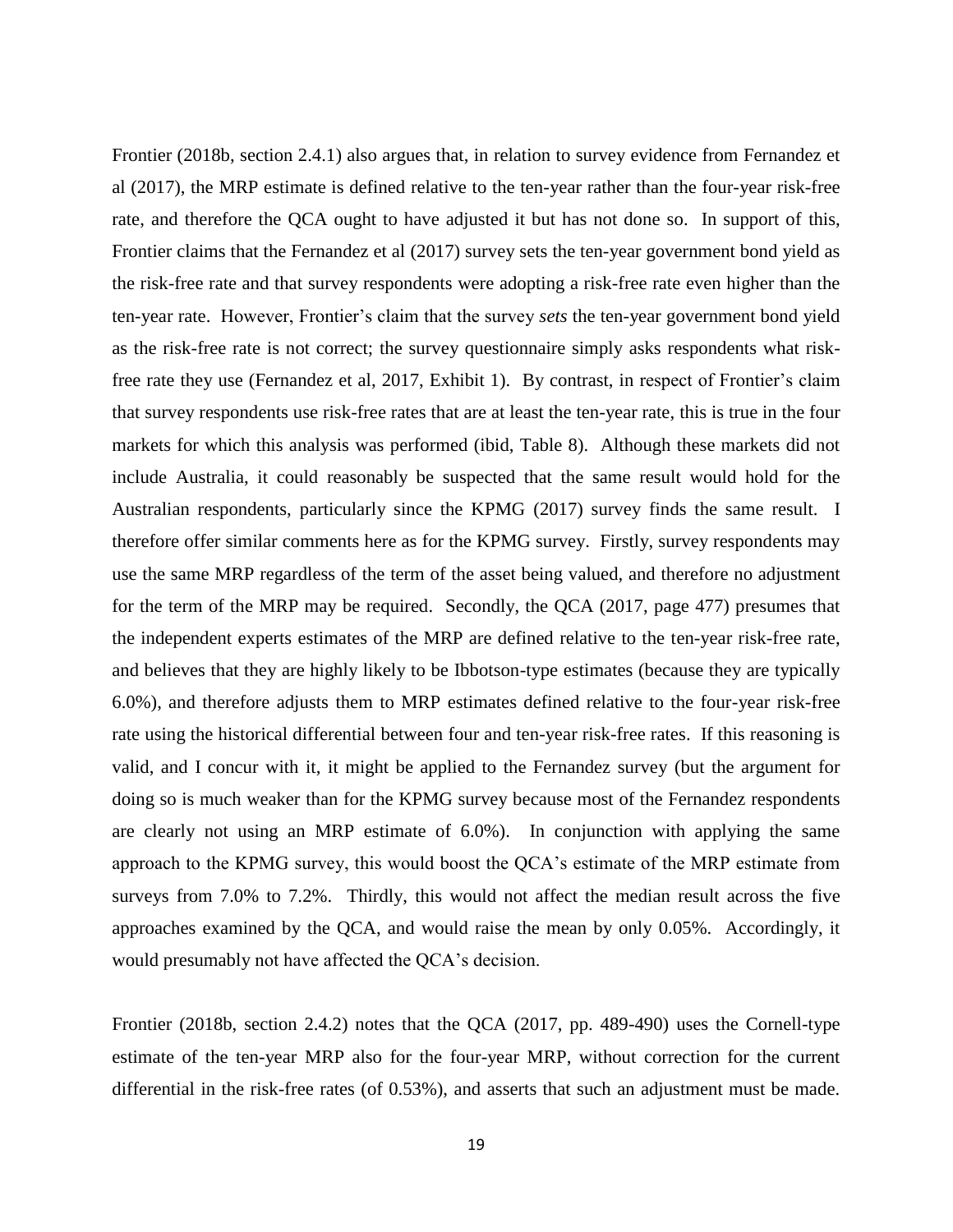However, the QCA (2017, pp. 489-490) provides the rationale for not doing so by reference to the analysis in Lally (2015b, Appendix). Frontier offers no comment on this analysis, and simply queries why the QCA "would deduct the ten-year yield when the objective is to estimate the MRP relative to the four-year yield." However the objective is to estimate the MRP for the next four years, and properly doing so would involve estimating the market cost of equity over the next four years following by deducting the current four-year risk-free rate. Furthermore, it is not feasible to estimate the market cost of equity over the next four years, and instead the QCA has estimated it over the next ten years. If the QCA were to deduct the four-year risk-free rate from this estimate of the ten-year market cost of equity, as proposed by Frontier, it would involve mismatching the term for the market cost of equity with the term for the risk-free rate. In such a situation, the analysis in Lally (2015b, Appendix) suggests that the best (but imperfect) Cornell-type estimate of the MRP over *four* years is obtained by deducting the ten-year risk-free rate from the estimate for the ten-year market cost of equity. Naturally, that estimate would be appropriate for estimating the MRP over the next ten years. So, this estimate using data applicable to the next ten years naturally serves as the appropriate estimate for the MRP over the next ten years, and also provides a better estimator for the MRP over the next four years than the approach proposed by Frontier.

Frontier (2018b, section 3.2) argues that the Siegel approach should not be used because it is not used by anyone else. This claim has been made previously by SFG (2014b, section 4), and addressed in Lally (2015a, section 2.4). In particular, Lally notes that the New Zealand Commerce Commission does use the methodology, and the Wright methodology (widely used in the UK and favoured by Frontier themselves) is motivated by the same underlying concern over the inflation shock in the  $20<sup>th</sup>$  century. Furthermore, methodology choices must stand or fall on their own merits rather than by counting heads. Frontier (2018b) does not respond to these points.

Frontier (2018b, section 3.2) also argues that the Siegel methodology should not be used because there is no objective standard for assessing which unexpected historical events warrant adjustment for. This claim has been made previously by Frontier (2017b, section 4.3.3) and addressed in Lally (2017a, section 3). In particular, Lally argues that the inflation shock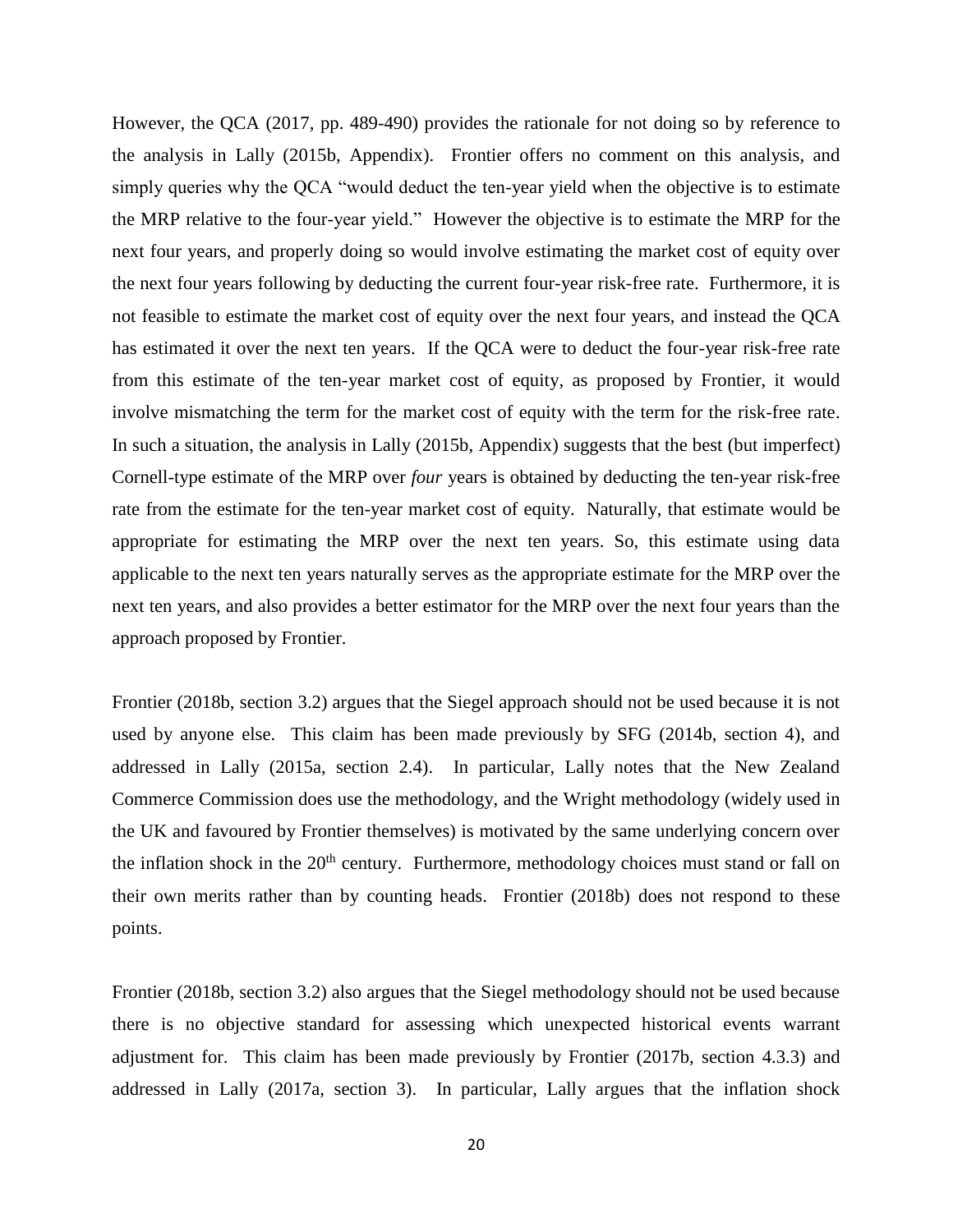motivating the Siegel methodology is one of a set of events that would likely have significantly lowered the MRP during the period over which the estimate was based, that no clear contrary case is apparent, that the inflation shock is amenable to quantification, and therefore warrants doing so. Frontier does not respond to any of these points.

Frontier (2018b, section 3.2) also argues that the Siegel methodology should not be used because the data required to implement the approach is not available. This claim (relating to the absence of data on inflation-indexed bonds prior to 1987 in order to estimate the expected real risk-free rate averaged over the period from 1958) has been previously presented by Frontier (2017b, section 4.3.3) and addressed in Lally (2017a, section 3). In particular, Lally argues that the average realised real return of 3.5% on conventional government bonds over a long period (1883-1939) during which inflation was low (averaging 0.9%) compensates for the lack of data on inflation-indexed bonds prior to 1987. Frontier does not respond to this point.

Frontier (2018b, section 3.2) also argues that the Siegel methodology should not be used because it is based on the (invalid) prediction by Siegel that high real government bond yields in the 1980s would persist. This claim has been made previously by SFG (2014b, paras 80-83) and addressed in Lally (2015a, section 2.4). In particular, Lally argues that SFG's characterisation of a prediction made by Siegel (1992, 1999) is not correct, and that the actual prediction made by Siegel has been vindicated. Frontier does not respond to this point.

Frontier (2018b, section 3.2) also alludes to the question of whether the inflation shock that motivated the Siegel approach was of sufficiently long duration to warrant the special treatment accorded to it by the QCA, notes the QCA's response that the high inflation period was of particularly long duration (50 years), and argues that despite this the inflation cannot have been unexpected for the entire period of 50 years. The latter point is undoubtedly true, but attempting to determine what part of this period was characterized by 'surprises' would not be useful even if it were successful. As noted by Lally (2017a, section 3), Australia's experience from 1883-2013 can be divided into a low inflation era (1883-1939), a high inflation era (1940-1990), and a second low inflation era (1991-2013) with average inflation rates of 0.9%, 6.4% and 2.5% respectively. The corresponding average real yields on ten-year government bonds were 3.5%,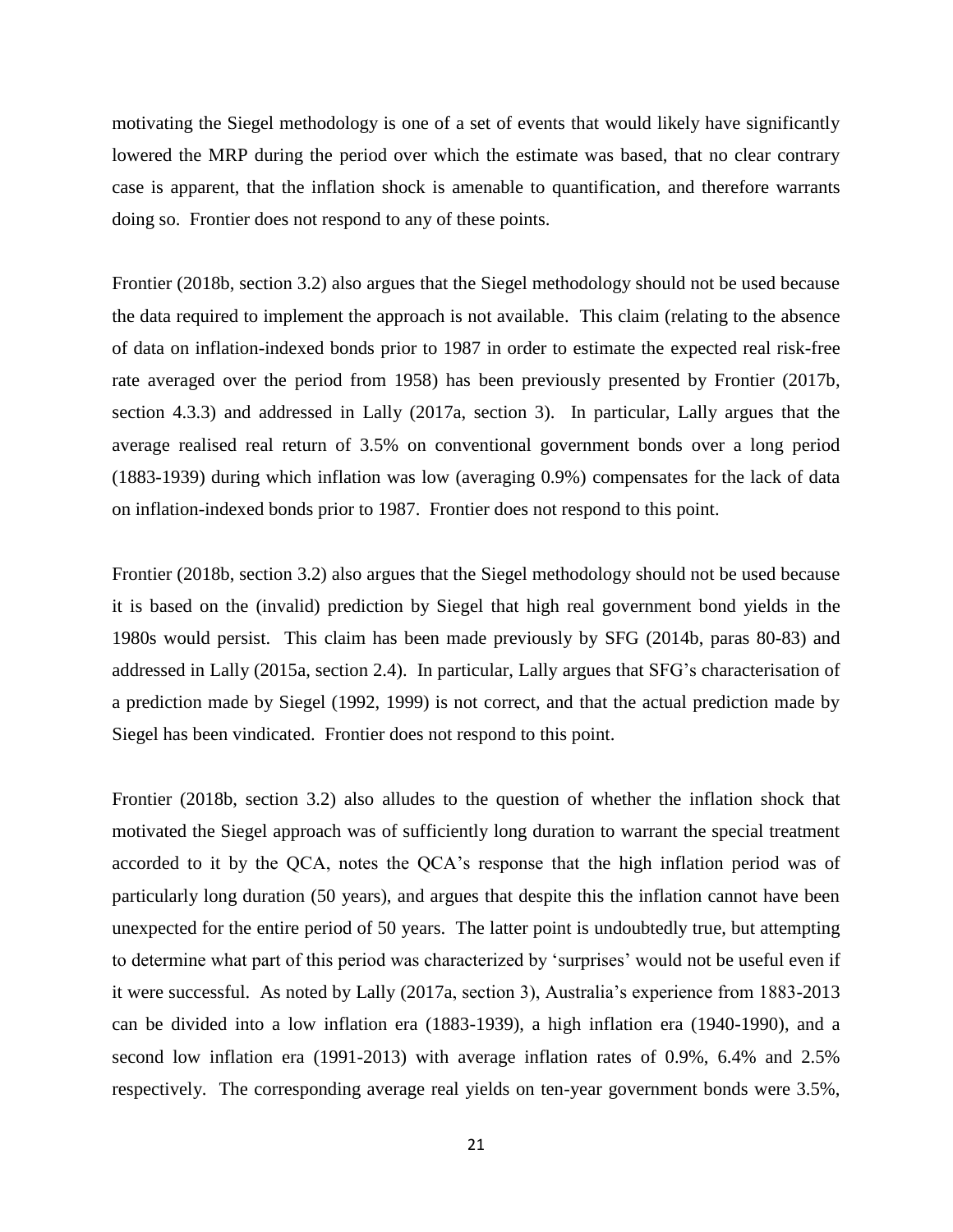0.7% and 3.5%. So, in the high inflation era, real yields on government bonds were markedly below that from the earlier period (highly suggestive of ten-year inflation forecasts having been too low in this high inflation era) and with little 'compensation' in the subsequent low inflation era (due to ten-year inflation forecasts being too high). The effect of this would have been to significantly raise the Ibbotson MRP estimate, and this remains true regardless of when during the high inflation period (1940-1990) investors had ceased to be surprised by the inflation shock. Equivalently expressed, it is not the length of the high inflation period per se that is important or the proportion of it in which investors continued to be surprised but the evidence just referred to that strongly suggests that the Ibbotson estimate has been significantly raised by this phenomenon. Furthermore, it is unlikely that investors quickly adjusted to the new high inflation regime; had they done so, the average real return on ten-year government bonds over the 1940- 1990 period would not have been so much lower than in the preceding 56 years and the following 23 years (0.7% versus 3.5% and 3.5% respectively).

Frontier (2018b, section 3.2) also argues that, because the Ibbotson and Siegel approaches presume that the MRP is constant whilst the Wright approach presumes that the real cost of equity is constant, and that the QCA concluded that there was "no significant difference between the two (approaches)", it was unreasonable for the QCA to assign much more weight to the Ibbotson and Siegel approaches than the Wright approach (40% versus 15%). This is a misrepresentation of the QCA's analysis. The QCA (2017, pp. 491-493) explained why it did not place equal weight on these two approaches, most particularly that the empirical evidence favoured the Ibbotson and Siegel approaches over the Wright approach (the estimated MRP was only half as variable over time as the estimated cost of equity), but that it had not tested for statistical significance because the sample size was too small (four independent observations). Furthermore, Frontier does not contest the QCA's empirical evidence on the relative volatility of the estimated MRP and the estimated cost of equity. Furthermore, since the QCA apparently chooses its MRP estimate to the nearest 0.5% (its decisions to date having been 6.0%, 6.5% and 7.0%), its latest decision would be invariant to a wide range of alternative weights on the results from these approaches. For example, equal weighting over all five approaches (which I consider to be reasonable) yields a mean of 7.1%, which would round to 7.0% as at present. Since Frontier does not propose an alternative set of weights that would produce a mean at least equal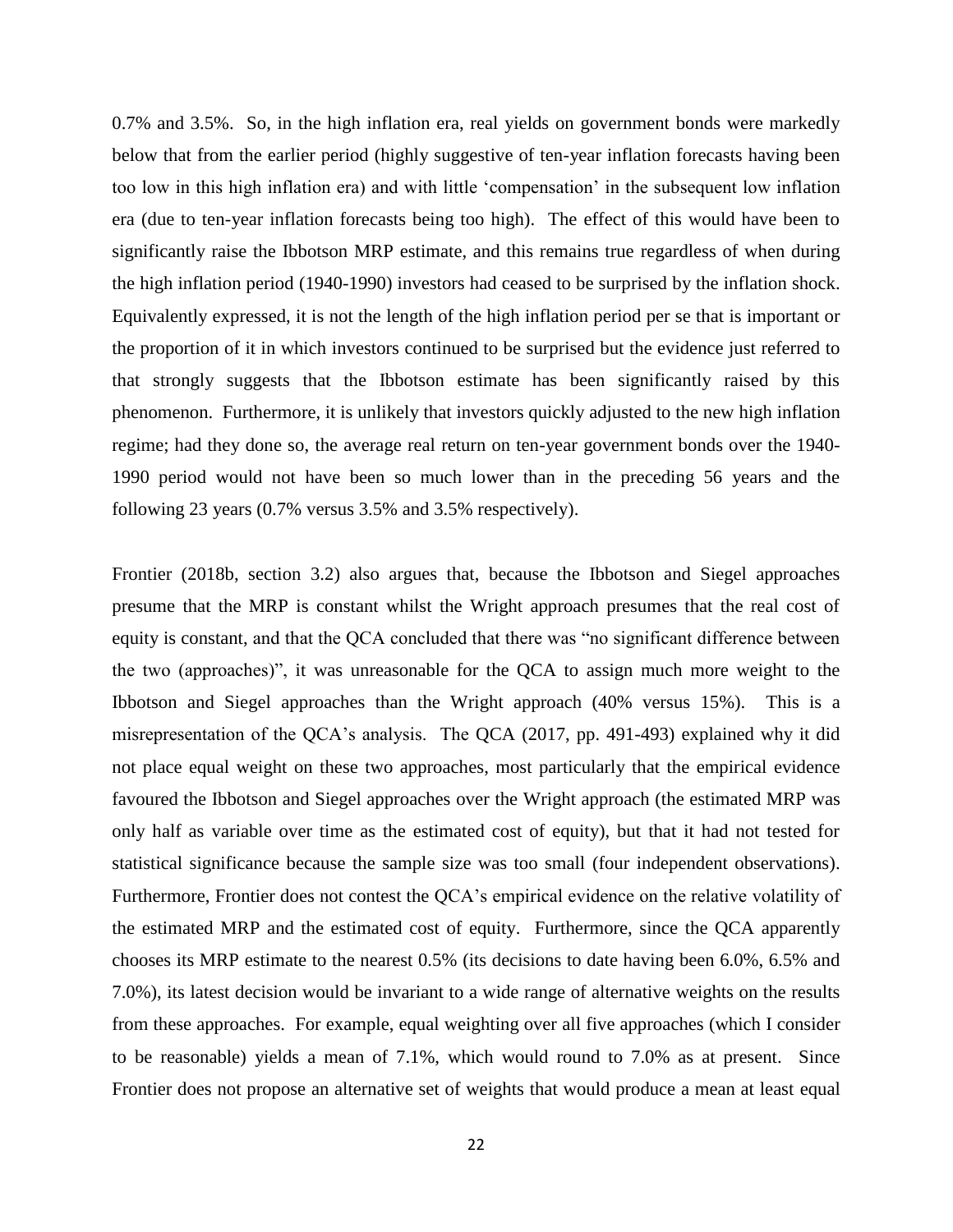to 7.25% (and hence rounded to 7.5%), there is no apparent practical significance to Frontier's objection to the QCA's weights.

Frontier (2018b, section 3.3) notes that the QCA estimates the MRP from survey data as the midpoint of the estimates excluding imputation credits (6.6%) and including them (7.4%), and argues that the QCA ought to have used the latter figure consistent with its estimates using other methods and the need for an estimate inclusive of imputation credits. However, in describing certain results as "excluding imputation credits", the QCA presumably means that these results are without explicit inclusion of imputation credits because the QCA (2014, pp. 65-66) clearly acknowledges that survey results without *explicit* inclusion of the credits might nevertheless include them. Thus the QCA's figures of 6.6% and 7.4% should be interpreted as lower and upper bounds on the appropriate MRP estimate inclusive of the credits, and this would support the QCA's use of the midpoint. I agree with this approach, and would even favour a figure below the midpoint. As argued in Lally (2017a, page 18), the full adjustment for imputation credits would only be warranted if *none* of the survey respondents allowed for the imputation credits *and* all of their MRP estimates were based upon the Cornell or similar approach. By contrast, if all of the survey respondents did allow for the credits, no adjustment for the imputation credits would be warranted. Alternatively, if none of the survey respondents allowed for the credits, but all of their MRP estimates were based upon the Ibbotson, Siegel or Wright approaches, the appropriate adjustment for the credits would be closer to zero than to the QCA's upper bound because these MRP estimation methods use long-term historical data and only a portion of that data is drawn from the period in which imputation prevailed. Thus, if even a substantial minority of survey respondents did allow for credits in their estimates (say, at least 30%) and even a substantial minority of those who did not do so use historical data rather than the Cornell approach (say, at least 30%), the appropriate adjustment for the credits will be closer to zero than to the QCA's upper bound.<sup>3</sup> Frontier (2018b, section 3.3) does not respond to these points.

 $\overline{\phantom{a}}$ 

<sup>&</sup>lt;sup>3</sup> The same result would arise if a majority of survey respondents did allow for credits in their estimates, regardless of how the other respondents estimated the MRP.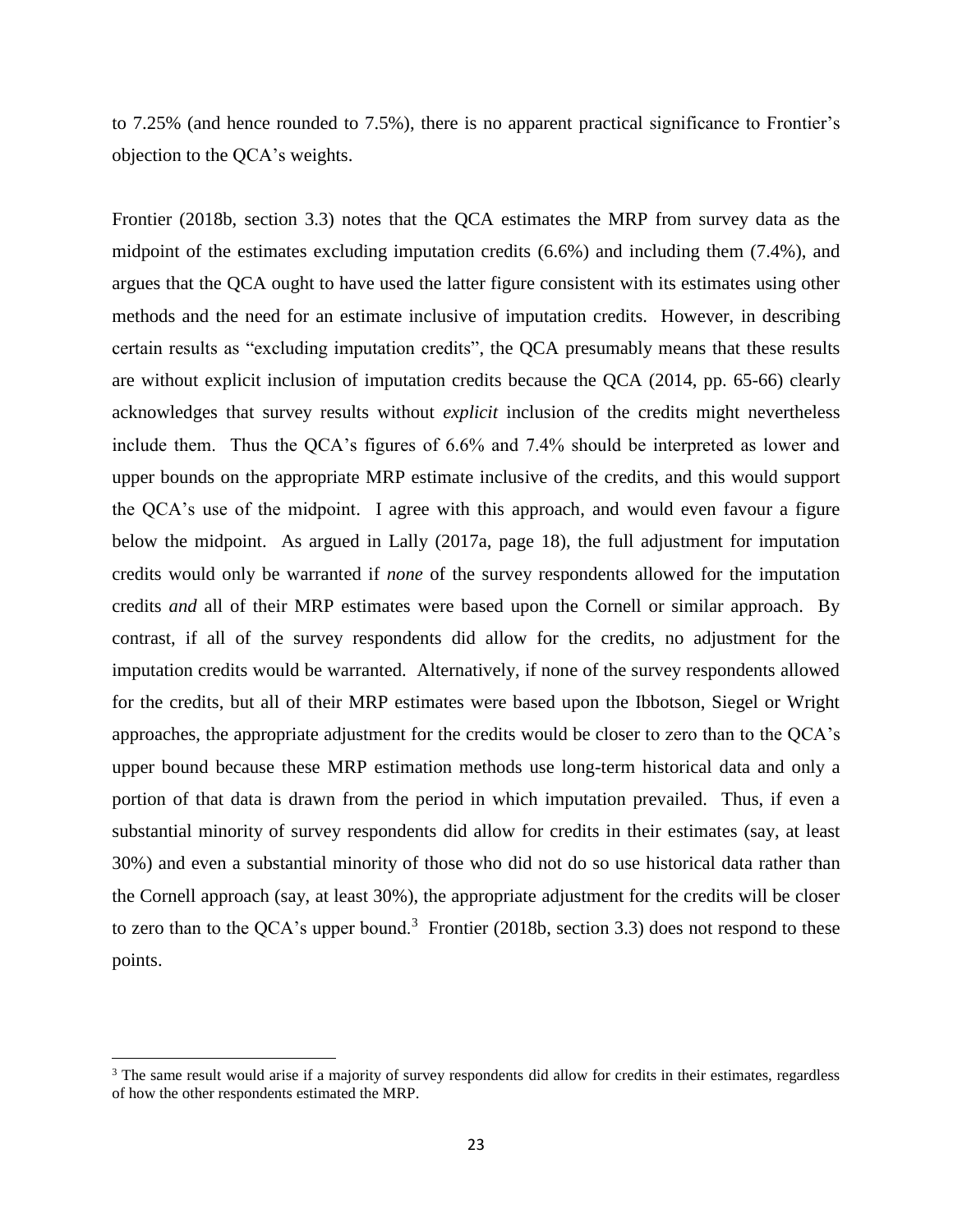Frontier (2018b, section 3.3) also claims that these survey respondents are using a risk-free rate materially above the prevailing government bond yield and therefore an MRP above that reported by the respondents should be used if it is combined within the CAPM with the prevailing government bond yield. This argument has been raised previously by Frontier (2017b, section 6) and SFG (2014b, section 5), and addressed in Lally (2015a, pp. 28-29). In particular, the QCA is involved in a regulatory exercise that requires resetting the cost of capital every four years and therefore need only be concerned with the prevailing rate for the next four years. By contrast, most of these survey respondents are presumably offering cost of capital estimates for conducting DCFs for businesses with infinite-life cash flows and therefore would be interested in the prevailing term structure of discount rates (including risk-free rates) for terms out to infinity. Since observed risk-free rates exist only out to ten years, these valuers would have to speculate upon the rest of the term structure, and then invoke an average rate if they used only one rate (as they do). Since the term structure for risk-free rates is currently markedly upward sloping, the term structure beyond the four-year term invoked by the QCA will be in excess of this regulatory rate and therefore the average rate invoked by the valuers over the entire term structure would be in excess of both the prevailing four-year rate invoked by the QCA and the prevailing ten-year rate. Frontier (2018b) does not respond to those points.

Frontier (2018b, section 3.3) notes concerns expressed by the QCA (2017, page 483) about the sample size of the Fernandez et al (2017) survey, asserts that this "leads the QCA to place equal weight on the KPMG survey", and argues that these concerns about the sample size (23) are unwarranted because the sample size was comparable with sample sizes for corresponding surveys in the 2009-2013 period preceding the Market Parameters Decision (QCA, 2014a). This is a misrepresentation of the QCA's (2017, page 483) concerns about the Fernandez survey, which were much more extensive. In particular, the QCA noted that the 2017 survey result of 7.6% was well in excess of any previous Fernandez survey-based estimate for Australia (5.1% to 6.0% for 2011-2017) and exceeded results for all other developed markets (Western Europe, North America, Japan, and Australasia) over the period 2010-2017 except for some results for Portugal, which (unlike Australia) suffered a very severe economic and financial crisis during this period (requiring bailouts by the IMF and the EU). The QCA referred to concerns about the sample size only after mentioning these points, and therefore presumably did not consider the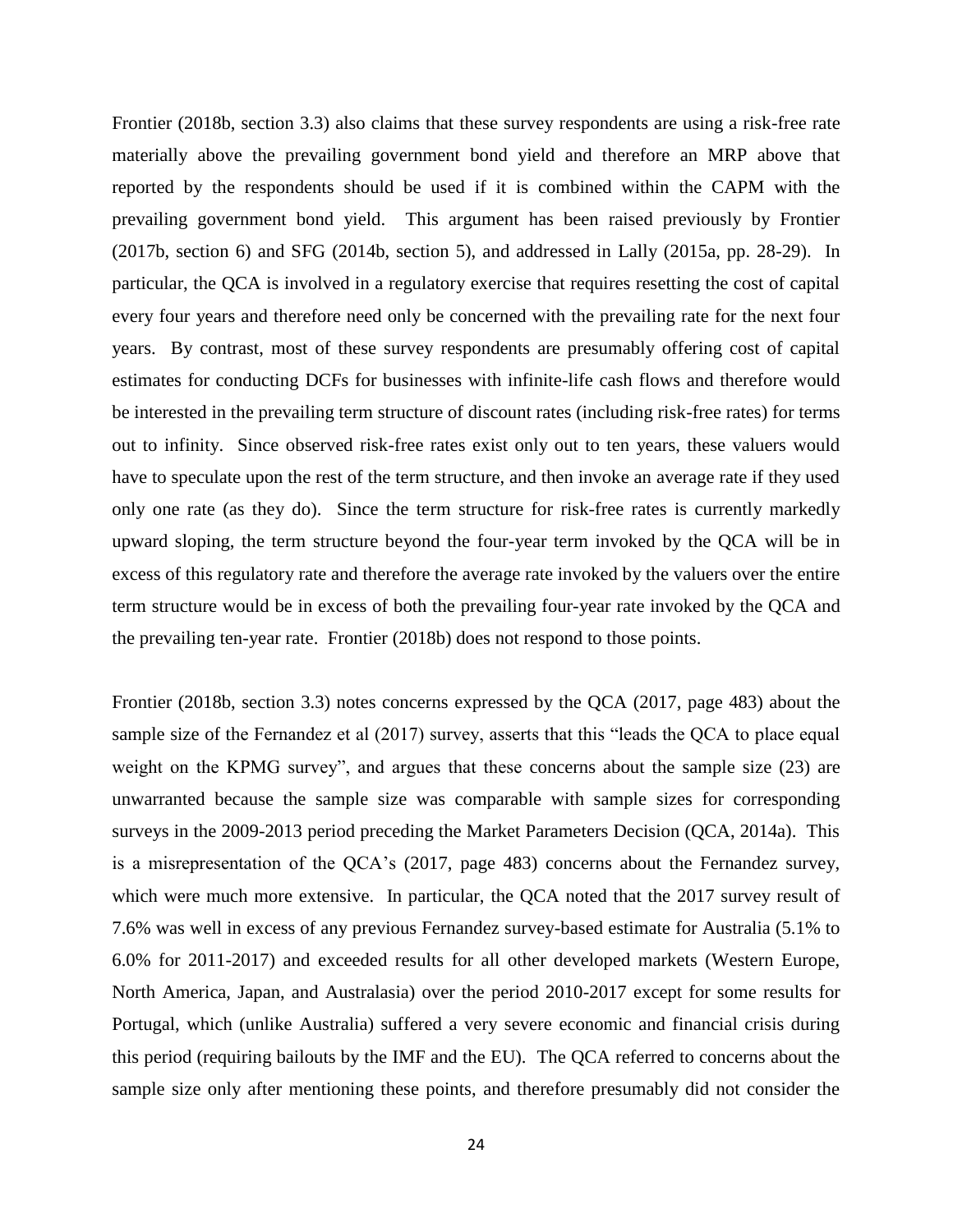sample size to be the primary concern. Furthermore, I share that view, and in my own analysis of this matter (Lally, 2017a, pp. 19-20) listed a further two concerns with the survey.

Frontier (2018b, section 3.3) notes Lally's (2017a, page 20) suggestion that the Fernandez (2017) median Australian MRP estimate for 2017 of 7.6% may be a computational error, typo, or the result of transcription errors, but claims to be "unaware of any evidence to support this conjecture, nor any reason why the current survey may be more susceptible to such errors than previous surveys by the same author." However, Lally (2017a, pp. 19-20) provides an extensive list of reasons in support of this conjecture. Firstly, this figure of 7.6% is well in excess of any previous Fernandez survey-based estimate for Australia (5.1% to 6.0%). Secondly, across the developed markets (Western Europe, North America, Japan, and Australasia) and over the period 2010-2017, this figure of 7.6% is exceeded only by some Fernandez results for Portugal, which (unlike Australia) suffered a very severe economic and financial crisis during this period (requiring bailouts by the IMF and the EU). Thirdly, the figure of 7.6% exceeds all Fernandez results in this period for both Spain and Ireland, which both (unlike Australia) experienced very severe economic and financial crises during this period (requiring bailouts by the EU). Fourthly, whilst there was a general tendency for the 2017 survey results for each country to lie above the range of previous results for that country, the median excess across these markets is only 0.4% whilst the corresponding figure for Australia is 1.6% and is exceeded in this respect only by Switzerland. Finally, the sample size for Australia in 2017 (26) was only one third that of the previous year (87), it is the smallest sample size across all of these markets for the years 2015- 2017 (sample sizes in earlier years are not reported), and this sample size is not satisfactorily large in any absolute sense. Frontier (2018b, section 3.3) does not respond to any of these points. In respect of Frontier's claim that there is no reason why the current survey may be more susceptible to errors than previous surveys by the same author, the five points listed above also constitute evidence on this question because previous Fernandez survey results for Australia were not afflicted by these problems.

Frontier (2018b, section 3.4) alludes to its previous objections to the QCA estimating its expected long-run growth rate in DPS at less than that for real GDP. Frontier's objections have been previously detailed in Frontier (2017b, section 5.2.2) and earlier in SFG (2014c, section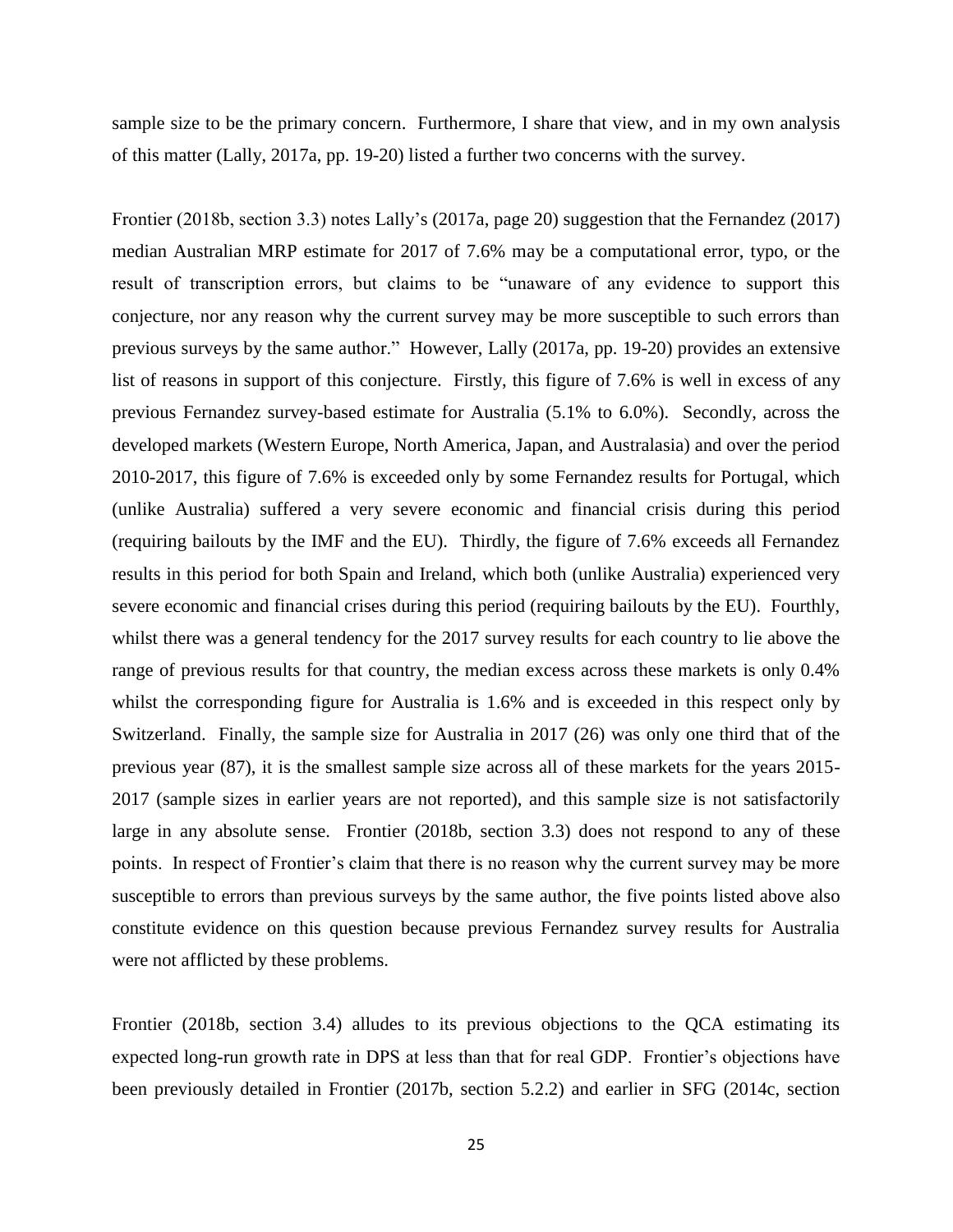3.3). These points were addressed in Lally (2015a, page 22), i.e., the deduction is logically necessary (or else the earnings share of GDP either goes to zero or exceeds 100%), empirical analysis is therefore required merely to estimate the size of the deduction, the empirical evidence cited by Frontier has been for too short a period to provide a reliable estimate, it does not provide a reliable estimate for the long-run (because it shows EPS growing faster than GDP, which is not indefinitely sustainable), and longer term evidence reveals that EPS does grow slower than GDP. Frontier (2018b) is aware of the Lally (2015a) paper because they cite it in an earlier report (Frontier, 2016a), but does not respond to these arguments there or in their current paper.

Frontier (2018b, section 3.4) also alludes to its previous objections to the QCA using two discount rates in its Cornell methodology, one from the tenth year set equal to the long-run estimate and the other determined through the Cornell methodology. These points were raised in Frontier (2017b, section 5.2.3), and addressed in Lally (2017a, pp. 16-18). Frontier (2018b, section 3.4) does not respond to these points.

Frontier (2018b, section 3.4) claims that, in the QCA's two discount rate version of the Cornell approach in which the long-run market cost of equity was set equal to the sum of a long-run MRP estimate and a long-run risk-free rate estimate (using data from July 1993 for the latter), the estimate for the latter has not been updated. However, the QCA (2017, footnote 1538, footnote 1550) states clearly that it has been updated. The source of Frontier's misunderstanding may be its belief that this long-run risk-free rate is the average yield on inflation-indexed bonds from July 1993 coupled with expected inflation of 2.5% using the Fisher relation, whereas the QCA (2017, pp. 485-487) states that it is the average yield on ten-year government bonds.

QRC (2018, section 5.3) notes that the QCA's survey results range from 6.6% to 7.4% depending upon the treatment of imputation credits, notes that Lally (2017b, page 38) favours an estimate from the lower half of this range, and then concludes in favour of 6.6% on the basis of this advice. However, Lally's advice would imply a figure in the 6.6% - 7.0% range rather than 6.6%.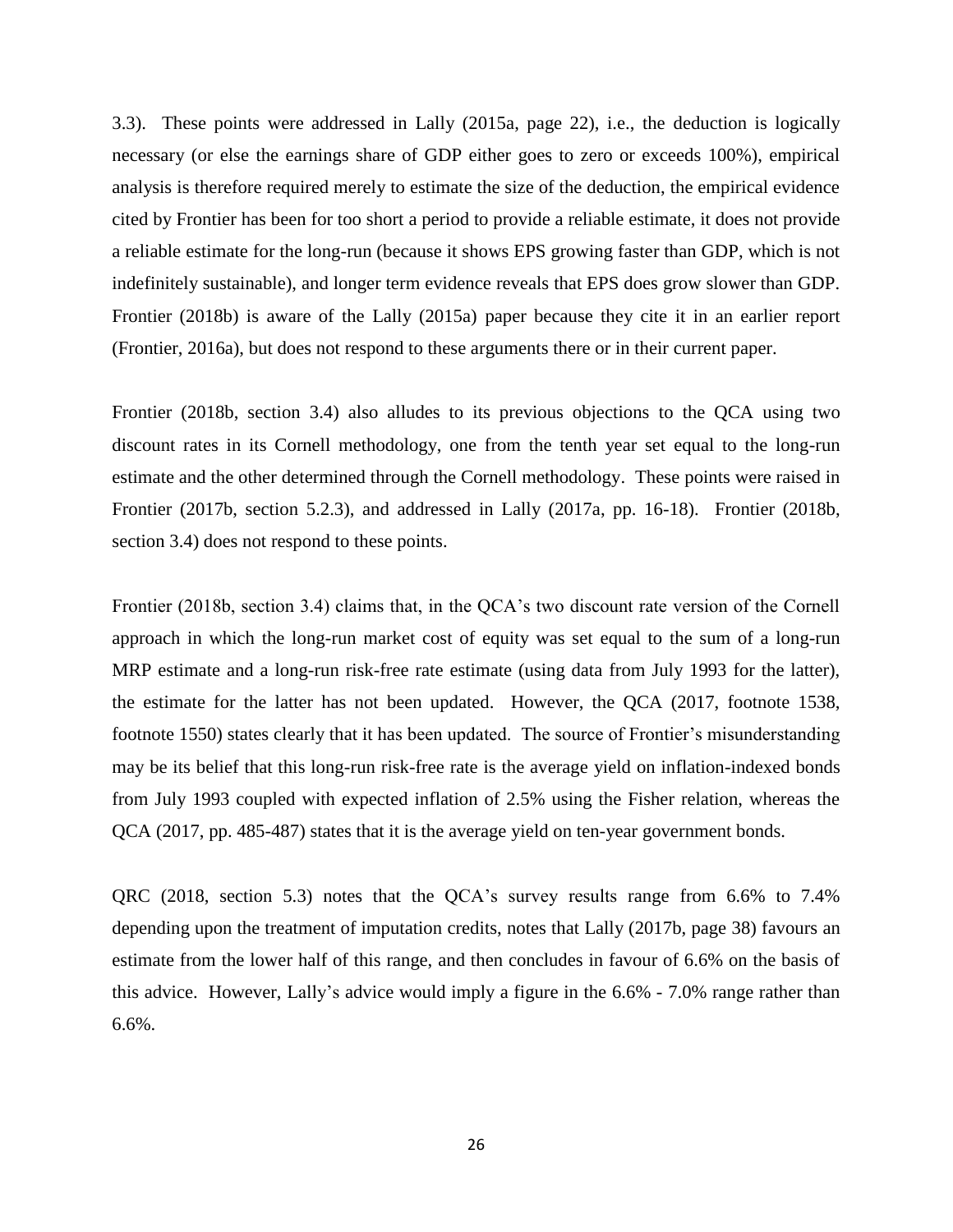QRC (2018, section 5.3) notes that the Wright estimate of the MRP is an outlier amongst the results from the five approaches considered by the QCA (see last column of Table 1 above), and then argues that it "should be given limited weight in any averaging of estimates from the five approaches". QRC then notes that the median and mode of these results (subject to the survey result being 6.6%) are both 6.6%, and concludes in favour of 6.5%. By contrast, the mean is 7.0%. Clearly, QRC favours the median over the mean (as do I), but this does not involve giving lower weight to the Wright estimate; the median of 6.6% results from giving equal weight to all five methods. The QRC is confusing a preference for the median, which gives more protection against outliers than the mean, with the down weighting of an observation. To illustrate this point, and using the results in the last column of Table 1 above, if the weight on the Wright method were reduced to 10% and the weights on the Siegel and Cornell methods were each raised by 5%, the median observation would fall to 6.4%.

#### **4. Gamma**

Frontier (2018c, section 2.2) asserts that the equity ownership approach to estimating the utilization rate assumes that domestic and foreign investors hold identical portfolios of Australian stocks. No evidence is offered in support of this claim and it is not correct. Within the Officer (1994) model, the utilization rate is a weighted average over the utilization rates of individual investors in the Australian market (as demonstrated by Lally and van Zijl, 2003). Since the Officer model assumes that national equity markets are fully segregated then the only investors in the model would be local investors. Since all of these investors can fully utilize the credits, *U* would then be 1. However, since national equity markets are not fully segregated, many investors in the Australian market are foreigners. In an effort to recognize this empirical reality, the QCA has elected to instead define *U* as a weighted average over the utilization rates of all investors in the Australian market, both foreign and local investors, which involves only a subtle change in the interpretation of the definition. Since local investors can use the credits and foreigners cannot, this implies that *U* is equal to the proportion of Australian equities owned by local investors. Accordingly, one should use ABS information to estimate this proportion. Nothing in this process assumes that domestic and foreign investors hold identical portfolios of Australian stocks. In fact, given that local investors can use the credits and foreigners cannot,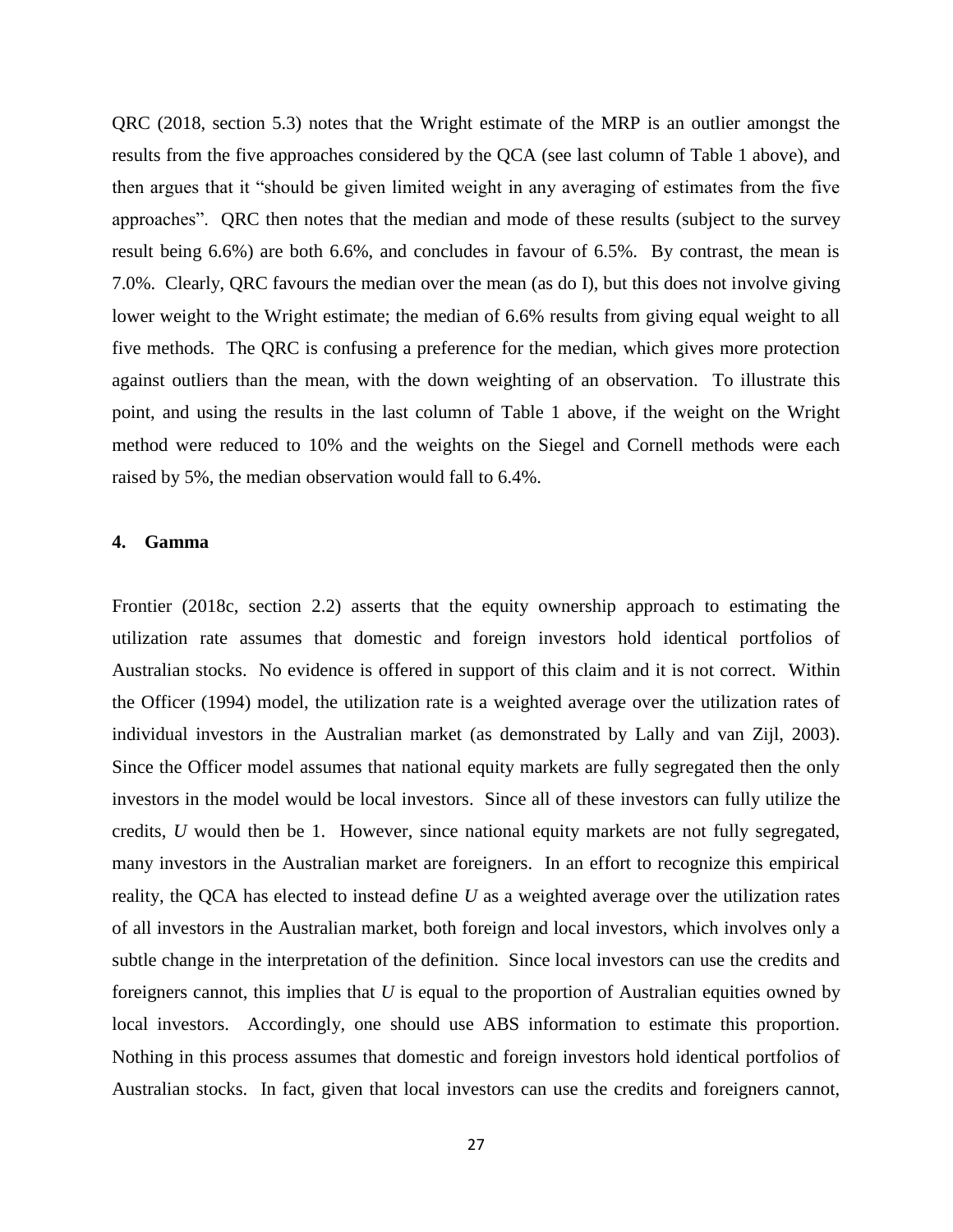one would expect that the Australian stocks held by local investors would be tilted towards those with high imputation credits.

Frontier (2018c, section 2.2) asserts that the equity ownership approach to estimating the utilization rate assumes that domestic investors can fully utilize the credits, and this is inconsistent with the 45 day rule. This is correct. However, as argued in Lally (2016, page 19), it is implausible that there is any material group of Australian investors who hold Australian stocks for less than 45 days around an ex-dividend date, because the penalty from doing so would be large (loss of the imputation credits) and the disadvantage from simply expanding their ownership period enough to avoid the 45 day rule would seem to be small. Furthermore, any overestimate of *U* that results from ignoring such investors is likely to be dwarfed by the *underestimate* of *U* that results from assuming that no foreign investors can use the credits (which is unlikely to be true given the incentives that such investors would have to circumvent the legislation and the track record of successful efforts in circumventing legislation more generally).

Frontier (2018c, section 2.4) argues that the "best" estimate of gamma is obtained from the ATO data using company tax collected and credits redeemed, because these two figures are "100% reliable", and cites Hathaway (2014, 2017) in support of this. Furthermore, Frontier states that they have updated Hathaway's (2014) estimate of gamma, using data from 2010-2015, and the result is 0.31. However, the AER's (2018a, Table 2) most recent estimate of gamma using this ATO data is 0.35. In addition to this empirical issue, there are five more fundamental difficulties with Frontier's argument.<sup>4</sup> Firstly, in addition to the estimate of gamma appearing within the cash flows, the Officer model requires an estimate of the utilization rate in order to estimate the MRP, that estimate would presumably have to use the ATO data if gamma were estimated from the ATO data, and the unreliability of the ATO data in estimating the credits distributed (and hence the utilization rate) would then be problematic. On this point, Hathaway (2017, page 2) accepts that the ATO data on credits distributed are problematic: "I have trouble deciding which one of these two items is the culprit for this lack of reconciliation". Furthermore, the AER

 $\overline{a}$ 

<sup>4</sup> Frontier (2017c, section 4.2) has previously raised this argument, it has been critiqued by Lally (2017a, pp. 25-26), and Frontier (2018c) does not respond to the critique. A more extensive critique is presented here.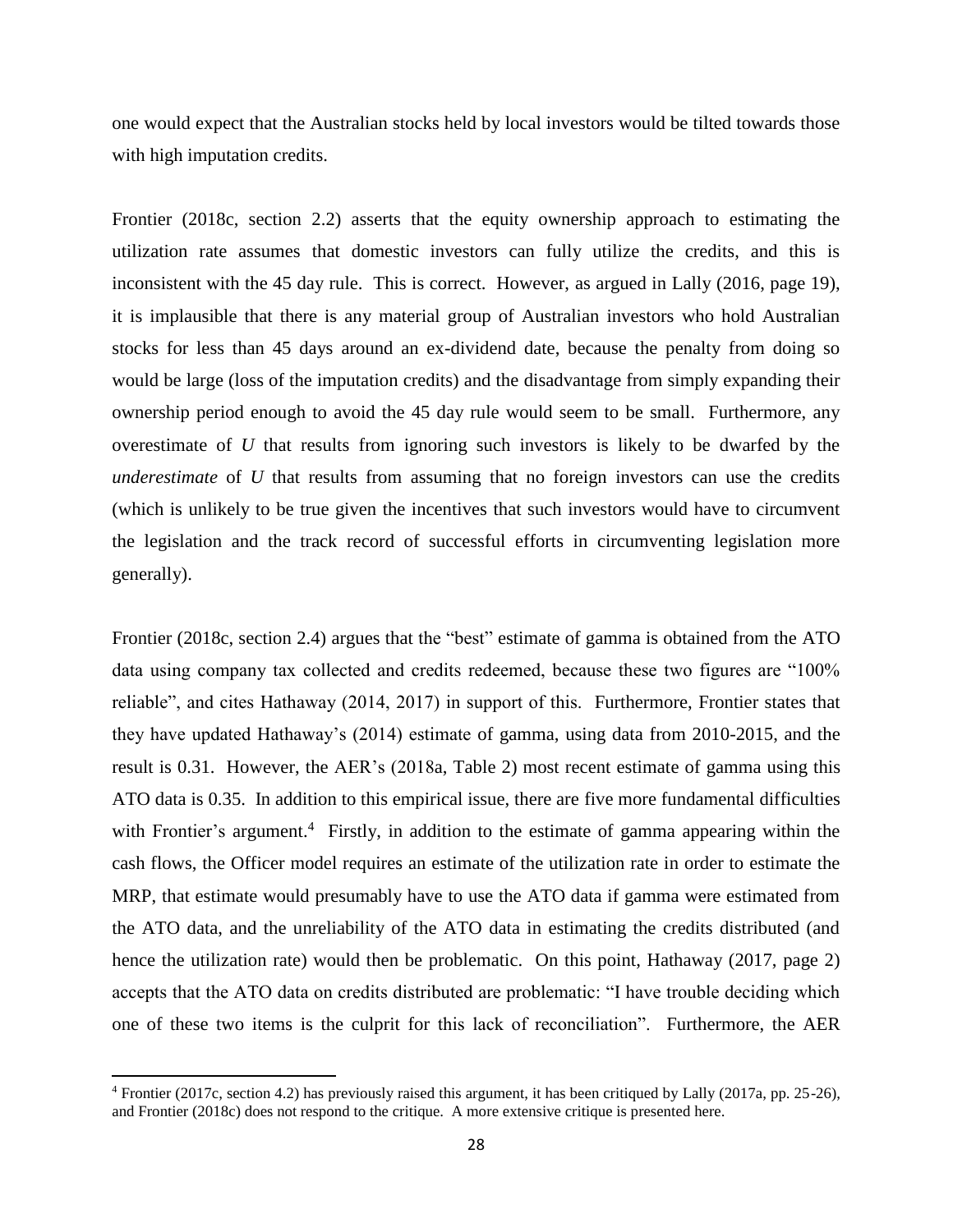sought clarification from the ATO on this matter and, in a note summarizing the information it received from the ATO, the AER (2018b) identified a number of points at which Hathaway's FAB data are wrong, but they did not conclusively determine that the problem lay there and concluded that "there are certain limitations in relying on taxation data as an analytical tool in the calculation of imputation credits."

Secondly, such an approach necessarily uses the same set of companies for estimating both the utilization and distribution rates, there is no necessity to do so, and good reason for not doing so (because one would not want to use unlisted firms for estimating the distribution rate, which is firm-specific, whilst one would want to use all firms to estimate the utilization rate because it is a market-wide parameter). Furthermore, the ATO can only supply data on credits redeemed for all companies (Handley, 2014, pp. 38-39). So, in using ATO data, one is bound to use all companies, and this would involve estimating the credit distribution rate for all firms. Furthermore, as discussed in Lally (2016, section 2.3), the inclusion of unlisted firms would be inappropriate because they seem to have markedly lower distribution rates than listed firms, there are good reasons for this, and the privately-owned regulated businesses in Australia are typically listed firms or subsidiaries of listed firms (see Appendix 1). Thus, using ATO data to estimate the distribution rate in the course of using ATO data to estimate gamma would underestimate the distribution rate for the regulated businesses.

Thirdly, Hathaway's (2017, page 1) claim that the ATO data used to estimate gamma are "100% reliable as they are figures that relate directly to ATO tax collections" is contradicted by the ATO (as reported by the AER, 2018b, page 2). In particular, the ATO claims that the company tax figure used by Hathaway includes payments by non-resident companies that do not generate franking credits, and therefore should have been excluded by Hathaway. So, Hathaway's figure for company tax may be right in the sense that such a figure was collected by the ATO but is not relevant for the present purposes because it includes payments that did not generate imputation credits. Ironically, in the very note in which he asserts that the company tax and credits redeemed figures are "100% reliable", Hathaway (2017, page 3) acknowledges that his logic for analyzing the ATO data might be at fault.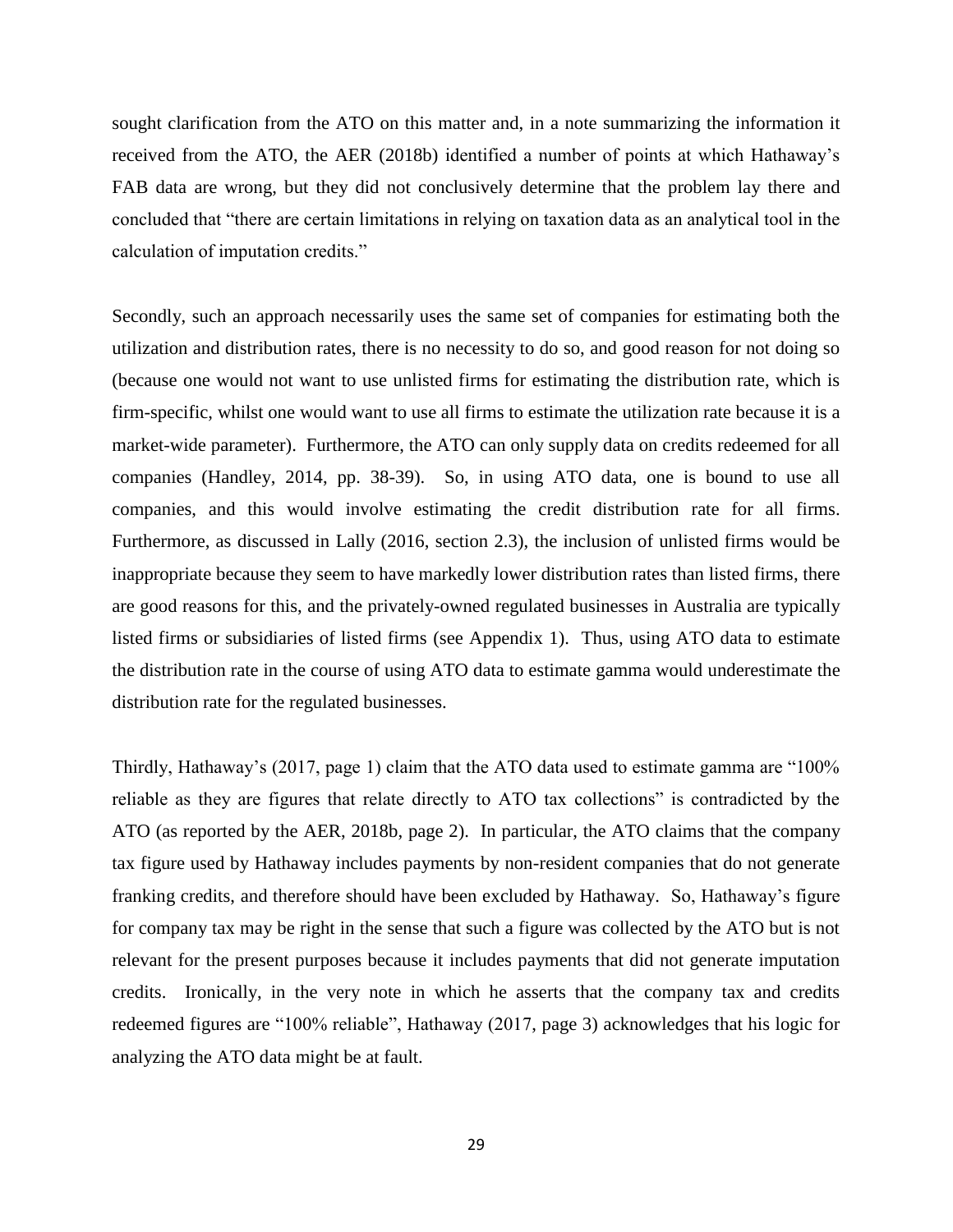Fourthly, even if the ATO (as reported by the AER, 2018b) had not suggested that Hathaway was using the wrong figure for company tax, the fact that the ATO data offers two conflicting estimates of the credits distributed and neither Hathaway nor the ATO can reconcile this discrepancy (as noted above) ought to make any observer sceptical about anything drawn from the ATO database. Had the ATO data offered only one estimate of the credits distributed, observers would presumably have judged it to be reliable. It has been judged unreliable simply because the ATO data permitted two approaches to be adopted. If the ATO data permitted two approaches to estimating the company tax payments or to the credits redeemed, they too might be in conflict.

Finally, even the ATO (2018) has advised that "the Taxation Statistics data should not be used for detailed time series analysis of the imputation system".

Frontier (2018c, section 2.5.1) argues that the use of financial statement data by Lally (2014, Table 2) to estimate distribution rates for credits presumes that all credits distributed by these firms are immediately available for shareholders to redeem, but that this might not occur because some of the immediate recipients are companies and trusts, who in turn would not pass them to the ultimate beneficiaries until these intermediaries in turn paid a dividend. So, some credits might be trapped or delayed. This is possible. However, delay per se in distributing the credits is not relevant for the present purposes. If all of the credits that are released from the companies that ultimately generated them (the "source companies") were released to intermediaries and did not reach their ultimate users for (say) two years, the credits received by the ultimate users within a particular year would be those released by the "source companies" to the intermediaries two years previously and the distribution rate to ultimate users within a year would be the same as the distribution rate by the "source companies" to the intermediaries in the same year except to the extent that the distributions to intermediaries was growing over time. So, if this growth rate were (say) 5% per year and the delay in transmitting the credits from the "source companies" to the ultimate beneficiaries was two years, the credits received by the ultimate beneficiaries within a particular year would be 90% of those distributed by the "source companies" to intermediaries in the same year, as follows: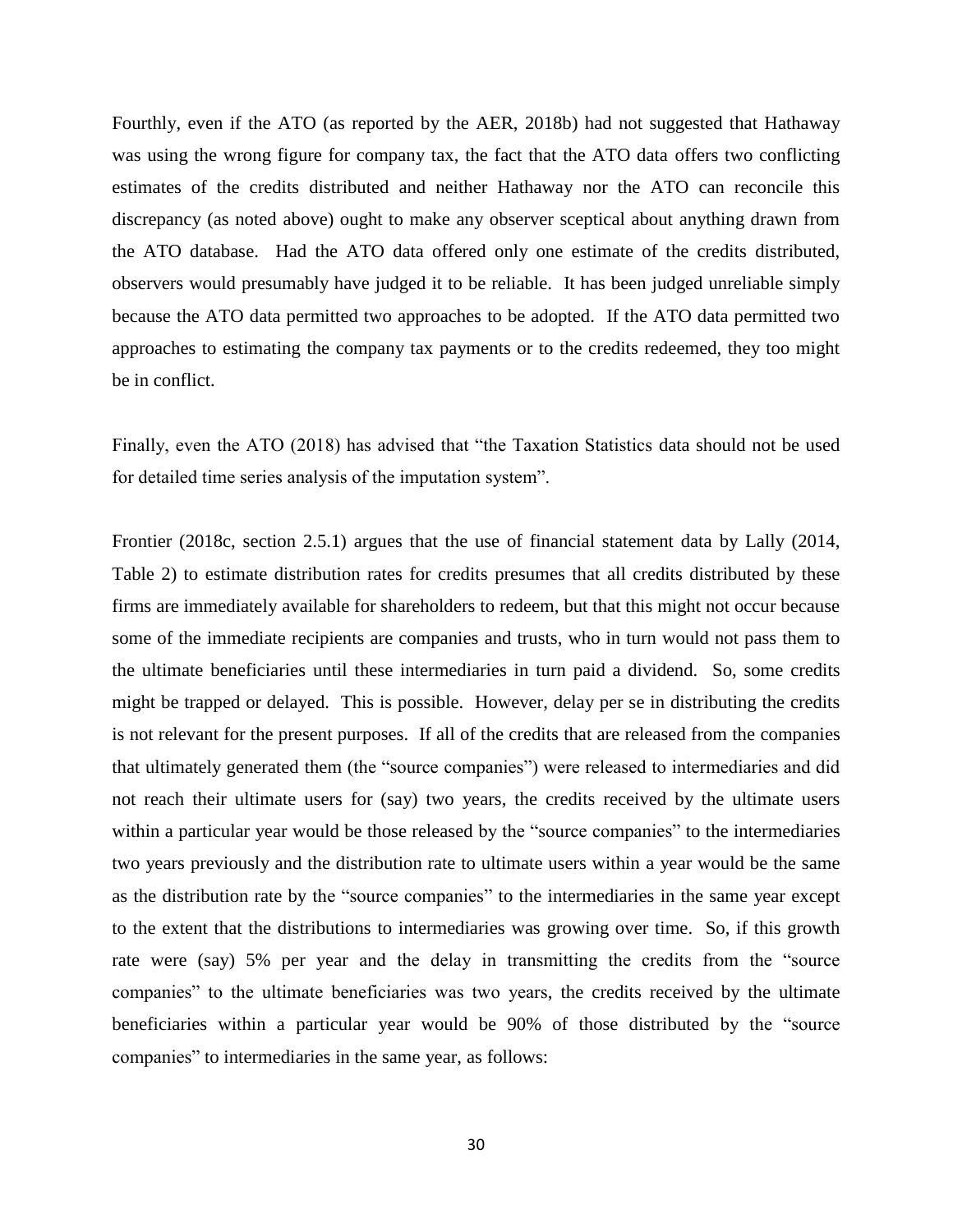*Credits received by ultimate users in yr t*\n
$$
\frac{1}{\text{Credits released by source companies in yr t}} = \frac{1}{(1.05)^2} = .90
$$

Furthermore, the extent to which shares in Australian companies are owned by other companies and trusts is minor. In particular, in respect of the analysis by the AER (2018a, Table 3) of the ownership of Australian listed equity, their underlying analysis estimates the listed equity value at \$1,761b of which \$534b is held by the "Rest of World". Of the remaining \$1,227b held by Australian entities, only \$125b is held by companies (10%). Furthermore, they do not record trusts as a category. So, if 10% of shares were held by intermediaries, they delayed the pass through of the credits to the ultimate beneficiaries by two years, and the growth rate in dividends were 5% per year, the credits received by the ultimate users in a particular year would be 99% of those released by the source companies in the same year as follows:

*Credits received by ultimate users in yr t* 
$$
\frac{1 + 9(1.05)^2}{10(1.05)^2} = 0.99
$$
 *Credits released by source companies in yr t* 
$$
\frac{1 + 9(1.05)^2}{10(1.05)^2} = 0.99
$$

Similarly, even if the intermediaries constituted 30% of the owners of shares and the delay were three years, the credits received by the ultimate beneficiaries in a particular year would still be 96% of those released by the source companies in the same year. Thus, the impact of delays in the transmission of credits from the source companies to the ultimate users would seem to be immaterial.

This leaves the issue of whether credits are trapped in the intermediaries and therefore never passed on to the ultimate users. A reasonable assumption is that the intermediaries distribute the same proportion of credits received as the source companies, and the best estimate for both is the figure of 83% in Lally (2015c, Table 1). So, if intermediaries constitute 10% of the owners of shares, the proportion of credits distributed by the source companies that reached the ultimate users would be 82%:

$$
0.83[0.9 + 0.1(0.83)] = 0.82
$$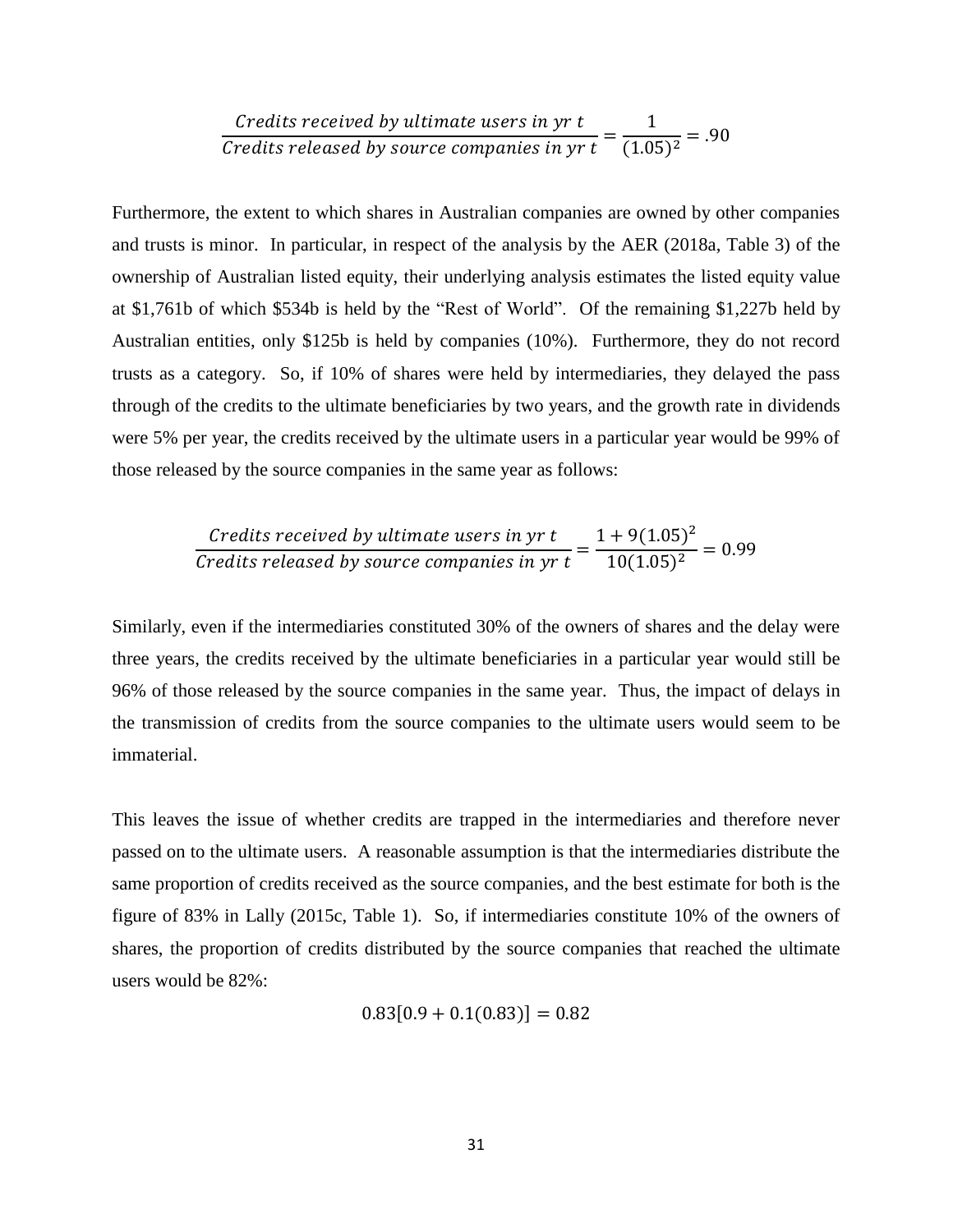The shortfall from 83% in the absence of intermediaries is therefore only 1%. Even if the intermediaries constituted 20% of the shareholders in the source companies, the distribution rate would still be 80% compared to 83% without the effect of the intermediaries. All of this strongly suggests that the presence of intermediaries who might delay or trap the passing on of the credits to the ultimate users does not materially reduce the distribution rate defined as credits received by the ultimate users within a year as a proportion of those released by the source companies in the same year.

Frontier (2018c, section 2.5.1) also argues that the 20 firms examined by Lally (2014, Table 2) have on average large foreign revenues, this is not a feature of the businesses that are being regulated (pure plays operating only within Australia), and this would have induced an overestimate by Lally. No empirical evidence is provided for the alleged overestimation. This claim has been made previously by Frontier (2016b, section 2.3). In response, Lally (2016, section 2.3) shows that the proportion of profit from foreign operations is monotonically decreasing in the distribution rate, which is in the opposite direction to that claimed by Frontier, and the correlation between the two variables is the very striking figure of -0.95. Lally (2016, section 2.3) also provides an explanation for this. Frontier (2018c, section 2.5.1) offers no response to this analysis. Furthermore, consistent with this inverse relationship, removal of the firms with the highest proportion of profits from foreign operations from the 20 examined by Lally (which ought to be welcomed by Frontier) would *raise* the distribution rate. In particular, removing the two firms with the highest such proportion in Lally (2016, Table 2) from the set of 20 firms examined (being BHP and Rio Tinto) would raise the aggregate distribution rate from 83% in Lally (2015c, Table 1) to 92%. This reinforces the point that the appropriate estimate for the distribution rate of a firm without foreign operations is *more* than 83% (and the analysis in the Appendix, which extends the data till 2017, raises the figures of 83% and 92% to 88% and 95% respectively).

Frontier (2018c, section 2.5.1) argues that the appropriate firms for estimating the distribution rate for the regulated businesses should match the businesses in their dividend payout rate and in their level of foreign income (zero), rather than being the largest listed firms as used by Lally (2014). This approach conflicts with Frontier's preference for estimating gamma directly using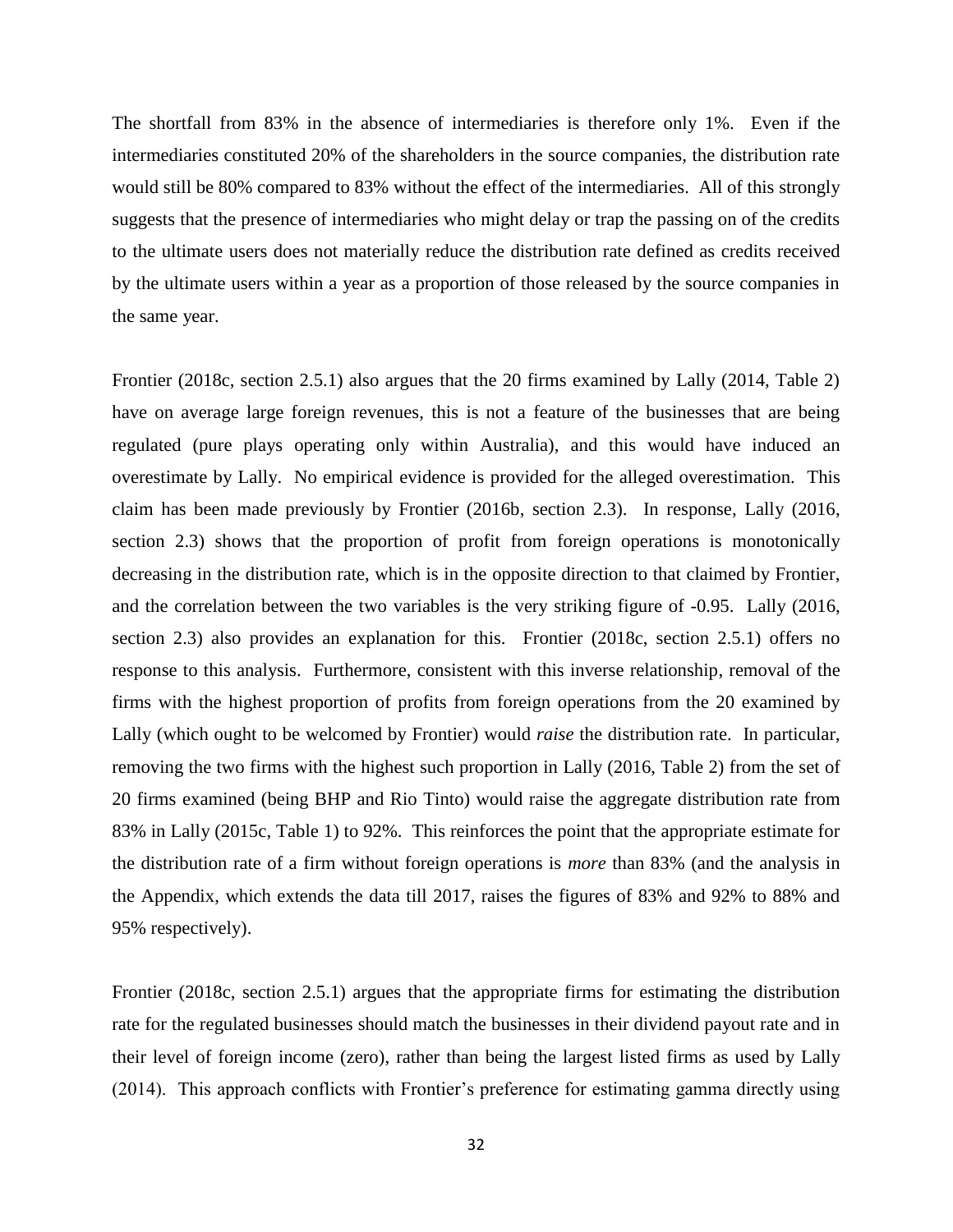ATO data (as described above) because such ATO data is for all firms and therefore implicitly estimates the distribution rate using all firms. Furthermore, if a small subset of firms were to be chosen so as to match the regulated businesses in some way, there would be considerable subjectivity in doing so, both over the criteria for selecting them and over the firms that approximately satisfied the criteria, and Frontier do not offer any such set of firms.

Nevertheless, the natural choice would be the set of energy network businesses firms used by the AER (2018c, Table 3) to estimate the optimal gearing and beta for the regulated businesses: APA Group, Ausnet Services, DUET Group, Envestra (now Australian Gas Networks), and Spark Infrastructure. In respect of the APA Group, the distribution rate was 0.84 over the 2007-2017 period<sup>5</sup>. However APA's Franking Account Balance is always positive and yet most of its distributions are unfranked. Prima facie, this is inefficient behavior and therefore its distribution rate should be treated as 1. In respect of Ausnet Services, the Franking Account Balance was smaller in 2017 than in 2007, which implies a distribution rate of 1 for all credits created in that ten-year period. In respect of DUET, the Franking Account Balance for the latest available financial statements (2016) is not disclosed but the dividends paid shortly after balance date were unfranked, implying a zero Franking Account Balance at that time. Accordingly, the distribution rate for all earlier credits generated from company tax payments must be 1. In respect of Envestra, I am unable to locate recent financial statements. Finally, in respect of Spark, recent financial statements do not record either the Franking Account Balance or whether dividends are franked, and therefore the distribution rate cannot be estimated. So, of the three firms for which the distribution rate can be estimated, the rate is 1 for two of those firms and should be 1 for the third (all over at least the last ten years). This limited evidence supports my earlier conclusion that the appropriate estimate for the distribution rate of the benchmark firm is at least 0.83.

Frontier (2018c, section 2.5.2) argues that the equity ownership proportion is an upper bound on the redemption rate for the credits, due to credits not being redeemed that could have been redeemed (caused by the 45 day rule, for example). However, Frontier is implicitly treating the

 $\overline{a}$ 

<sup>5</sup> The Franking Account balances at 30 June 2007 and 30 June 2017 were \$0.1m and \$4.4m respectively, and the only franked dividends paid in that intervening period were \$52m in the 2016-2017 year. These dividends involve distributed credits of \$22.3m and therefore the company tax payments over this ten-year period must have been  $$26.6m ($22.3m + $4.4m - $0.1m)$ . The distribution rate is then \$22.3m/\$26.6m = 0.84.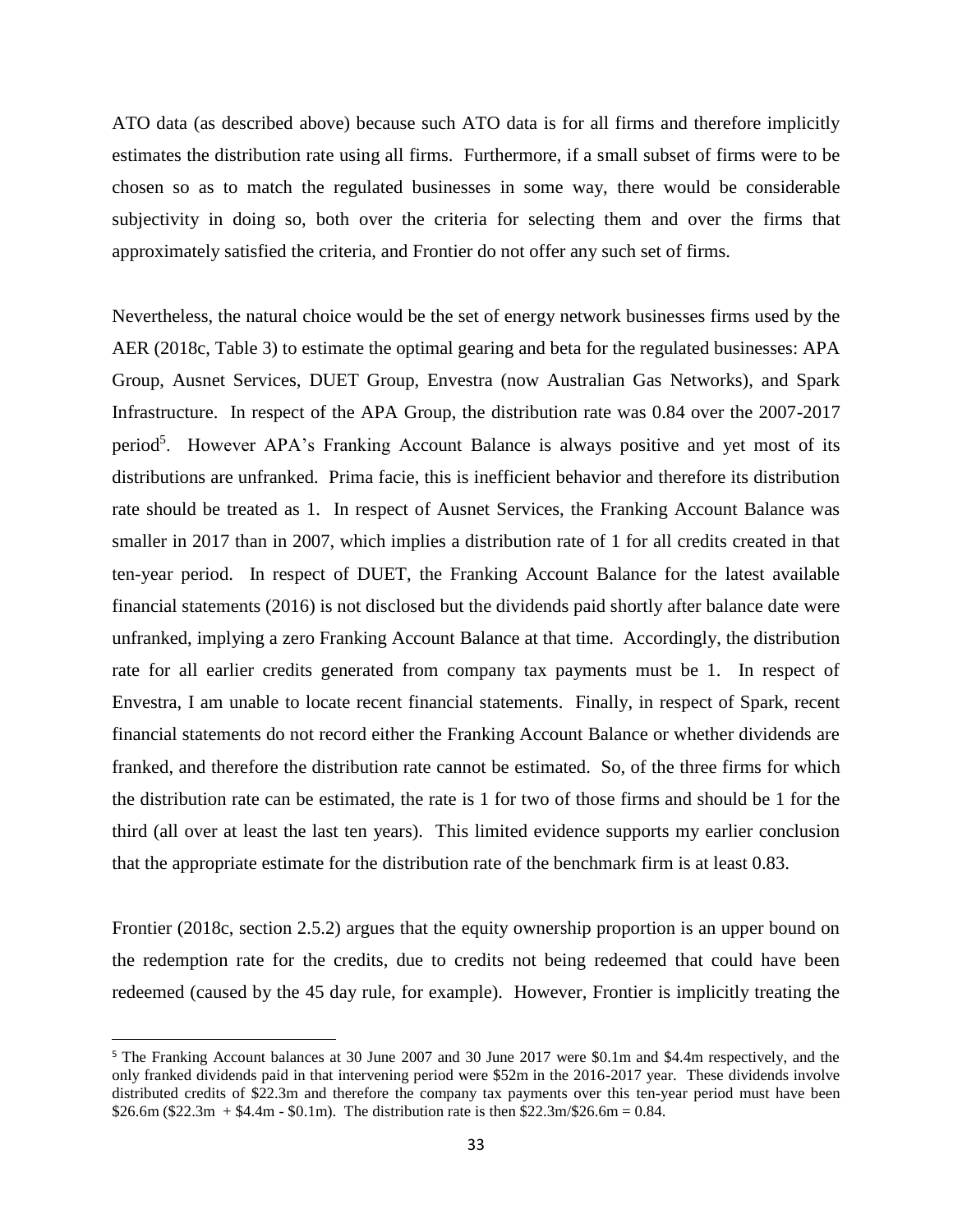redemption rate as the parameter to be estimated and the equity ownership proportion to be a mere estimator of it and this is not correct. The parameter that is being estimated is the weighted average of the utilization rates of all investors, and the equity ownership proportion is an estimator of it. Clearly, the 45 day rule will induce an upward bias in the estimator relative to the true value for the parameter. However, as argued above, the effect here is very likely to be small and dwarfed by the countervailing possibility that some foreign investors do find ways to use the credits.

Frontier (2018c, section 2.5.2) argues that the ABS data used to estimate the equity ownership proportion are subject to concerns over their accuracy. However, this only matters to the extent that the data is worse than alternatives and Frontier offers no evidence on any alternative sources for equity ownership data or their relative accuracy. Furthermore, the alternative approach promoted by Frontier (the ATO data, involving the use of redemption rate data) is markedly inferior for reasons discussed earlier in this section.

Frontier (2018c, section 2.5.2) notes that the QCA's (2017, page 163) estimate of the equity ownership proportion (for listed equity) over the last 4-5 years is 55% whereas the AER's (2017a, Figure 4.3) estimate is 45%, Frontier attributes this difference to the AER's exclusion of public sector entities, and argues that the QCA should do likewise. However, since the publication of the AER's (2017a) report, the AER (2018a, Table 3) has used revised data from the ABS and the resulting estimates of the equity ownership proportion have increased to about 55% in recent years (and 58% at the latest available quarter of September 2017). This figure excludes public sector entities, as Frontier prefers, but inclusion of them would not materially change the figures (because they add only about 1% to the listed equity held by local investors).

Frontier (2018c, Appendix) argues that there are a number of errors in the analysis in Lally (2014, Table 2) relating to estimating the distribution rate of the largest 20 firms in the ASX over the 2000-2013 period. In particular, Frontier argues that the aggregate rate is 0.79 rather than Lally's figure of 0.84. However, subsequent to Lally (2014), an adding error was corrected by Lally (2015c, Table 1), and referred to in Lally (2016, page 35); this reduced the figure of 0.84 to 0.83. Furthermore, Frontier is aware of this because Frontier (2018c, para 43) alludes to this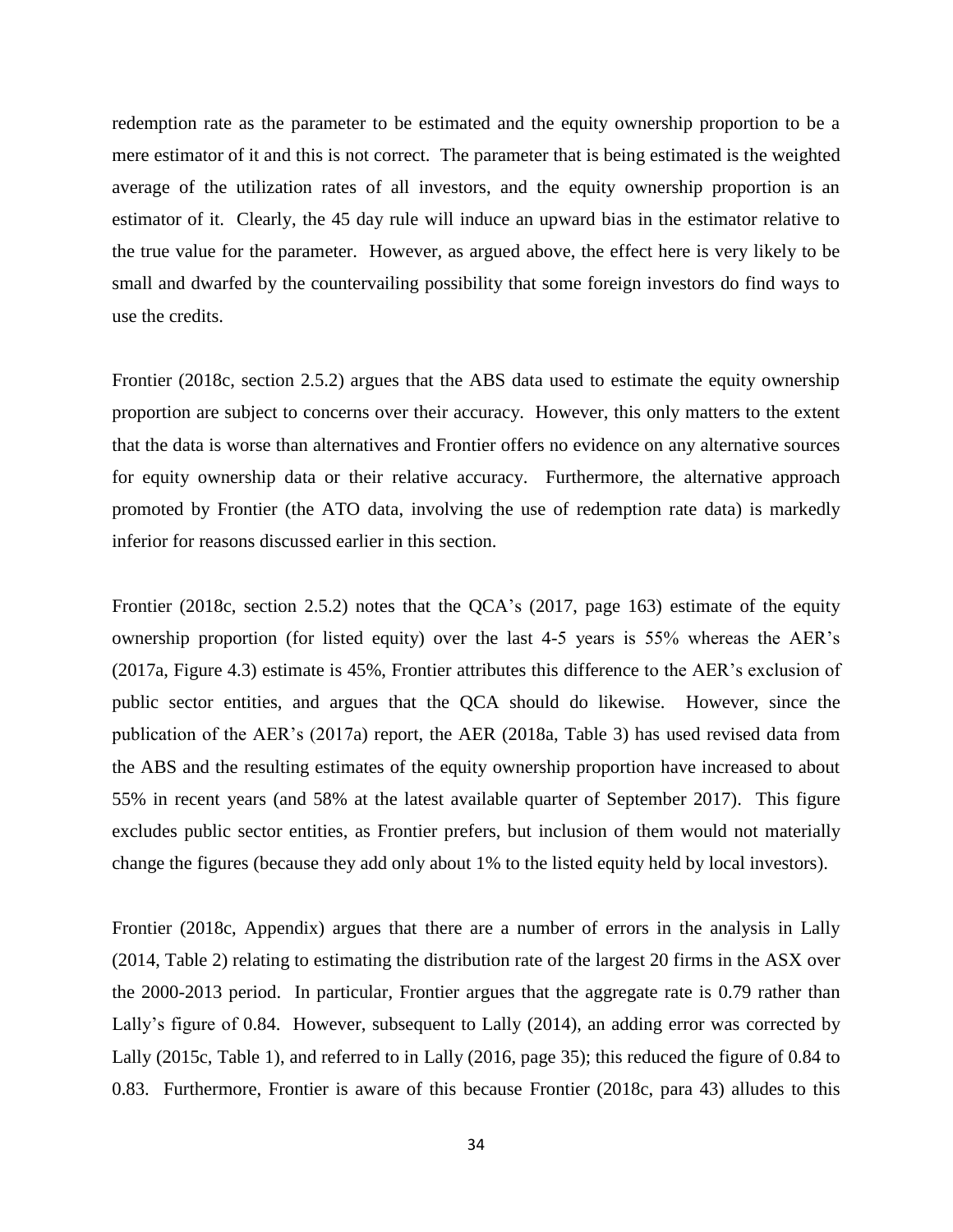amendment. Appendix 2 analyses Frontier's work, relating to the 2000-2013 period, and still yields a figure of 0.83, after making some corrections to the figures in Lally (2015c, Table1), primarily due to inclusion of data from the 2013 Financial Statements in those cases in which such statements were not available at the time the analysis was conducted by Lally in late 2013, and the inclusion of dividends paid by Rio Tinto Plc that were previously incorrectly omitted. The difference between this revised figure of 0.83 and Frontier's figure of 0.79 is due to a wide range of errors in Frontier's analysis, comprising omission of some companies without good cause, apparently underestimating dividends by omitting those dividends paid under Dividend Reinvestment Plans, and errors in determining Franking Balances arising from conflating the Franking Balance with the maximum fully franked dividends that could be paid, incorrectly including the effect of some events after balance date, and the use of annual average rather than year-end exchange rates when converting US\$ to A\$.

In addition, Appendix 2 extends the analysis up to 2017, and the effect is to raise the distribution rate to 0.88. Furthermore, as discussed in Lally (2016, section 2.3), this figure of 0.88 is a lower bound because it includes companies with foreign operations, such operations are not relevant for estimating the distribution rate of regulated Australian business, and the effect of foreign operations appears to be to depress the distribution rate. For example, deletion of BHP and Rio Tinto (the two firms with the highest proportion of foreign income amongst those examined in Lally, 2016, Table 2) would raise the figure of 0.88 to 0.95.

## **5. Conclusions**

In conclusion, much of the analysis offered in these submissions (which are principally by Frontier) involves repetition of previous arguments that have already been addressed by me, but for which Frontier offers no comments. Amongst the new arguments, I agree with the following five points.

Firstly, in respect of MRP surveys conducted by Fernandez and KPMG, I agree with Frontier's point that the associated responses provided from the respondents on risk-free rates strongly suggests that their MRP estimates were intended to apply to at least a ten-year term. However, it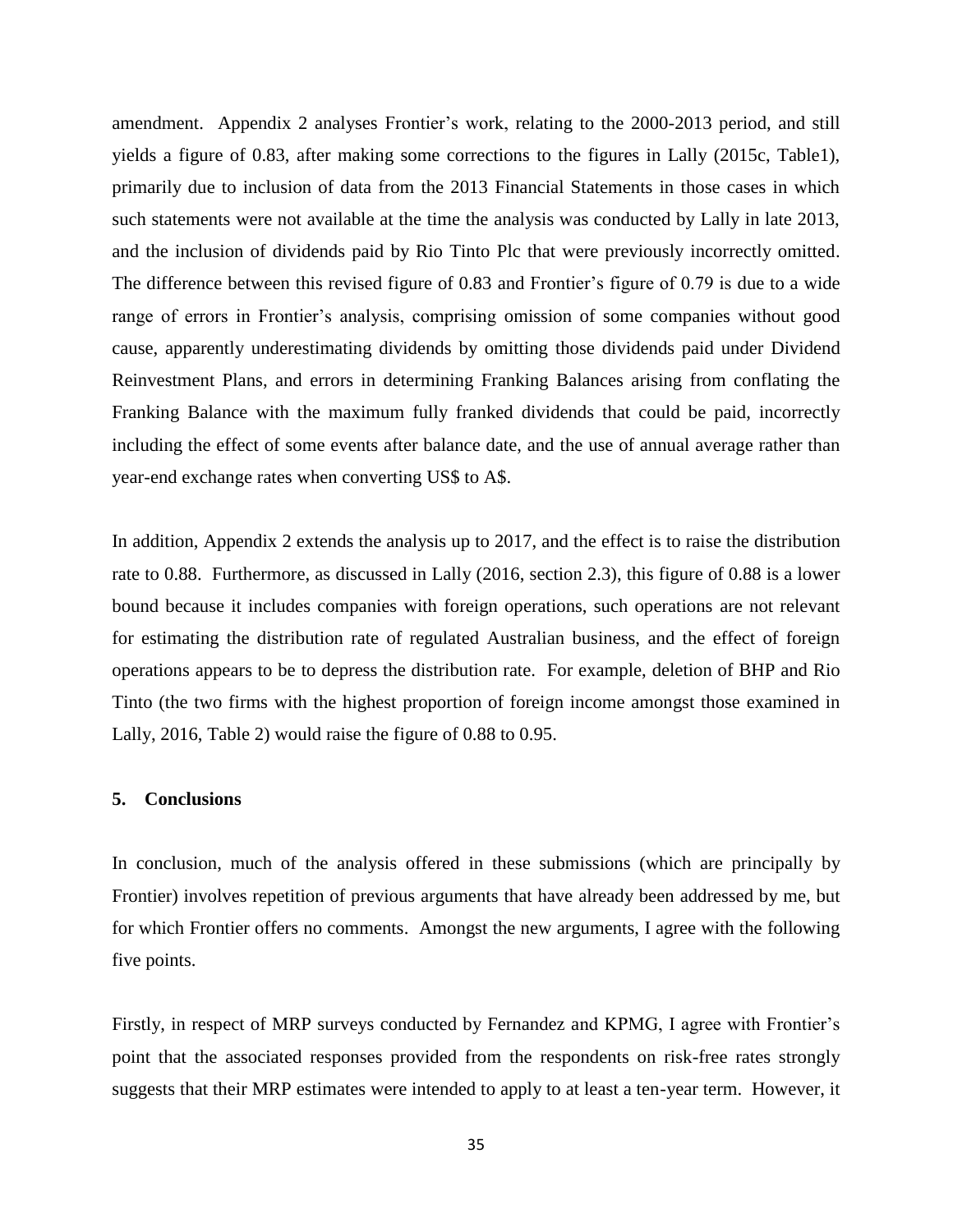does not follow from this that the survey respondents do vary their MRP estimates according to the term of the asset being valued. Furthermore, even if these survey responses were adjusted in the same fashion as the QCA does for the independent experts, this would only raise the QCA's point estimate based upon all of these surveys from 7.0% to 7.2%, which would not affect the median result across the five approaches examined by the QCA, and raise the mean result by only 0.05%. Accordingly, it would presumably not have affected the QCA's decision.

Secondly, I agree with Frontier's point that the use of financial statement data to estimate distribution rates for credits presumes that all credits distributed by these firms are immediately available for shareholders to redeem, but that this might not occur because some of the immediate recipients are companies and trusts, who in turn would not pass them to the ultimate beneficiaries until they in turn paid a dividend. So, some credits might be trapped or delayed. However, Frontier offers no analysis on the possible effect of this point and the analysis conducted here suggests that the effect would be very small.

Thirdly, for the purposes of estimating the imputation credit distribution rate for the BEE, I accept Frontier's point that there is merit in examining the distribution rates for a set of firms chosen to match the regulated businesses in some way, although there would be considerable subjectivity in choosing that set. The natural choice would be the set of energy network businesses firms used by the AER to estimate the optimal gearing and beta for the regulated businesses: APA Group, Ausnet Services, DUET Group, Envestra (now Australian Gas Networks), and Spark Infrastructure. Across these five firms, it is possible to estimate the distribution rate for three of them, and the rate is 1 for two of those firms and should be 1 for the third (all over at least the last ten years). This limited evidence supports my earlier conclusion that the appropriate estimate for the distribution rate of the BEE is at least 0.83.

Fourthly, I accept Frontier's point that there are some errors in the earlier analysis conducted by me into the aggregate imputation credit distribution rate for the 20 largest Australian firms over the 2000-2013 period, leading to an estimate of at least 0.83. By contrast, Frontier's analysis over the same period leads to a figure of 0.79. My revised analysis over this period still leads to a figure of at least 0.83. The difference between the last two figures is due to a wide range of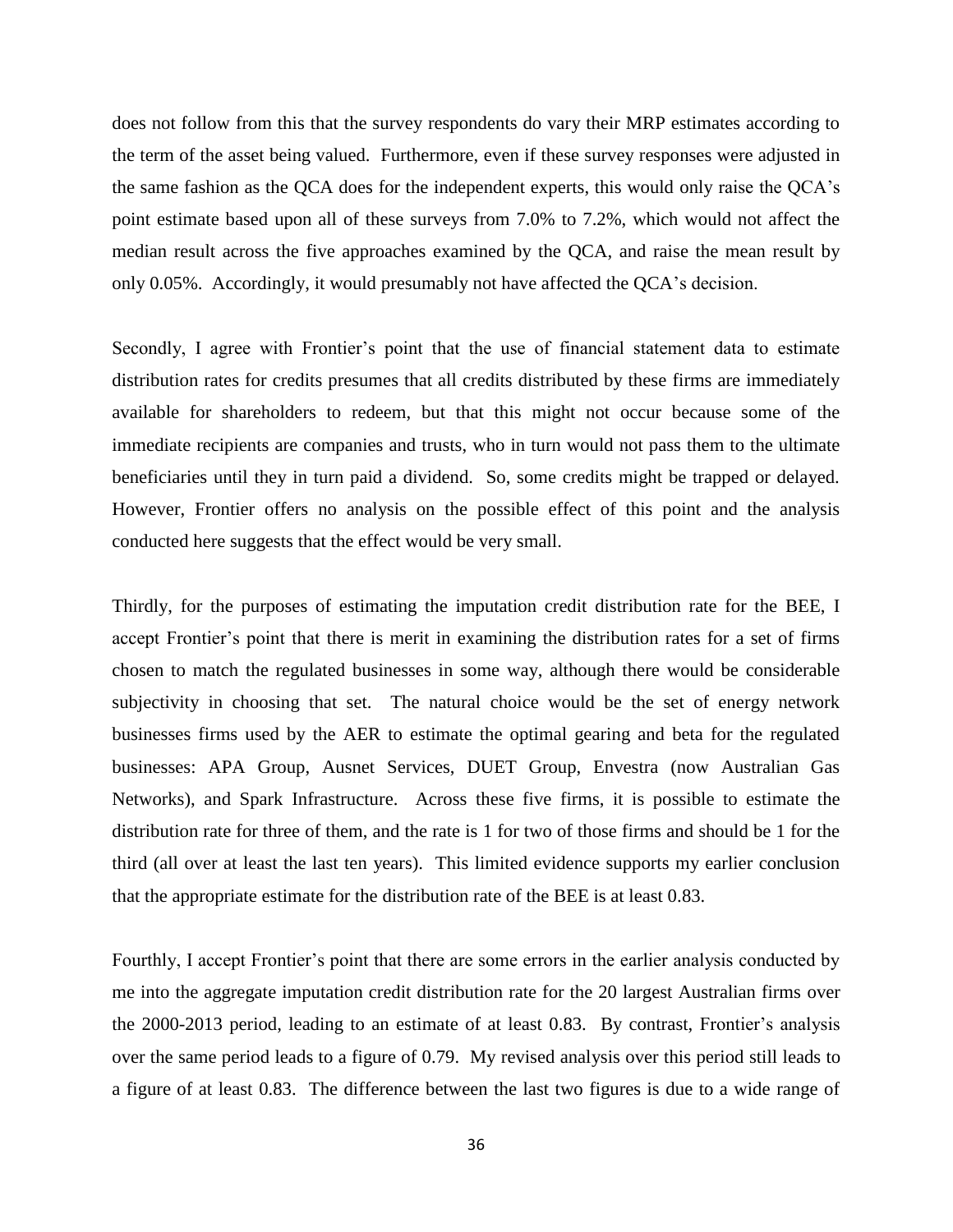errors in Frontier's analysis, comprising omission of some companies without good cause, apparently underestimating dividends by omitting those dividends paid under DRPs, and errors in determining Franking Balances. Furthermore, I have also extended this analysis to 2017, and the effect is to further raise the rate to at least 0.88.

Lastly, I agree with the QRC's point that the MRP should be estimated using the median MRP result across the methodologies considered by the QCA, so as to provide protection against outliers. The effect of doing so would be to produce an MRP estimate of 6.5% rather than 7.0%, for MRPs defined over both four and ten-year terms.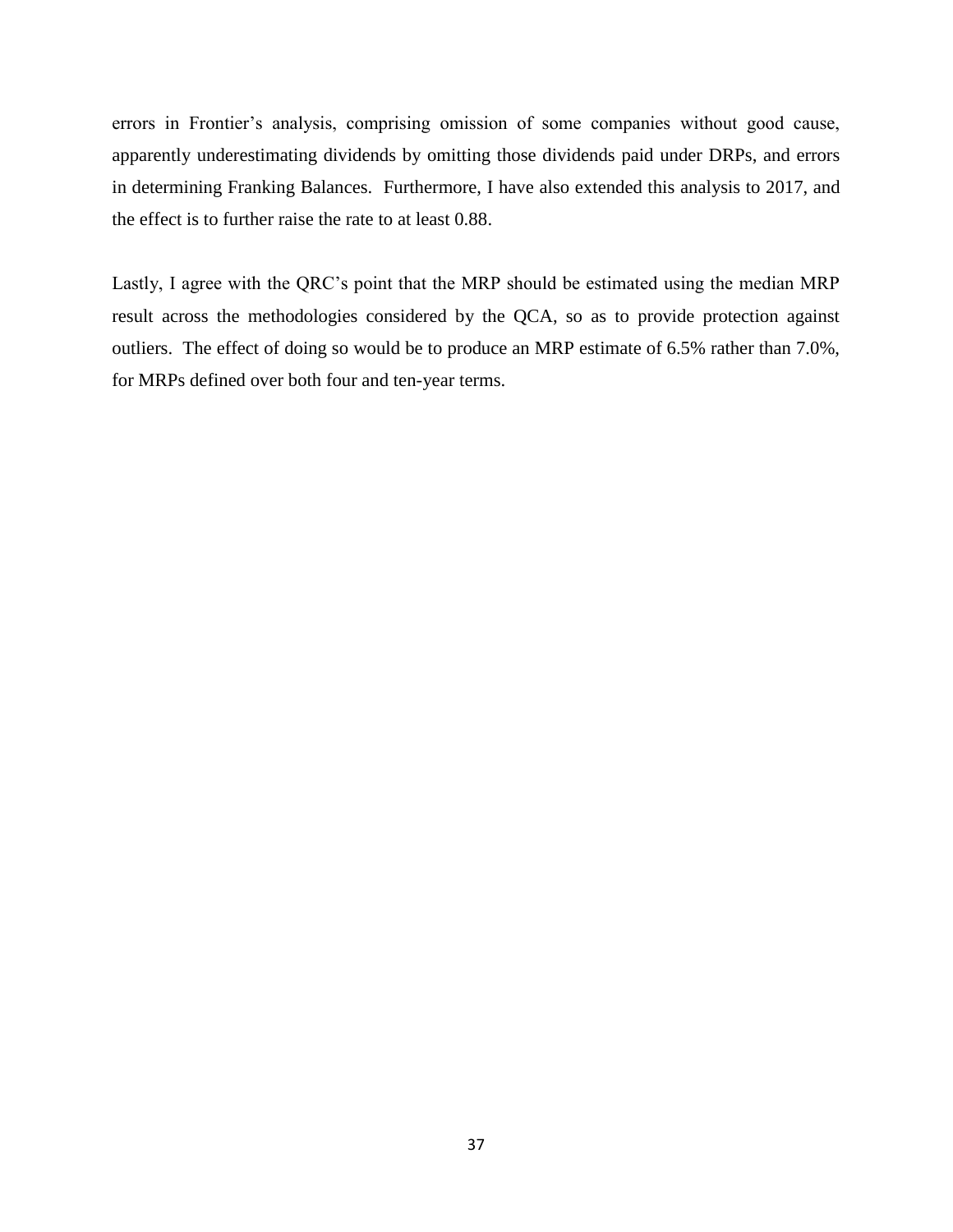#### **APPENDIX 1: THE LISTING OF PRIVATELY-OWNED REGULATED BUSINESSES**

This Appendix examines the extent to which privately-owned regulated businesses in Australia are listed or owned by listed firms. As noted in Lally (2016, section 2.3), in respect of the QCA, the privately-owned regulated businesses are Aurizon Network (listed in Australia) and DBCT Management (ultimately owned by BIP, which is listed in the US and Canada). In respect of the ERAWA, the privately-owned businesses are the DBP, which is owned by the DUET Group (listed in Australia), the GGP, which is 88% owned by APA (listed in Australia), and the Midwest South West Gas Distribution System, which is owned by ATCO Gas Australia, which in turn is owned by the ATCO Group (listed in Canada).

I also examine the privately-owned businesses that are regulated by the AER. These are enumerated by the AER (2017b, Tables  $3.1 - 3.4$ ) along with their owners. Amongst these, those that are entirely or majority privately-owned are as follows:<sup>6</sup>

Ausnet Services: this is listed in Australia.

 $\overline{\phantom{a}}$ 

ElectraNet: This is 33% owned by YTL Power Investments Ltd (which is listed in Malaysia), 20% owned by Hastings (which is owned by Westpac, which is listed in Australia), and the rest publicly-owned.

Directlink (and Murraylink): Both are owned by Energy Infrastructure Investments, which is 50% owned by Marubeni (which is listed in Japan), 30% owned by Osaka Gas (which is listed in Japan), and 20% by the APA Group (which is listed in Australia).

Powercor Australia: This is 51% owned by Cheung Kong Infrastructure (which is listed in Hong Kong) and 49% owned by Spark Infrastructure (which is listed in Australia).

 $6$  TransGrid is described in the AER (2017b, Table 3.1) as (inter alia) 65% owned by "other private equity". I understand that the actual ownership is 25% by a Canadian Crown Corporation (Quebec Deposit and Investment Fund), 20% by a wholly-owned subsidiary of a sovereign wealth fund (Tawreed Investments Ltd and the Abu Dhabi Investment Authority respectively), and 20% by another wholly-owned subsidiary of a sovereign wealth fund (Wren House Infrastructure Management and the Kuwaiti Investment Authority respectively). Accordingly, TransGrid is excluded from this analysis.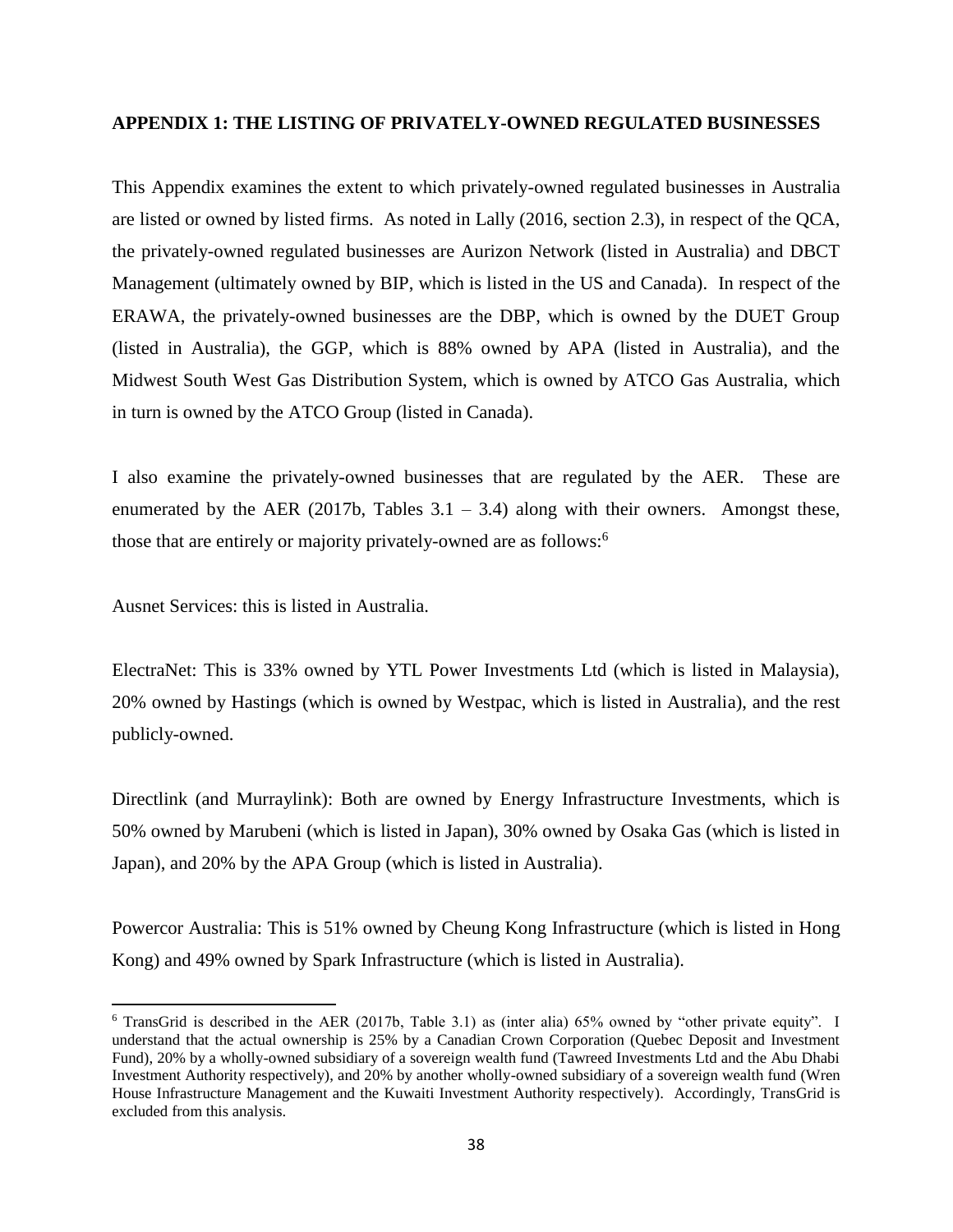United Energy: This is 66% owned by Cheung Kong Infrastructure (which is listed in Hong Kong) and 34% by publicly-owned entities.

CitiPower (and SA Power Networks): These are both 51% owned by Cheung Kong Infrastructure (which is listed in Hong Kong) and 49% owned by Spark Infrastructure (which is listed in Australia).

Gas transmission businesses: These are all owned by the APA Group, which is listed in Australia.

Central Ranges System: This is owned by the APA Group, which is listed in Australia.

Multinet (and AGN): These are both owned by Cheung Kong Infrastructure (which is listed in Hong Kong).

Allgas Energy: This is 20% owned by the APA Group (which is listed in Australia), 40% by Marubeni (which is listed in Japan), and 40% by Deutsche AWM (whose listing status is unclear).

So, amongst this large sample of privately-owned regulated businesses in Australia, all are listed or at least majority owned by listed businesses.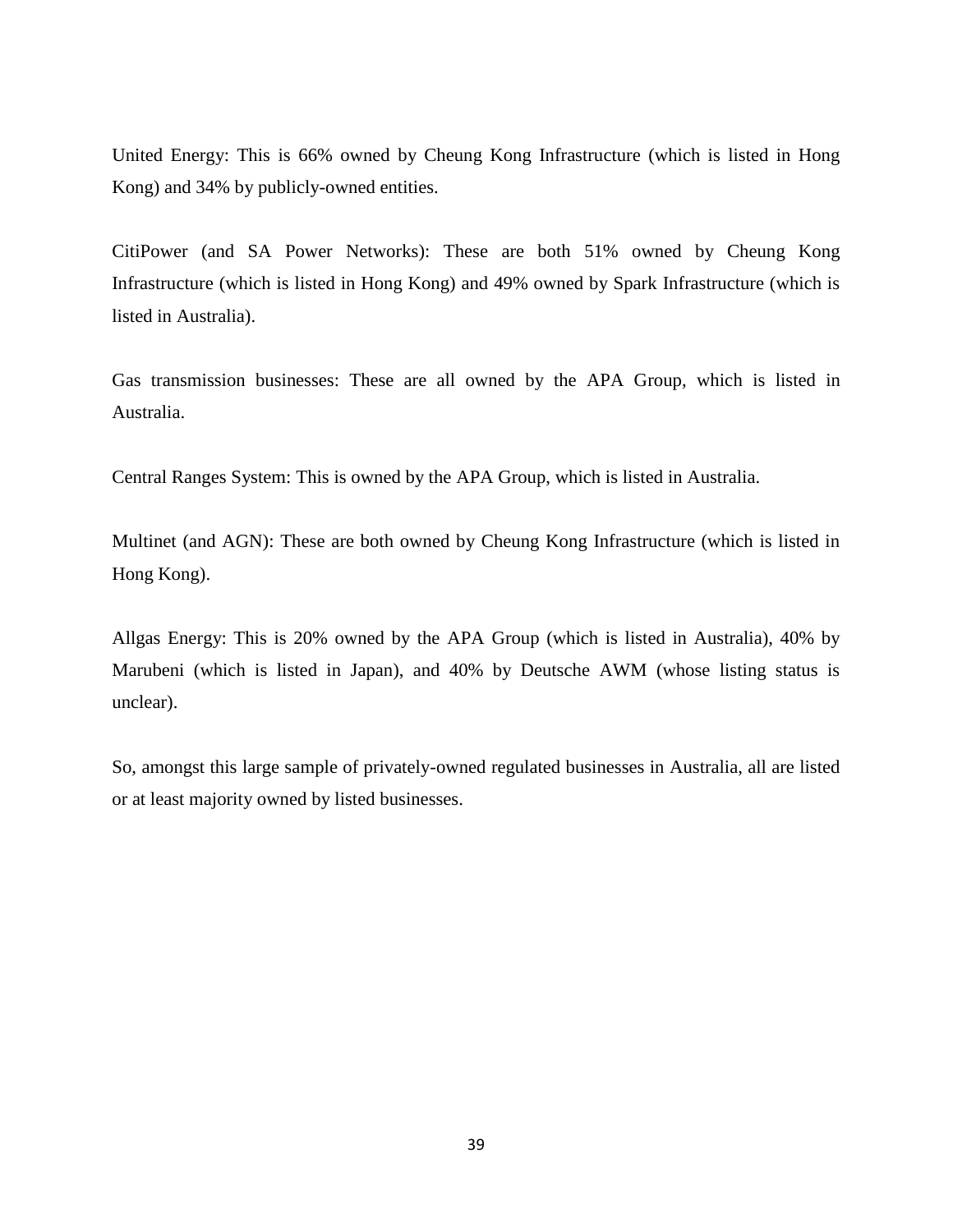#### **APPENDIX 2: THE DISTRIBUTION RATES OF COMPANIES**

This Appendix provides the data underlying the analysis in Lally (2015c, Table 1), corrected where appropriate (and the principal source of corrections is inclusion of data from the 2013 Financial Statements in those cases in which such statements were not available at the time the analysis was first conducted in late 2013, and the inclusion of dividends paid by Rio Tinto Plc). In addition, these figures are compared to those in Frontier (2018c, Table 7), and explanations offered for the differences. Finally, the analysis is also extended to 2017.

## **CBA (Parent)**

 $\overline{\phantom{a}}$ 

The Franking Balance (FB) for the Parent for 2017 is \$1,067m, as reported in the Financial Statements. The FB for the Parent for 2013 is \$742m, as reported in the Financial Statements. The FB for 2000 is \$450m, as reported in the Financial Statements.<sup>7</sup> This figure for 2000 is for the Group but the figures for the Parent are presumably the same because the dividends are the same. The fully franked dividends are as follows, for the years  $2001 - 2017$  respectively, drawn from the Dividends Note to the Financial Statements (and the Directors' Report for 2001 and 2002), and involving adding together the Interim Dividend for the year in question and the Final Dividend declared in the previous year but paid in the year in question:<sup>8</sup>

\$1681m, \$1785m, \$1892m, \$2062m, \$2398m, \$2645m, \$3048m, \$3426m, \$3691m, \$3588m, \$4678m, \$5096m, \$5776m, \$6174m, \$6744m, \$6994m, and \$7237m

For the 2000-2013 period, the total multiplied by 3/7 is \$17,900m, and represents the total distributions from the Franking Account (*DIST*). The company tax payments to the ATO (*TAX*) are then *DIST* plus the growth in FB, which is \$18,191m.

<sup>7</sup> These figures are net of adjustments for tax not yet paid at balance date but payable in respect of profits for the year ending on the balance date in question, and for credits distributed with dividends paid after balance date but declared before balance date. The second of these adjustments could be reversed out but the first cannot (because the extent of these tax payments is not known). Accordingly, no adjustment is made. If the only adjustment were for dividends, the adjustment would be made and this occurs for some companies examined in this Appendix.

<sup>&</sup>lt;sup>8</sup> There is sometimes ambiguity over whether the final dividend reported in the Dividends Note for a particular year has been paid in that year or merely declared and paid in the following year. If in doubt, I assume the former. The effect of any such errors on the distribution rate for credits would be slight.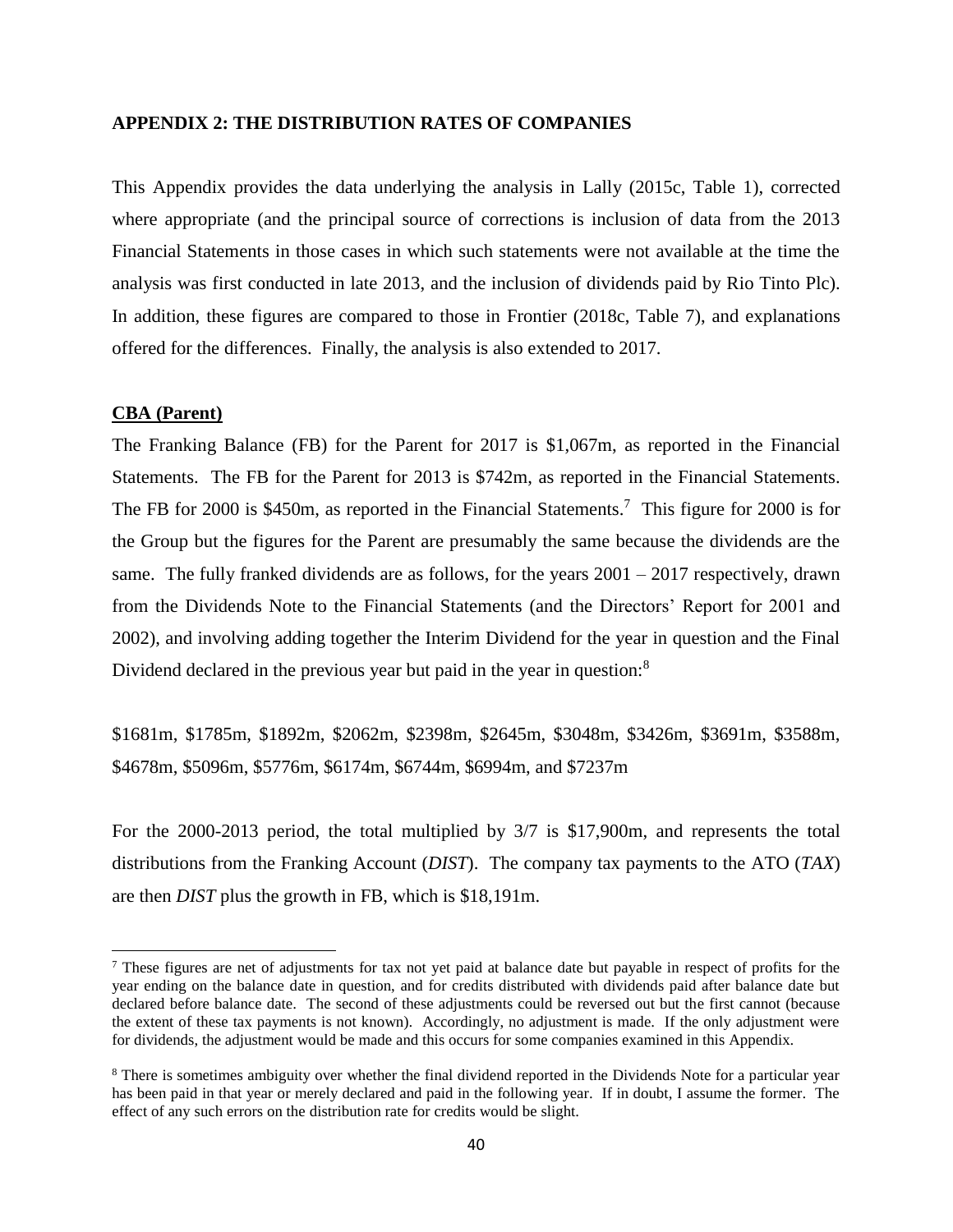Compared to this, Frontier's (2018c, Table 7) *DIST* is less by about 20%, likely due to Frontier mistakenly omitting the dividends under the Dividend Reinvestment Plan (DRP), which are approximately 20% of the total.<sup>9</sup>

For the 2000-2017 period, the figures are *DIST* = \$29,535m and *TAX* = \$30,152m.

#### **BHP (Group)**

 $\overline{a}$ 

The FB for the Group for 2017 is US\$10,155m, as reported in the Financial Statements, which is converted at the prevailing exchange rate of 0.77 (US\$ per A\$1) as reported by the RBA, to yield \$13,188m. The FB for the Group for 2013 is US\$10,516m, as reported in the Financial Statements, which is converted at the prevailing exchange rate of 0.92 (US\$ per A\$1) as reported in the Financial Statements, to yield \$11,430m. The FB for the Group for 2000 is \$24m, as reported in the Financial Statements. The fully franked dividends in \$US are as follows, for the years 2001 – 2017 respectively, drawn from the Cash Flow Statements rather than the Dividends Note to the Financial Statements (because the former includes the dividends paid to the minority shareholders, but with checking against the information in the Dividends Note to check for partly franked dividends and any DRPs).

\$524m\*(26/51), \$831m, \$868m, \$1576m, \$1642m, \$2126m, \$2339m, \$3250m, \$4969m, \$4895m, \$5144m, \$5933m, \$6222m, \$6506m, \$7052m, \$4217m, and \$3502m.

The exchange rates used for the conversion (US\$ per A\$1) are the average over the financial year, as reported in the Accounting Policies Note in the Financial Statements (or the RBA otherwise) as follows:

0.53, 0.52, 0.58, 0.71, 0.75, 0.75, 0.79, 0.90, 0.75, 0.88, 0.99, 1.03, 1.03, 0.92, 0.84, 0.73, and 0.75.

<sup>9</sup> The DRP dividends are estimated from the difference between the (cash) dividends reported in the Cash Flow Statement and the total dividends reported in the Dividends Note.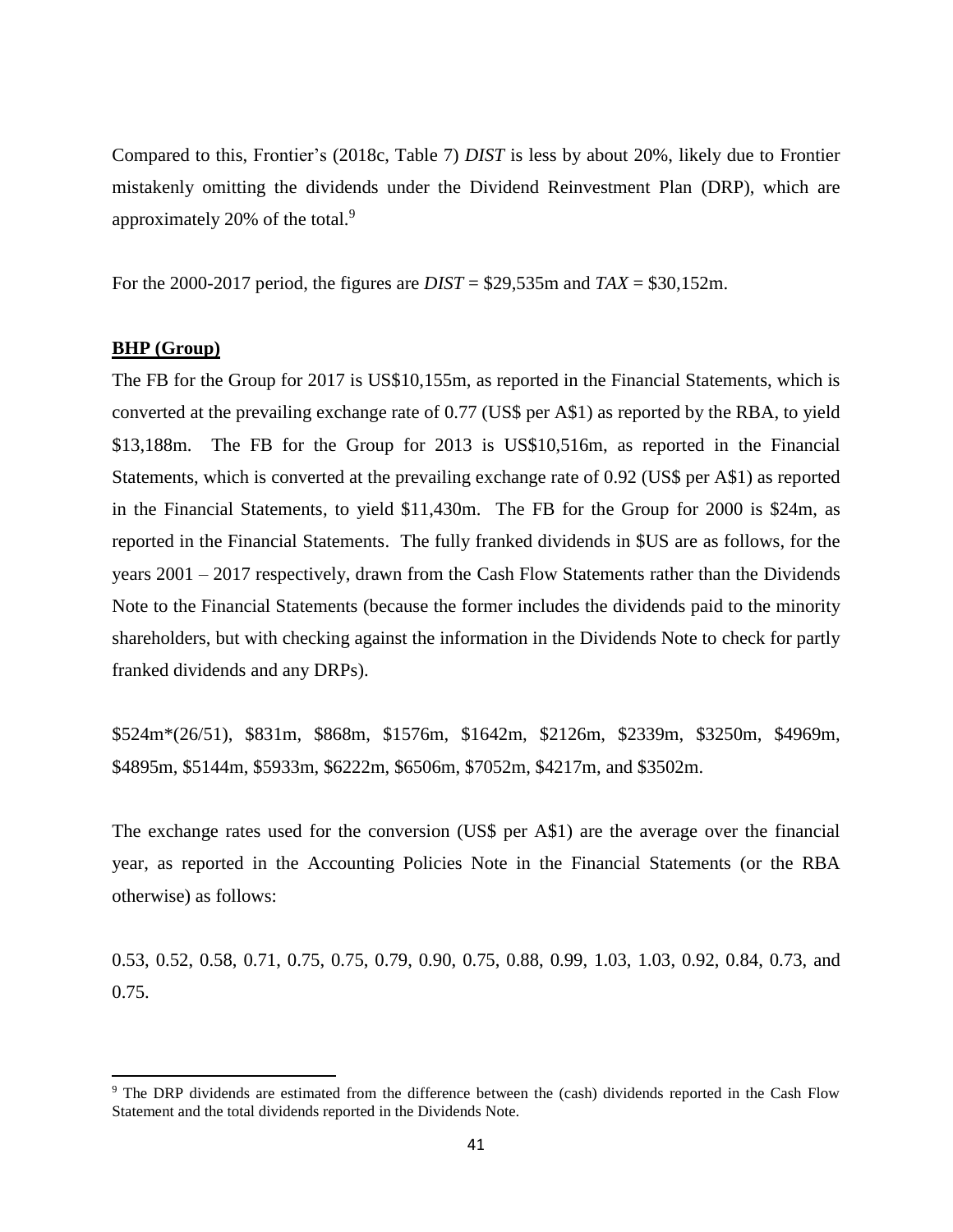For the 2000-2013 period, converting at these rates and adding up, the total multiplied by 3/7 is \$19,971m (*DIST*). The *TAX* is then *DIST* plus the growth in FB, which is \$31,377m.

Compared to this, Frontier (2018c, Table 7) uses the wrong FB 2013 \$US figure (by incorrectly including the effect of events after balance date) and converts it at the wrong exchange rate (the average rate for the year rather than the year end rate).

For the 2000-2017 period, the figures are *DIST* = \$31,076m and *TAX* = \$44,240m.

## **Westpac (Parent)**

The FB for the Parent for 2017 is \$1,063m, as reported in the Financial Statements. The FB for the Parent for 2013 is \$1,247m, as reported in the Financial Statements. The FB for the Group for 2000 is -\$56m, as reported in the Financial Statements, but this is likely to be similar to the figure for the Parent because the dividends are very similar. The fully franked dividends are as follows, for the years 2001 – 2017 respectively, drawn from the Dividends Note to the Financial Statements for the years 2000-2013 and otherwise from the Statement of Changes in Equity:

\$1017m, \$1157m, \$1304m, \$1474m, \$1667m, \$1981m, \$2270m, \$2583m, \$2994m, \$3700m, \$4500m, \$4931m, \$5568m, \$5837m, \$5752m, \$6129m, and \$6301m.

For the 2000-2013 period, the total multiplied by 3/7 is \$15,062m (*DIST*). The *TAX* is then *DIST* plus the growth in FB, which is \$16,365m.

Compared to this, Frontier (2018c, Table 7) uses the wrong FB figures for both 2000 and 2013 by incorrectly including the effect of events after balance date. In addition, its *DIST* is less by about 15%, likely due to Frontier mistakenly omitting the dividends under the DRP (which are approximately 15% of the total).

For the 2000-2017 period, the figures are *DIST* = \$25,356m and *TAX* = \$26,475m.

## **ANZ (Parent)**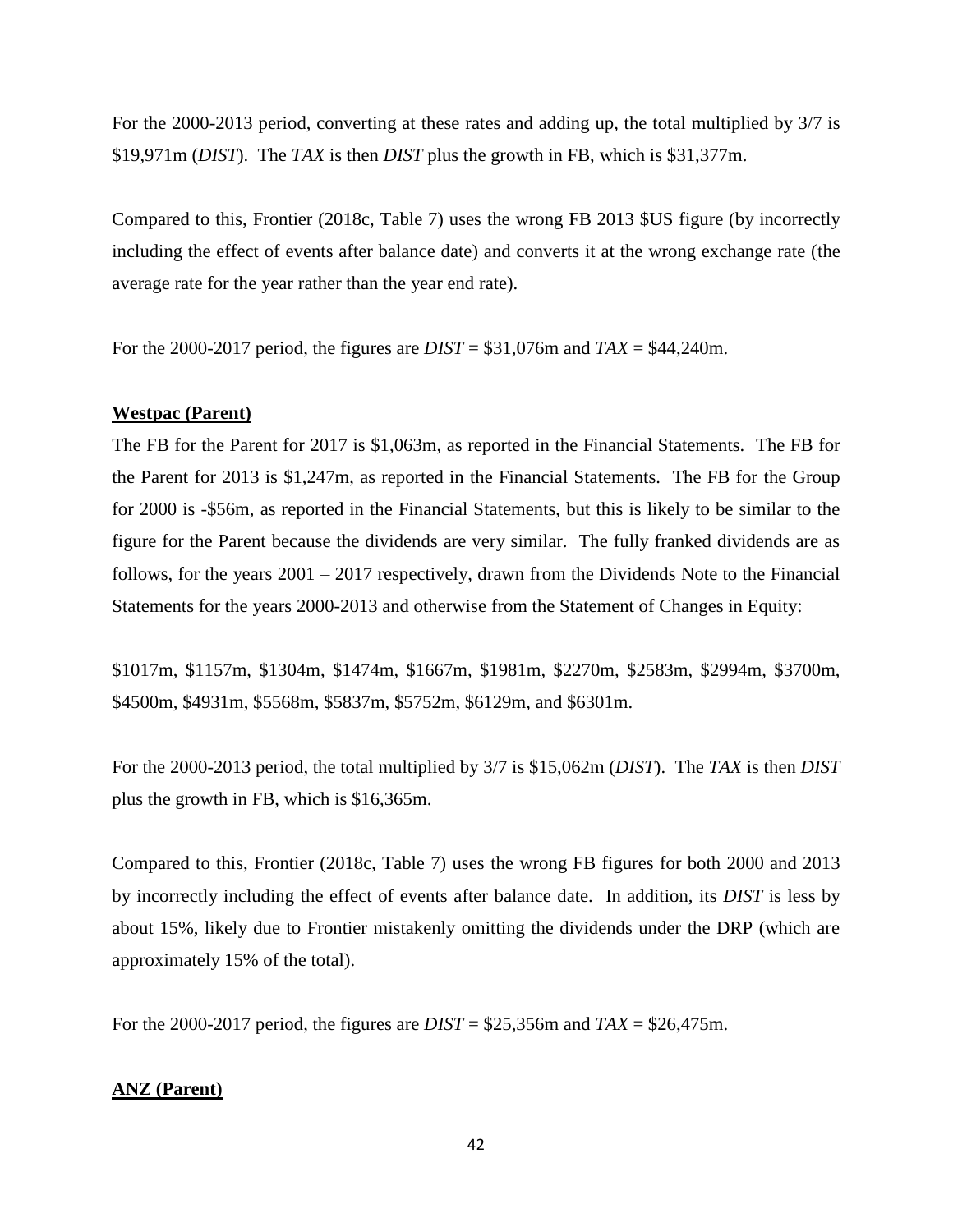The FB for the Parent for 2017 is \$171m, as reported in the Financial Statements. The FB for the Parent for 2013 is \$265m, as reported in the Financial Statements. The FB for the Parent for 2000 is zero, as reported in the Financial Statements. The fully franked dividends are as follows, for the years 2001 – 2017 respectively, drawn from the Dividends Note to the Financial Statements:

\$995m, \$1155m, \$1333m, \$1598m, \$1877m, \$2068m, \$2363m, \$2506m, \$2452m, \$2667m, \$3491m, \$3691m, \$4082m, \$4694m, \$4906m, \$5001m, and \$4609m.

For the 2000-2013 period, the total multiplied by 3/7 is \$12,976m (*DIST*). The *TAX* is then *DIST* plus the growth in FB, which is \$13,241m.

Compared to this, Frontier's (2018c, Table 7) *DIST* is about 30% less, likely due to Frontier mistakenly omitting the dividends under the DRP (which are approximately 30% of the total).

For the 2000-2017 period, the figures are *DIST* = \$21,209m and *TAX* = \$21,380m.

#### **NAB (Group)**

 $\overline{\phantom{a}}$ 

The FB for the Group for 2017 is \$1,115m, as reported in the Financial Statements. The FB for the Group for 2000 is zero, as reported in the Financial Statements. The fully franked dividends for the Group are as follows, for the years  $2001 - 2017$  respectively, drawn from the Dividends Note to the Financial Statements:<sup>10</sup>

\$2080m, \$2355m - \$120m, \$2360m - \$120m, \$2503m, \$2586m\*0.9, \$2661m\*0.8, \$2788m\*0.9, \$3124m, \$3069m, \$3102m, \$3490m, \$3955m, \$4249m, \$4553m, \$4670m, \$5161m, and \$5216m.

For the 2000-2013 period, the total multiplied by 3/7 is \$15,862m (*DIST*). The *TAX* is then *DIST* plus the growth in FB, which is \$16,909m.

<sup>&</sup>lt;sup>10</sup> In some years, the dividends are only reported for the Parent in the Dividends Note, but the dividends reported in the Cash Flow Statement for the Group and Parent are almost identical, so the figures in the Dividends Note can be extrapolated to the Group.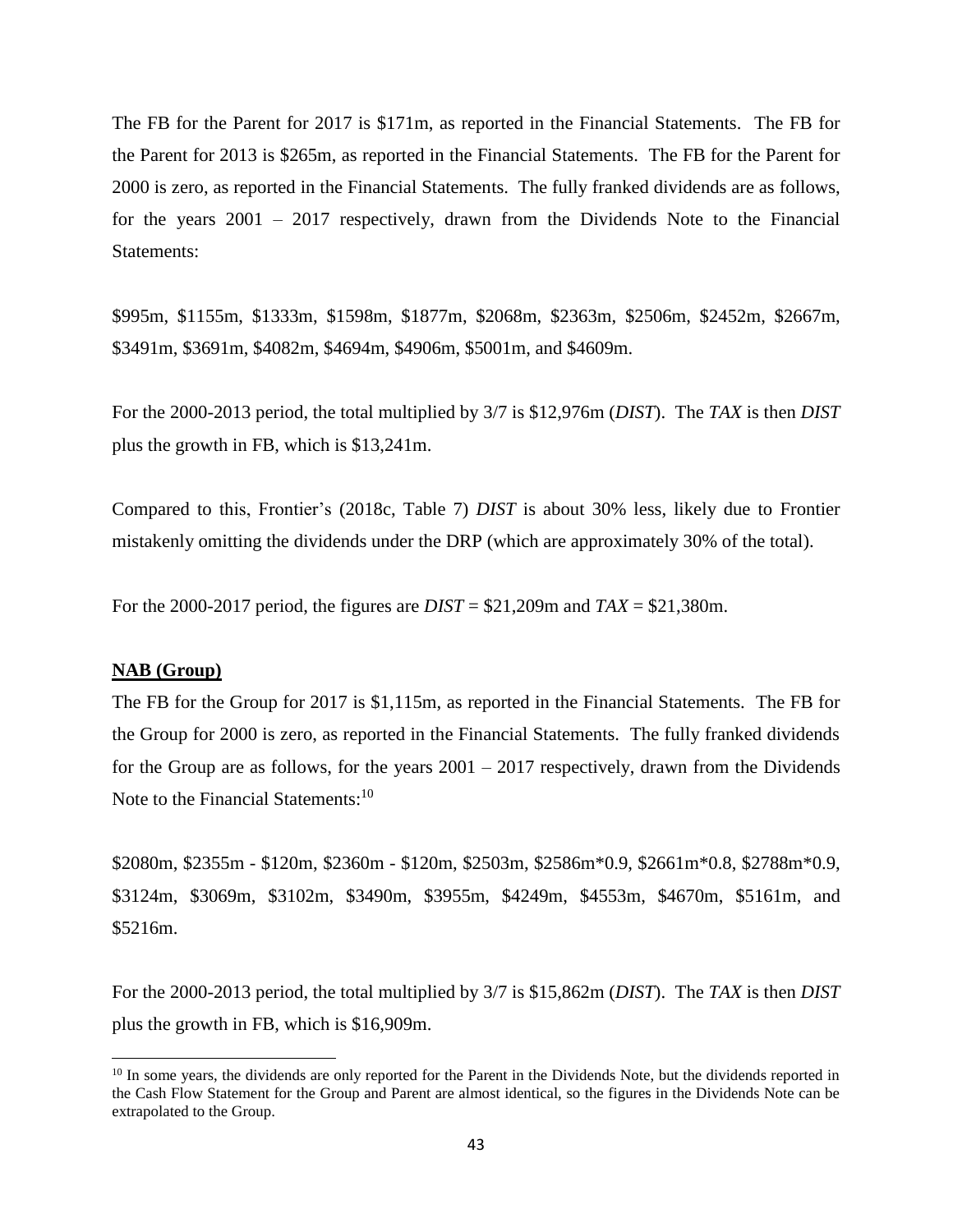Compared to this, Frontier's (2018c, Table 7) *DIST* is about 20% less for unknown reasons.

For the 2000-2017 period, the figures are *DIST* = \$24,262m and *TAX* = \$25,377m.

#### **Telstra (Group)**

The FB for the Group for 2017 is \$9m, as reported in the Financial Statements. The FB for the Parent for 2013 is -\$85m, as reported in the Financial Statements, and this should be similar to the figure for the Group because the dividends are very similar. The FB for the Group for 2000 is \$74m, as reported in the Financial Statements. The fully franked dividends are as follows, for the years 2001 – 2017 respectively, drawn from the Cash Flow Statements rather than the Dividends Note to the Financial Statements (because the former includes the dividends paid to the minority shareholders, but with checking against the information in the Dividends Note to ensure all were fully franked and there was no DRP):

\$2316m, \$2831m, \$3345m, \$3186m, \$4131m, \$4970m, \$3479m, \$3498m, \$3517m, \$3494m, \$3489m, \$3491m, \$3508m, \$3567m, \$3700m, \$3787m, and \$3736m.

For the 2000-2013 period, the total multiplied by 3/7 is \$19,395m (*DIST*). The *TAX* is then *DIST* plus the growth in FB, which is \$19,236m.

Compared to this, Frontier's (2018c, Table 7) *DIST* is about 10% higher for unknown reasons.

For the 2000-2017 period, the figures are *DIST* = \$25,733m and *TAX* = \$25,668m.

#### **Woolworths (Group)**

The FB for the Group for 2017 is \$2,577m, as reported in the Financial Statements. The FB for the Group for 2013 is \$1,943m, as reported in the Financial Statements. The FB for the Group for 2000 is \$418m, as reported in the Financial Statements. The fully franked dividends are as follows, for the years 2001 – 2017 respectively, drawn from the Dividends Note to the Financial Statements: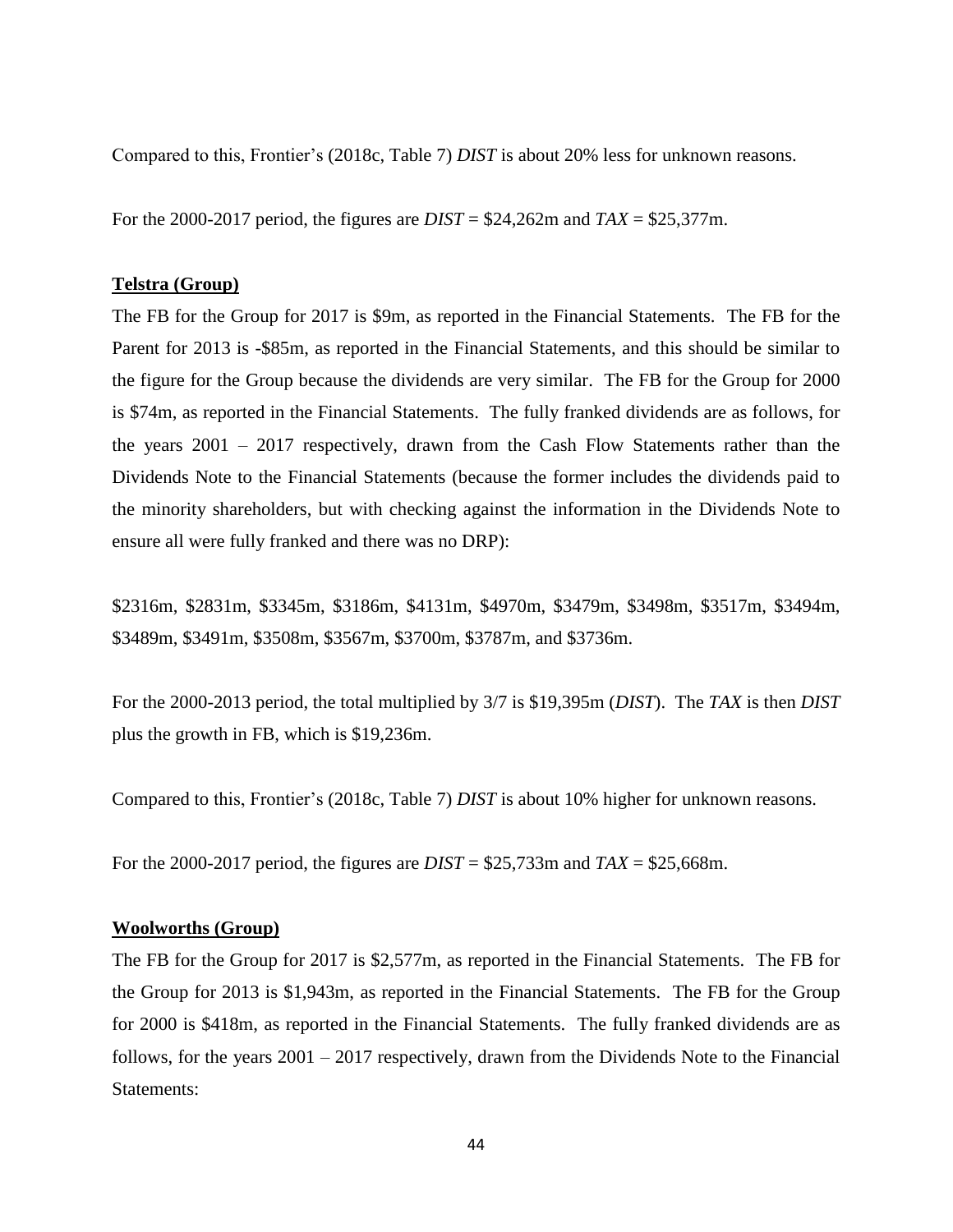\$500m, \$312m, \$381m, \$428m, \$500m, \$613m, \$788m, \$1006m, \$1174m, \$1349m, \$1457m, \$1516m, \$1597m, \$1703m, \$1753m, \$1471m, and \$860m.

For the 2000-2013 period, the total multiplied by 3/7 is \$4,980m (*DIST*). The *TAX* is then *DIST* plus the growth in FB, which is \$6,505m.

Compared to this, Frontier's (2018c, Table 7) *DIST* is about 25% less and this is likely due to Frontier mistakenly omitting the dividends under the DRP (which are approximately 25% of the total).

For the 2000-2017 period, the figures are *DIST* = \$7,460m and *TAX* = \$9,619m.

#### **Wesfarmers (Group)**

The FB for the Group for 2017 is \$786m, as reported in the Financial Statements. The FB for the Group for 2013 is \$243m, as reported in the Financial Statements. The FB for the Group for 2000 is zero, as reported in the Financial Statements. The fully franked dividends are as follows, for the years 2001 – 2017 respectively, drawn from the Dividends Note to the Financial Statements:

\$245m, \$459m, \$446m, \$500m, \$546m, \$725m, \$889m, \$997m, \$1487m, \$1330m, \$1562m, \$1793m, \$1990m, \$2164m, \$2600m, \$2272m, and \$2235m.

For the 2000-2013 period, the total multiplied by 3/7 is \$5,558m (*DIST*). The *TAX* is then *DIST* plus the growth in FB, which is \$5,801m.

Compared to this, Frontier's (2018c, Table 7) *DIST* is about 10% less, and this is likely due to Frontier mistakenly omitting the dividends under the DRP (which are approximately 10% of the total).

For the 2000-2017 period, the figures are *DIST* = \$9,531m and *TAX* = \$10,317m.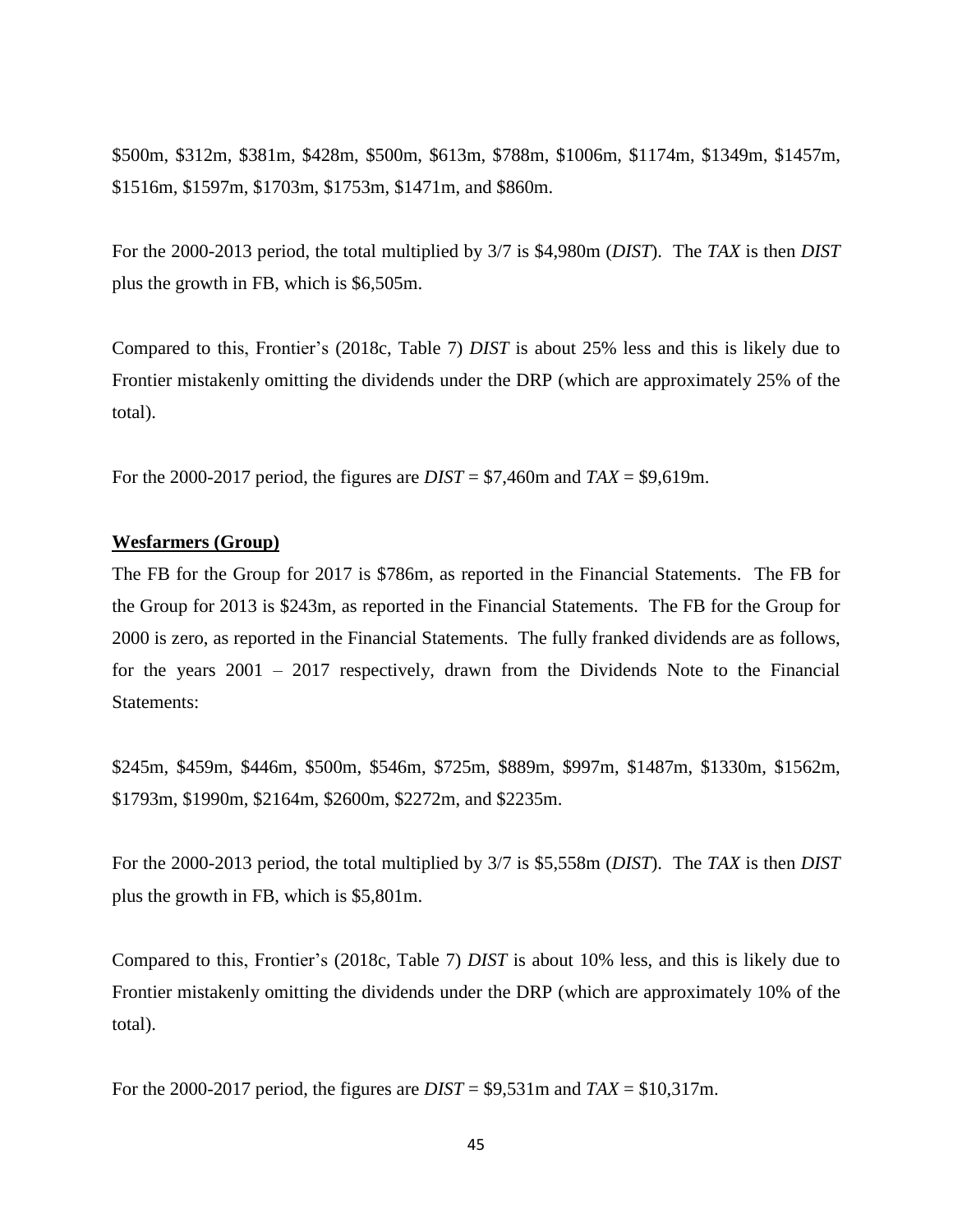#### **CSL (Group)**

The FB for the Group for 2017 is not reported but is presumably zero because the 2017 dividends are unfranked. The FB for the Group for 2013 is not reported but is presumably zero because the 2013 dividends are unfranked. The FB for the Group for 2004 is \$20m, being the amount of retained profits that could be distributed as fully franked dividends of \$47m (as reported in the Financial Statements) multiplied by 3/7. Earlier Financial Statements could not be located. The fully franked dividends are as follows, for the years 2005 – 2017 respectively, drawn from the Dividends Note to the Financial Statements:

\$85m, \$58m, zero, \$50m, \$138m, zero, \$27m, \$9m, zero, zero, zero, zero, and zero.

For the 2000-2013 period, the total multiplied by 3/7 is \$157m (*DIST*). The *TAX* is then *DIST* plus the growth in FB, which is \$137m.

Compared to this, Frontier (2018c, Table 7) omits CSL but provides details earlier in its Appendix and therefore the omission appears to be an oversight.

For the 2000-2017 period, the figures are  $DIST = $157m$  and  $TAX = $137m$ .

#### **Woodside (Group)**

The FB for the Group for 2017 is US\$2,032m, as reported in the Financial Statements, which is converted at the prevailing exchange rate of 0.78 (US\$ per A\$1) as reported by the RBA, to yield \$2,605m. The FB for the Group for 2013 is US\$2,545m, as reported in the Financial Statements, which is converted at the prevailing exchange rate of 0.895 (US\$ per A\$1) as reported by the RBA, to yield \$2,844m. The FB for the Group for 2000 is \$173m, as reported in the Financial Statements. The fully franked dividends are as follows, for the years  $2001 - 2017$  respectively, drawn from the Dividends Note to the Financial Statements (with the dividends for 2009 – 2017 reported in \$US and converted at the average exchange rate over the year shown in brackets below as US\$ per A\$1 from the RBA):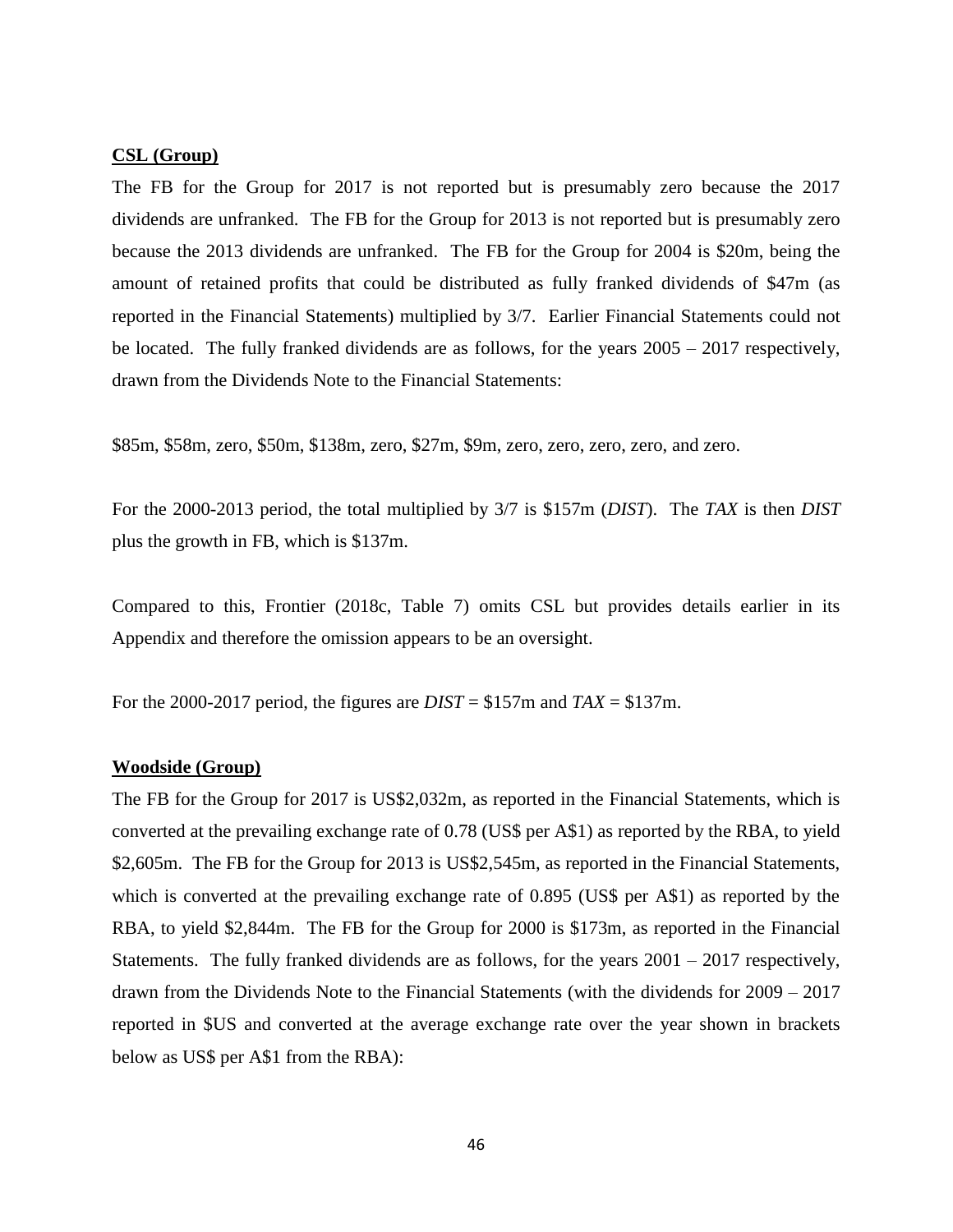\$560m, \$446m, \$413m, \$347m, \$447m, \$713m, \$847m, \$929m, US\$574m (0.79), US\$773m (0.92), US\$866m (1.03), US\$979m (1.04), US\$1738m (0.97), US\$1764m (0.90), US\$1730m (0.75), US\$640m (0.74), and US\$826m (0.77).

For the 2000-2013 period, the total multiplied by 3/7 is \$4,218m (*DIST*). The *TAX* is then *DIST* plus the growth in FB, which is \$6,888m.

Compared to this, Frontier (2018c, Table 7) uses the wrong exchange rate to convert the FB US\$ 2013 figure (using a rate used by BHP, despite the fact that the year ends of these two companies differ by six months). In addition, Frontier's *DIST* is about 15% less, and this is likely due to Frontier mistakenly omitting the dividends under the DRP (which are about 15% of the total).

For the 2000-2017 period, the figures are *DIST* = \$6,877m and *TAX* = \$9,309m.

#### **Rio Tinto (Group)**

The FB for the Group for 2017 is US\$5,014m, comprising the retained earnings that could be distributed as fully franked dividends of US\$8,542m (which is net of the outflow of credits on the final dividend declared in financial year 2017 of US\$3,158m but paid in the next financial year) plus that dividend, as reported in the Financial Statements, multiplied by 3/7. Converting at the exchange rate of US0.78 per A\$1 as reported in the Financial Statements yields \$6,428m. The FB for the Group for 2013 is US\$6,987m, comprising the retained earnings that could be distributed as fully franked dividends of US\$14,298m (which is net of the outflow of credits on the final dividend declared in financial year 2013 of US\$2,005m but paid in the next financial year) plus that dividend, as reported in the Financial Statements, multiplied by 3/7. Converting at the exchange rate of US0.89 per A\$1 as reported in the Financial Statements yields \$7,850m. The FB for the Group for 2000 is \$445m, comprising the retained earnings that could be distributed as fully franked dividends of zero (which is net of the outflow of credits on the final dividend declared in financial year 2000 of \$1,038m but paid in the next financial year) plus that dividend, as reported in the Financial Statements, multiplied by 3/7. The fully franked dividends in \$US are as follows, for the years 2001 – 2017 respectively, drawn from the Dividends Note to the Financial Statements: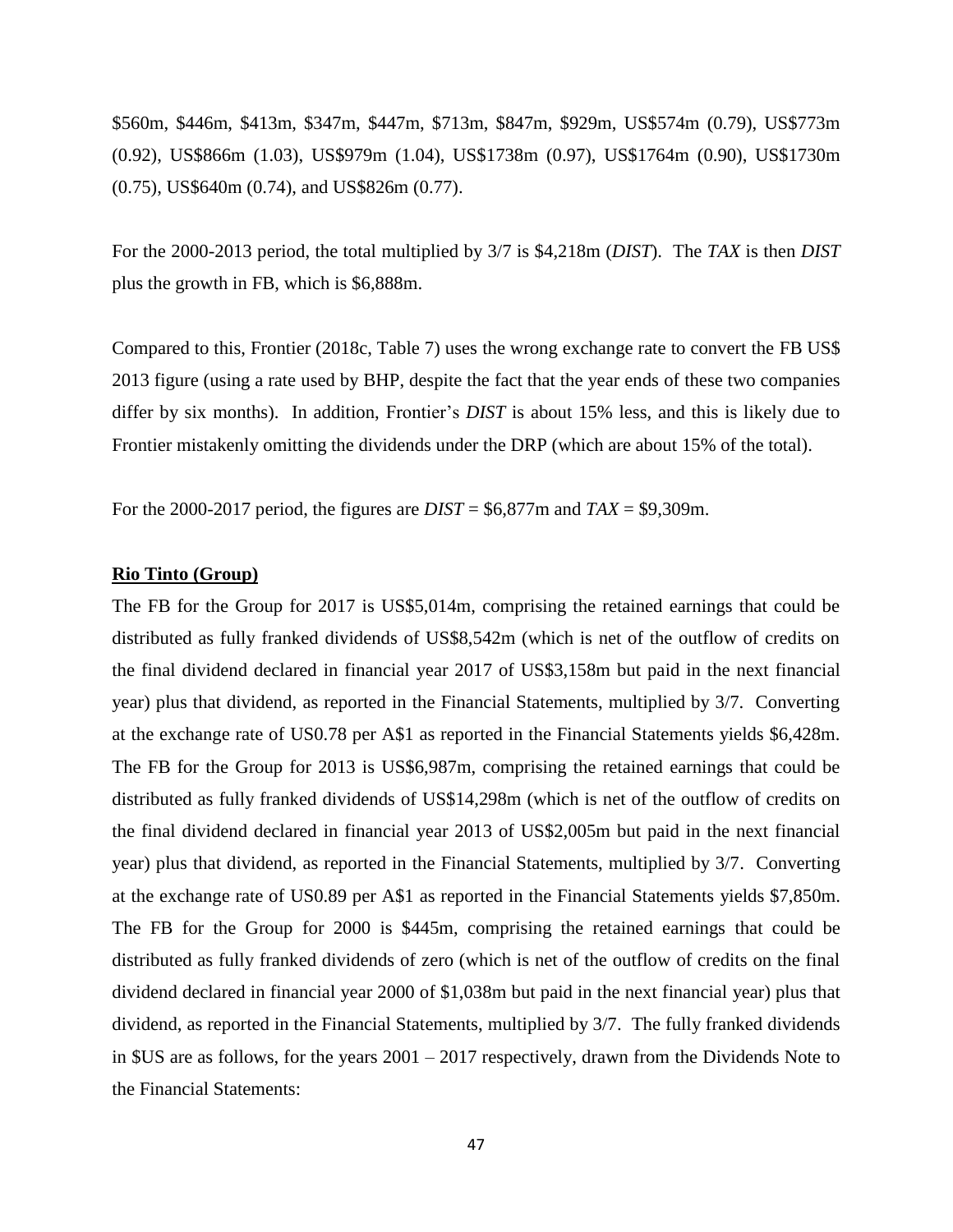\$812m, \$826m, \$882m, \$1062m, \$1143m, \$2573m, \$1507m, \$1933m, \$876m, \$1754m, \$2236m, \$3038m, \$3322m, \$3710m, \$4076m, \$2725m, and \$4250m.

The exchange rates for the conversion (US\$ per A\$1) are the average over the financial year, as reported in the Exchange Rates Note in the Financial Statements:

0.52, 0.54, 0.65, 0.73, 0.76, 0.75, 0.84, 0.86, 0.79, 0.92, 1.03, 1.04, 0.97, 0.90, 0.75, 0.74, and 0.77.

For the 2000-2013 period, converting at these rates and adding up, the total multiplied by 3/7 is \$11,320m (*DIST*). The *TAX* is then *DIST* plus the growth in FB, which is \$18,725m.

Compared to this, Frontier (2018c, Table 7) uses the wrong FB figures in both 2000 and 2013 in \$US (by incorrectly including the effect of events after balance date) and converts the 2013 figure at the wrong exchange rate (the average rate over the year rather than the year end rate). In addition, Frontier's *DIST* is about 10% too high for unknown reasons.

For the 2000-2017 period, the figures are *DIST* = \$19,358m and *TAX* = \$25,342m.

#### **Westfield (Parent)**

The FB for the Parent for 2017 is \$4m, as reported in the Financial Statements. The FB for the Parent for 2013 is \$83m, as reported in the Financial Statements. The FB for the Parent for 2000 is \$25m, as reported in the Financial Statements. The fully franked dividends are as follows, for the years 2001 – 2017 respectively, drawn from the Dividends Note to the Financial Statements:

\$47m, \$55m, \$56m, \$82m, \$185m, \$71m, \$64m\*0.6, \$194m, \$195m\*0.6, 0, \$115m, 0, 0, \$164m, 0, 0, and 0.

For the 2000-2013 period, the total multiplied by 3/7 is \$411m (*DIST*). The *TAX* is then *DIST* plus the growth in FB, which is \$469m.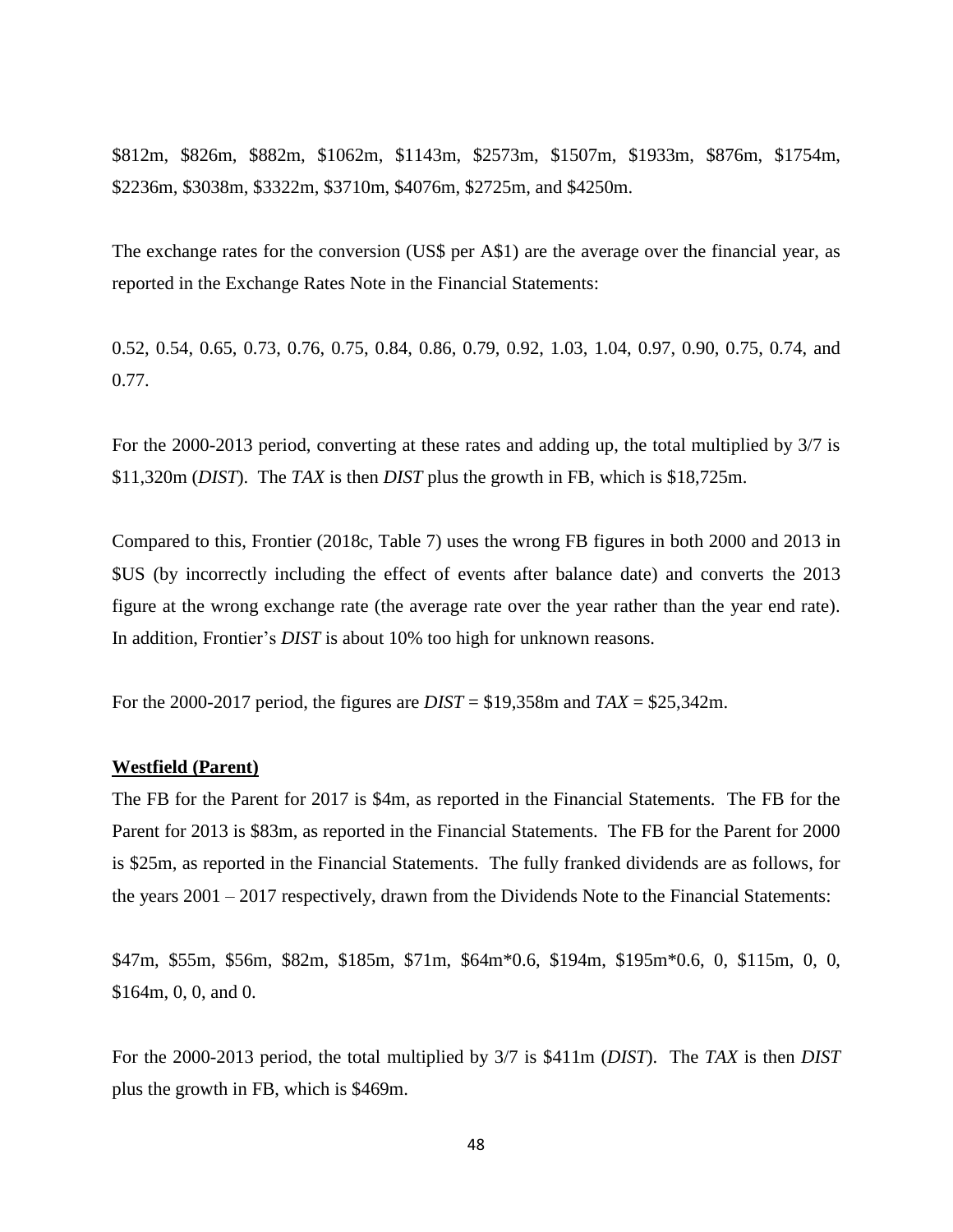Compared to this, Frontier (2018c, Appendix) excludes the company on the grounds of a merger having occurred in 2004. However, even if this were relevant, Frontier could have included the company using data from 2004. The effect of doing so, and therefore deleting the first four years' dividends above and replacing FB 2000 by FB 2004 (\$2m instead of 0) would be inconsequential.

For the 2000-2017 period, the figures are *DIST* = \$481m and *TAX* = \$461m.

#### **Macquarie (Group)**

The FB for the Group for 2017 is \$199m, as reported in the Financial Statements. The FB for the Group for 2013 is \$297m, as reported in the Financial Statements. The FB for the Group for 2008 is \$133m, as reported in the Financial Statements. Earlier Financial Statements could not be located. The fully franked dividends are as follows, for the years  $2009 - 2017$  respectively, and drawn from the Dividends Note to the Financial Statements:

\$880m, \$122m\*0.6, 0, 0, 0, \$1159\*0.4, \$931m\*0.4, \$1208m\*0.4, and  $$816m*0.4 +$  $$646m*0.45$ ).

For the 2000-2013 period, the total multiplied by 3/7 is \$408m (*DIST*). The *TAX* is then *DIST* plus the growth in FB, which is \$572m.

Compared to this, Frontier (2018c, Appendix) excludes the company on the grounds that it did not exist until 2008. This is not valid grounds for excluding the company, with data used from 2008.

For the 2000-2017 period, the figures are *DIST* = \$1,238m and *TAX* = \$1,304m.

#### **Origin Energy (Group)**

The FB for the Group for 2017 is zero, as reported in the Financial Statements. The FB for the Group for 2013 is zero, as reported in the Financial Statements. The FB for the Group for 2000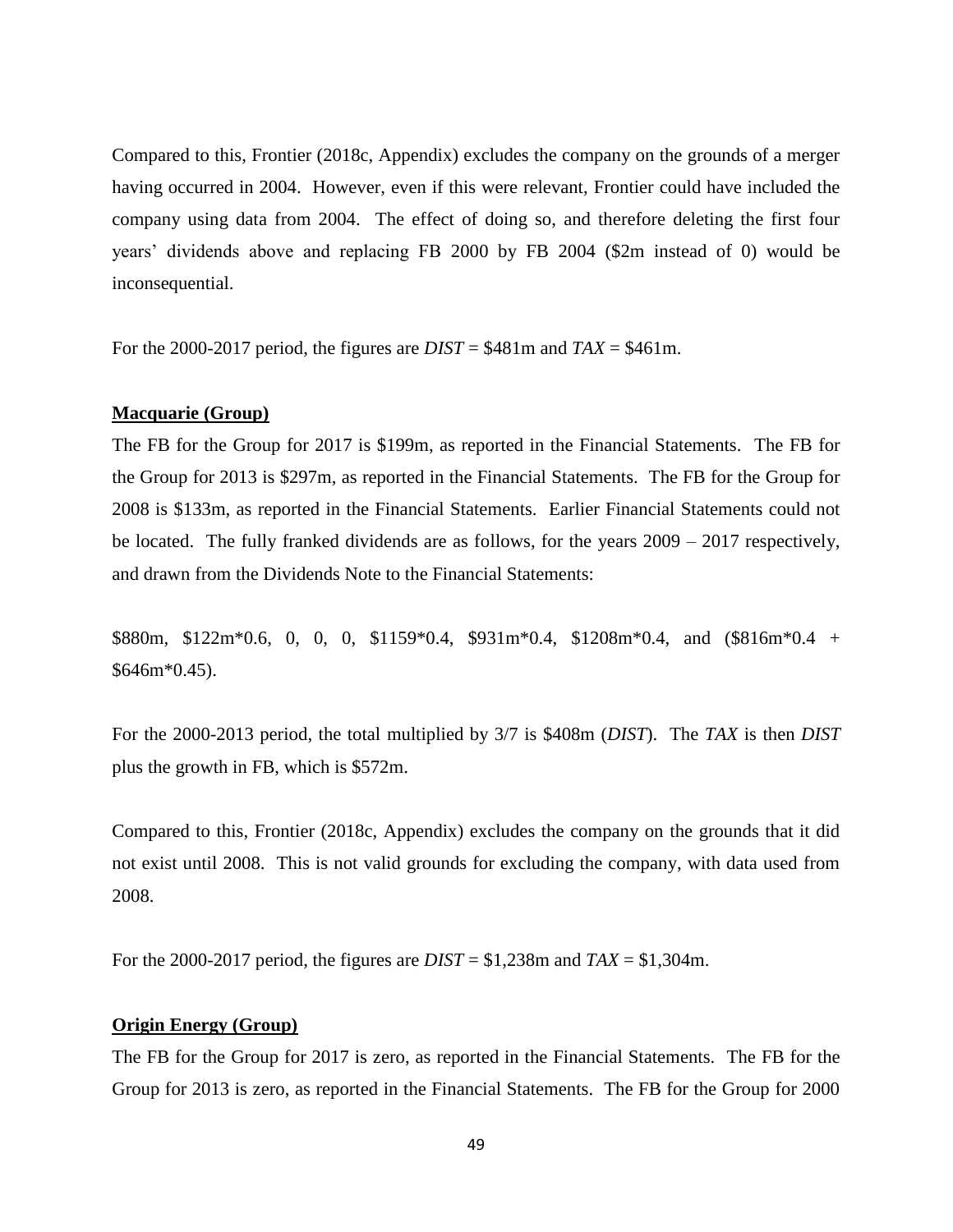is zero, as reported in the Financial Statements. The fully franked dividends are as follows, for the years 2001 – 2017 respectively, drawn from the Dividends Note to the Financial Statements:

\$23m, \$34m, \$13m, \$53m, \$94m, \$134m, \$158, \$201m, \$554m, \$439m, \$442m, \$538m, 546m, 0, 0, 0, and 0.

For the 2000-2013 period, the total multiplied by 3/7 is \$1,384m (*DIST*). The *TAX* is then *DIST* plus the growth in FB, which is \$1,384m.

Compared to this, Frontier's (2018c, Table 7) *DIST* is about 10% less for unknown reasons.

For the 2000-2017 period, the figures are *DIST* = \$1,384m and *TAX* = \$1,384m.

## **Suncorp (Group)**

The FB for the Group for 2017 is \$456m, as reported in the Financial Statements. The FB for the Group for 2013 is \$551m, as reported in the Financial Statements. The FB for the Group for 2000 is \$70m, being the amount of retained profits that could be distributed as fully franked dividends of \$136m (as reported in the Financial Statements) multiplied by 0.34/0.66. The fully franked dividends are as follows, for the years 2001 – 2017 respectively, drawn from the Dividends Note to the Financial Statements:

\$229m, \$300m, \$305m, \$335m, \$458m, \$920m, \$573m, \$993m, \$729m, \$440m, \$444m, \$511m, \$769m, \$1088m, \$1386m, \$1025m, and \$911m.

For the 2000-2013 period, the total multiplied by 3/7 is \$3,002m (*DIST*). The *TAX* is then *DIST* plus the growth in FB, which is \$3,483m.

Compared to this, Frontier's (2018c, Table 7) FB for 2000 is \$136m, which is the retained profits that could be distributed as fully franked dividends rather than the FB. In addition, Frontier's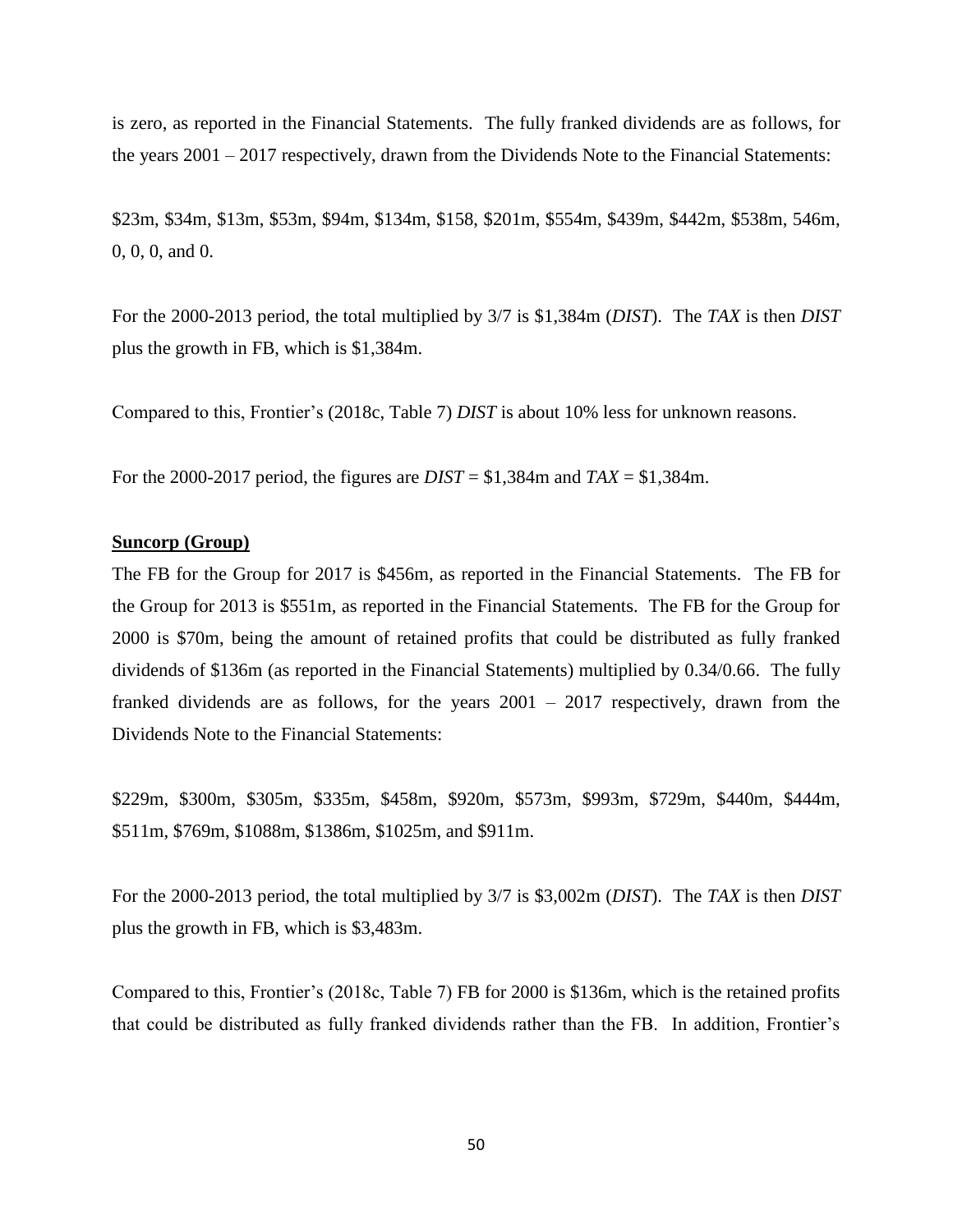*DIST* is about 15% less, and this is likely due to Frontier mistakenly omitting the dividends under the DRP (which are approximately 15% of the total).<sup>11</sup>

For the 2000-2017 period, the figures are *DIST* = \$4,892m and *TAX* = \$5,278m.

## **QBE (Group)**

The FB for the Group for 2017 is \$199m, as reported in the Financial Statements. The FB for the Group for 2013 is \$272m, as reported in the Financial Statements. The FB for the Group for 2000 is -\$8m, as reported in the Financial Statements. The fully franked dividends are as follows, for the years 2001 – 2017 respectively, drawn from the Dividends Note to the Financial Statements (with the dividends for 2010 – 2013 reported in \$US and converted at the average exchange rate over the year shown below as US\$ per A\$1 from the RBA):

\$19m, \$37m, \$34m, \$126m, \$241m, \$344m, \$566m, \$396m, \$255m, US\$217m (0.92), US\$139m (1.03), US\$146m (1.04), US\$349m (0.97), \$342m, \$574m, (\$288m\*0.5 + \$411m), and  $(\$302m*0.3 + \$453m*0.5)$ .

For the 2000-2013 period, the total multiplied by 3/7 is \$1,238m (*DIST*). The *TAX* is then *DIST* plus the growth in FB, which is \$1,518m.

Compared to this, Frontier's (2018c, Table 7) *DIST* is about 30% smaller for unknown reasons.

For the 2000-2017 period, the figures are  $DIST = $2,004$ m and  $TAX = $2,211$ m.

#### **Brambles (Group)**

 $\overline{\phantom{a}}$ 

The FB for the Group for 2017 is US\$57m, as reported in the Financial Statements, and converting at the balance date exchange rate of US0.77 per A\$1 (from the RBA) yields \$74m. The FB for the Group for 2013 is US\$72m, as reported in the Financial Statements, and converting at the balance date exchange rate of US0.92 per A\$1 (from the RBA) yields \$78m. The FB for the Group for 2006 is US\$139m, as reported in the Financial Statements, and

<sup>&</sup>lt;sup>11</sup> The data for Suncorp shown in Frontier (2018c, Table 7) is actually for QBE, and vice versa.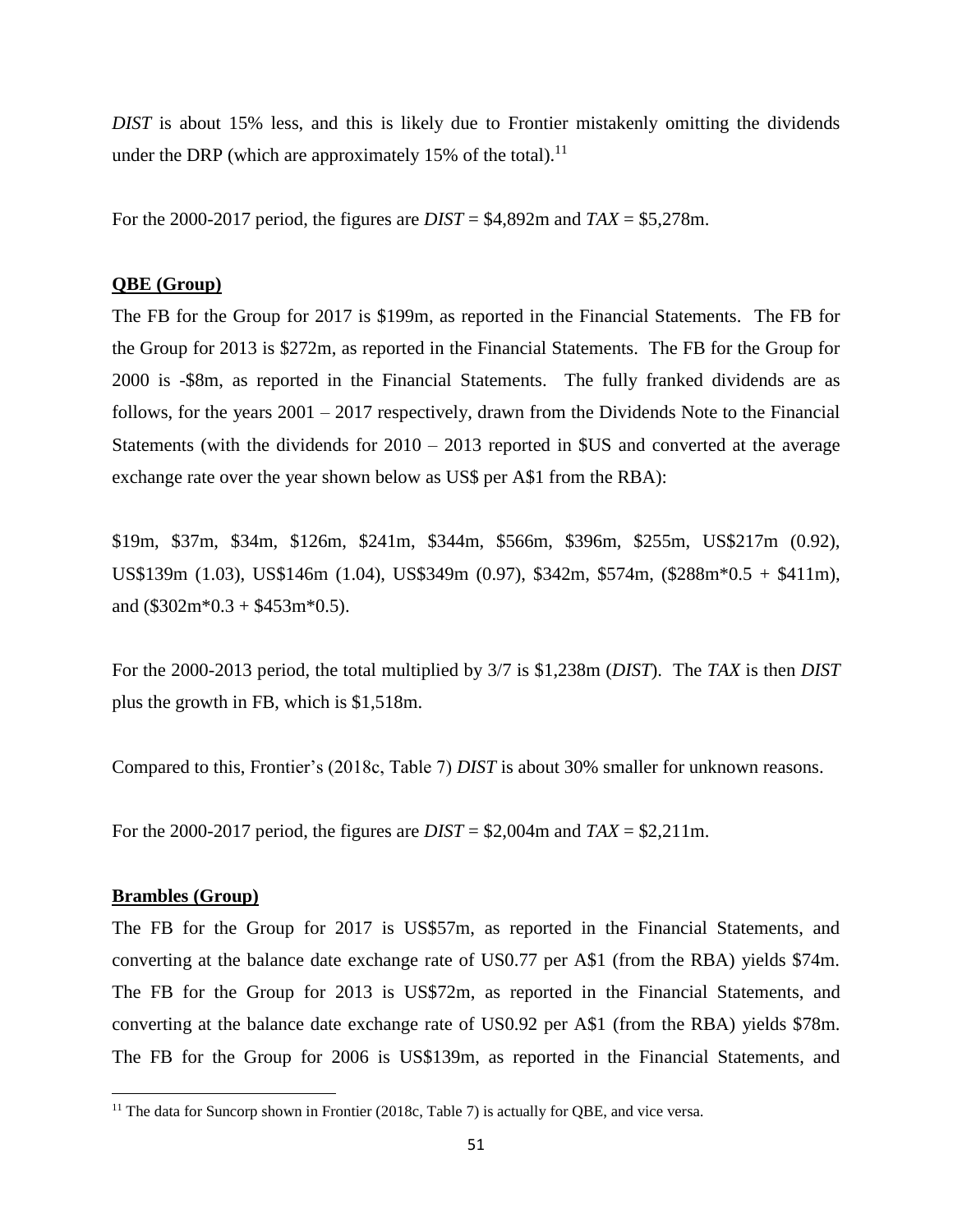converting at the balance date exchange rate of US0.74 per A\$1 (from the RBA) yields \$188m. Earlier Financial Statements could not be located. The fully franked dividends in \$US are as follows, for the years 2007 – 2017 respectively, drawn from the Dividends Note to the Financial Statements:

\$356m, \$66m, \$34m, \$65m, \$75m, \$80m, \$128m, \$118m, \$108m, \$90m, and \$87m.

The exchange rates for the conversion (US\$ per A\$1) are the averages over each of the financial years (from the RBA):

0.79, 0.90, 0.75, 0.88, 0.99, 1.03, 1.03, 0.92, 0.84, 0.73, and 0.75.

For the 2000-2013 period, converting at these rates and adding up, the total multiplied by 3/7 is \$1,261m (*DIST*). The *TAX* is then *DIST* plus the growth in FB, which is \$1,252m.

Compared to this, Frontier's (2018c, Table 7) *DIST* is about 20% smaller, despite obtaining data back to 2000, and is likely to be due to mistakenly omitting the dividends under the DRP (which are about 20% of the total).

For the 2000-2017 period, the figures are *DIST* = \$2,021m and *TAX* = \$1,907m.

## **Santos (Group)**

The FB for the Group for 2017 is US\$399m, as reported in the Financial Statements, and converting at the balance date exchange rate of US0.78 per A\$1 (from the RBA) yields \$511m. The FB for the Group for 2013 is \$845m, as reported in the Financial Statements. The FB for the Group for 2000 is \$360m, as reported in the Financial Statements. The fully franked dividends are as follows, for the years 2001 – 2017 respectively, drawn from the Dividends Note to the Financial Statements (with the dividends for 2016 reported in \$US and converted at the average exchange rate over the year shown below as US\$ per A\$1 from the RBA):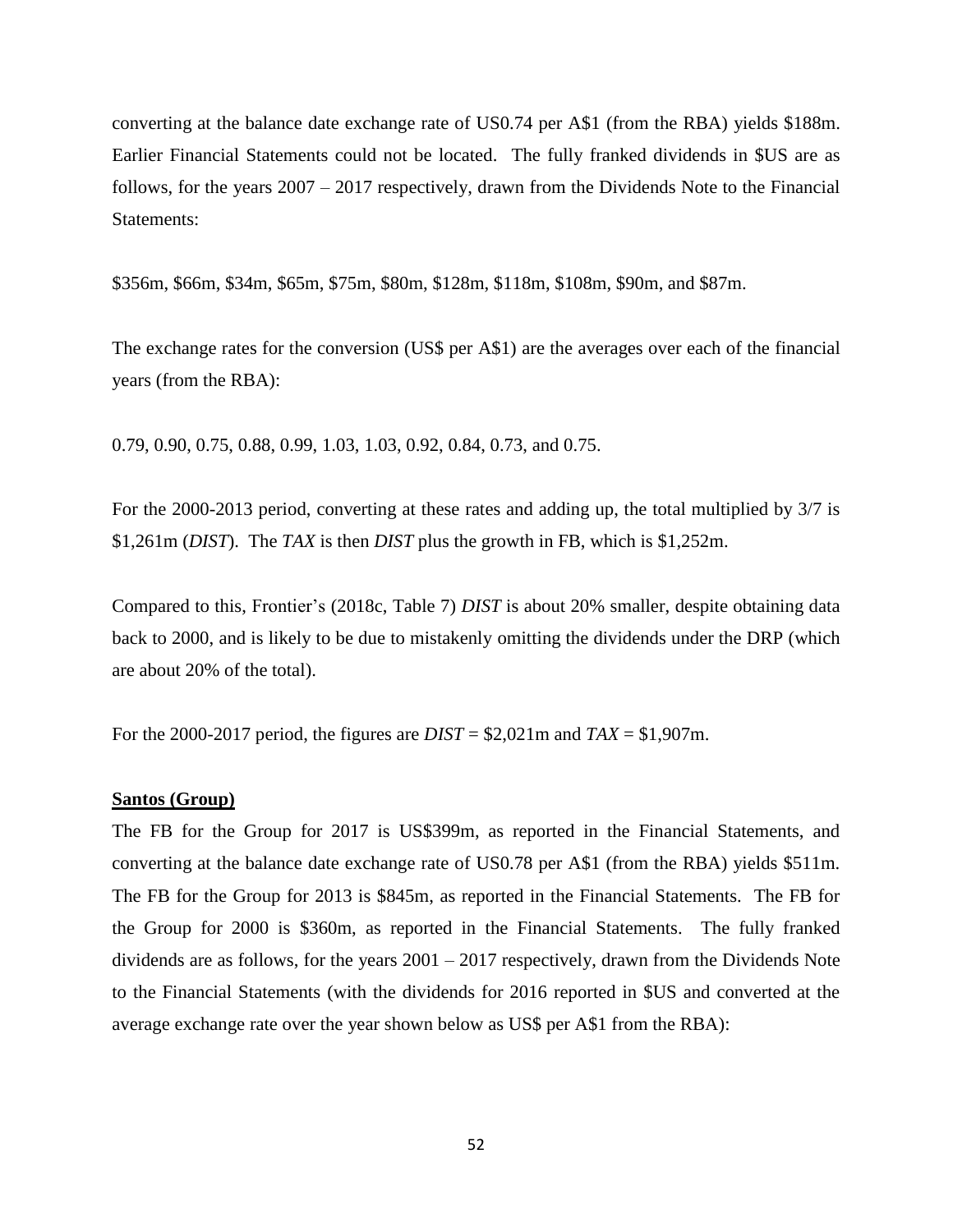\$180m, \$200m, \$198m, \$213m, \$243m, \$268m, \$269m, \$286m, \$327m, \$350m, \$263m, \$285m, \$289m, \$341m, \$298m, US\$66m (0.74), and 0.

For the 2000-2013 period, the total multiplied by 3/7 is \$1,445m (*DIST*). The *TAX* is then *DIST* plus the growth in FB, which is \$1,929m.

Compared to this, Frontier's (2018c, Table 7) *DIST* is about 10% less, for unknown reasons.

For the 2000-2017 period, the figures are *DIST* = \$1,756m and *TAX* = \$1,908m.

## **AMP (Group)**

The FB for the Group for 2017 is \$275m, as reported in the Financial Statements. The FB for the Group for 2013 is \$196m, as reported in the Financial Statements. The FB for the Group for 2002 is \$80m, as reported in the Financial Statements. Earlier Financial Statements could not be located. The fully franked dividends are as follows, for the years 2003 – 2017 respectively, drawn from the Dividends Note to the Financial Statements:

\$51m, \$322m, \$392m, \$556m, \$685m, \$765m, \$412m, \$351m, \$315m, \$399m, \$475m,  $$710m*0.7$ ,  $$399m*0.8 + $414m*0.85$ ,  $$828m*0.9$ , and  $$837m*0.9$ .

For the 2000-2013 period, the total multiplied by 3/7 is \$2,024m (*DIST*). The *TAX* is then *DIST* plus the growth in FB, which is \$2,140m.

Compared to this, Frontier's (2018c, Table 7) *DIST* is about 15% less, and likely to be due to mistakenly omitting the dividends under the DRP.

For the 2000-2017 period, the figures are  $DIST = $3,167$ m and  $TAX = $3,361$ m.

## **Amcor (Group)**

The FB for the Group for 2016 is zero, as reported in the Financial Statements (the 2017 Statements could not be located). The FB for the Group for 2013 is zero, as reported in the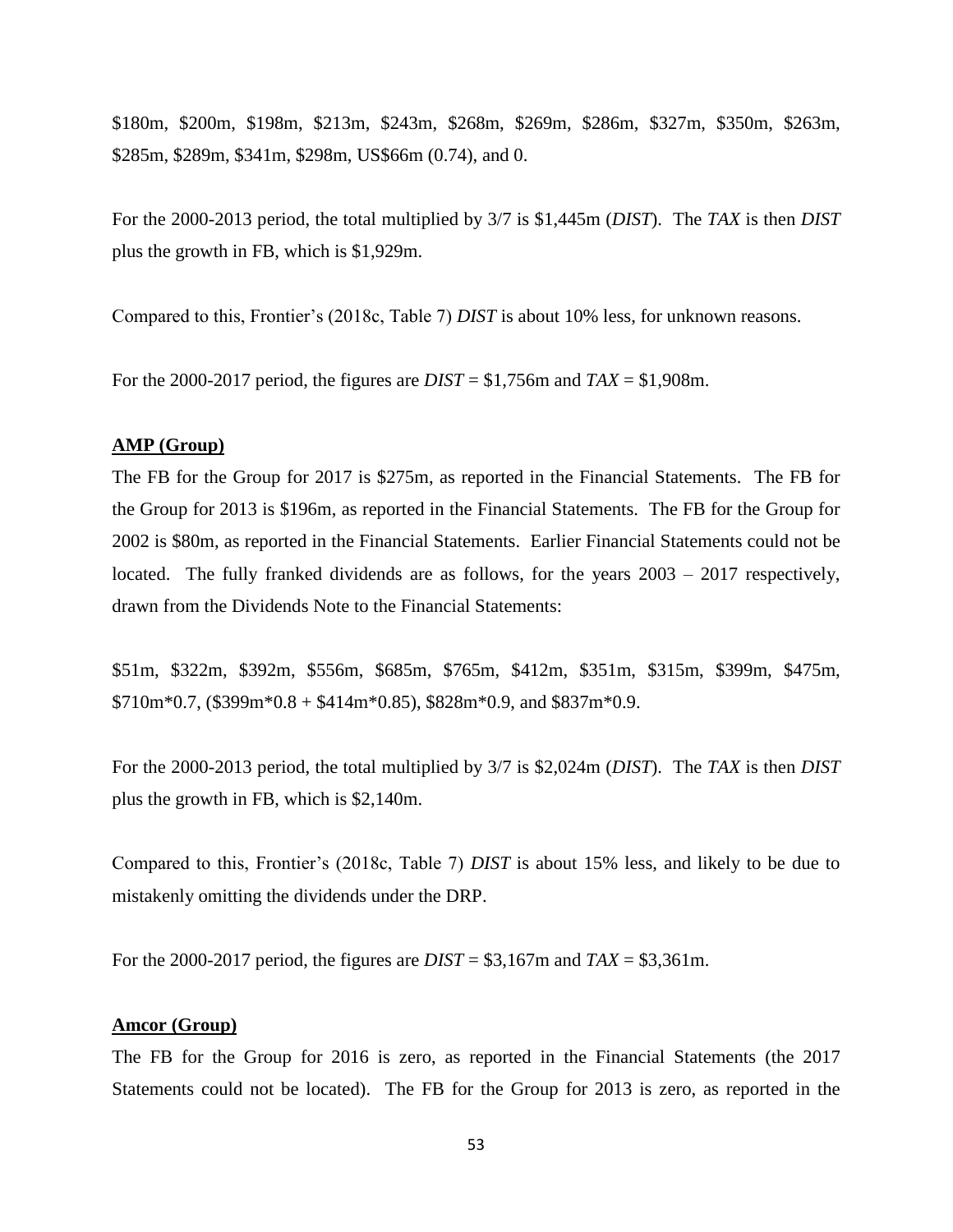Financial Statements. The FB for the Group for 2000 is not reported in the Financial Statements but is presumably zero because the 2001 dividends are not fully franked. The fully franked dividends are as follows, for the years 2001 – 2016 respectively, drawn from the Dividends Note to the Financial Statements:

\$88m, \$103m, \$120m, \$106m, \$98m, \$55m, \$23m, 0, 0, 0, 0, 0, 0, 0, 0, and 0.

For the 2000-2013 period, the total multiplied by 3/7 is \$254m (*DIST*). The *TAX* is then *DIST* plus the growth in FB, which is \$254m.

This matches Frontier's (2018c, Table 7).

For the 2000-2017 period, the figures are *DIST* = \$254m and *TAX* = \$254m.

## **Aggregate**

For the 2000-2013 period, aggregating over the values for *DIST* and *TAX* for these 20 companies, the results are \$137,962m and \$165,415m respectively, implying an aggregate distribution rate of 0.834.

For the 2000-2017 period, aggregating over the values for *DIST* and *TAX* for these 20 companies, the results are \$216,344m and \$244,677m respectively, implying an aggregate distribution rate of 0.884.

Considering the period from 2013-2017, *DIST* grew by \$78,382m while *TAX* grew by \$79,262m, yielding an aggregate distribution rate over this period of \$78,382m/\$79,262m = 0.99. Consequently, the distribution rate over the entire period from 2000 grew from 0.834 to 0.884. Furthermore, the higher distribution rate in the last four years is not skewed by the result for one firm; amongst the seven firms with the largest distributions (the four banks, BHP, Rio Tinto, and Telstra, which account for 81% of distributions over the entire period), the lowest distribution rate for the last four years is 0.86.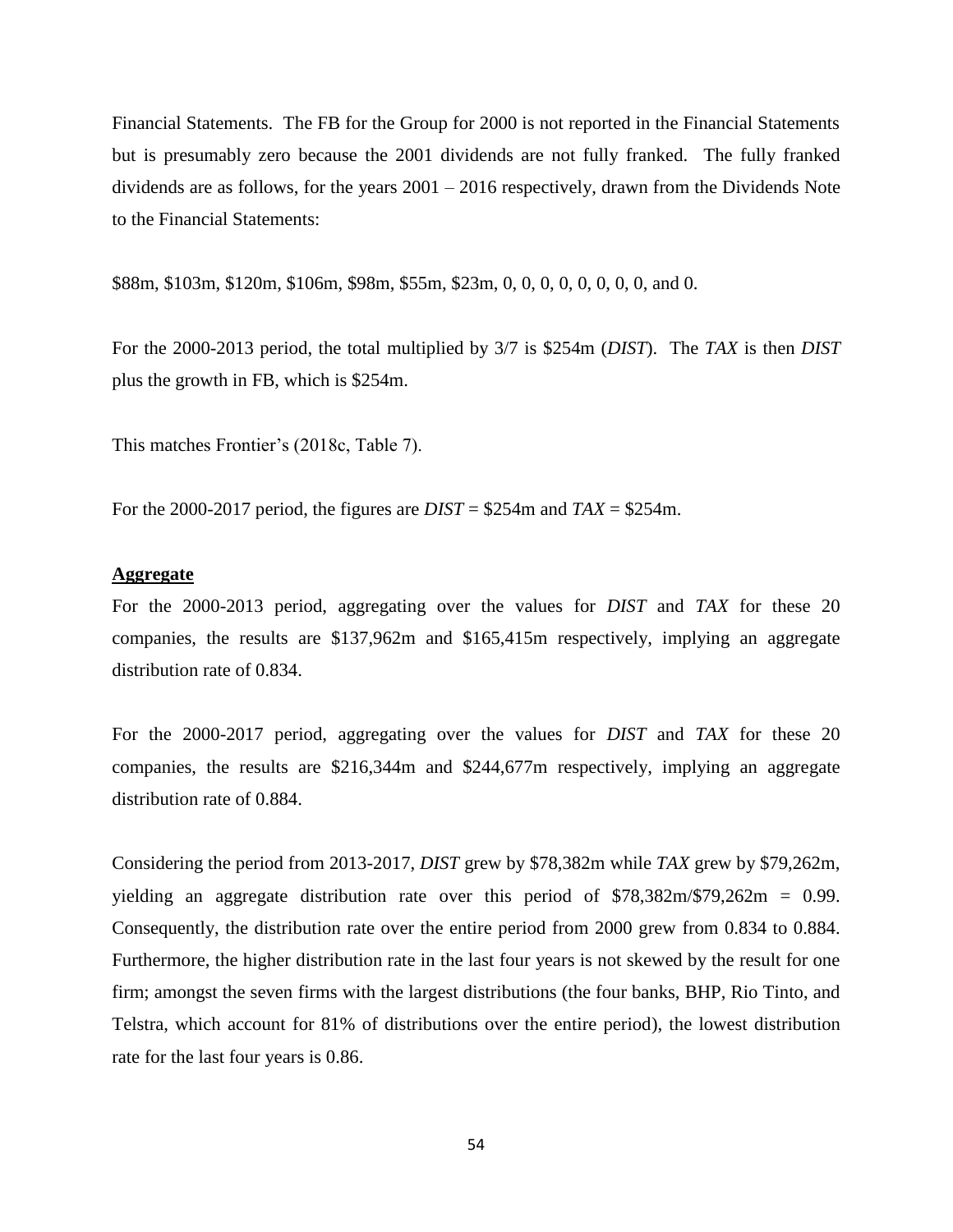#### **REFERENCES**

AER, 2017a. *TransGrid Draft Decision Attachment 4* [\(www.aer.gov.au\)](http://www.aer.gov.au/).

\_\_\_\_ 2017b. *State of the Energy Market May 2017*  [\(https://www.aer.gov.au/system/files/AER%20State%20of%20the%20energy%20market%2020](https://www.aer.gov.au/system/files/AER%20State%20of%20the%20energy%20market%202017%20-%20A4.pdf) [17%20-%20A4.pdf\)](https://www.aer.gov.au/system/files/AER%20State%20of%20the%20energy%20market%202017%20-%20A4.pdf).

\_\_\_\_ 2018a. *Discussion Paper*: *Value of Imputation Credits*, [\(www.aer.gov.au\)](http://www.aer.gov.au/).

\_\_\_\_ 2018b. *Note on ATO Staff Response to AER Staff Enquiries about Hathaway's 2013 Report on Imputation Credit Redemption*, [\(www.aer.gov.au\)](http://www.aer.gov.au/).

\_\_\_\_ 2018c. *Discussion Paper*: *Gearing* [\(www.aer.gov.au\)](http://www.aer.gov.au/).

ATO, 2018. *ATO Note*: *Franking Account Balance – Tax of Time Series Data from Taxation Statistics* [\(www.aer.gov.au\)](http://www.aer.gov.au/).

Aurizon, 2018. *Aurizon Network 2017 Draft Access Undertaking Response to the QCA's Draft Decision* [\(www.qca.org.au\)](http://www.qca.org.au/).

Fernandez, P., Pershin, V., and Acin, I., 2017. 'Discount Rate used for 41 Countries in 2015: A Survey', IESE Business School working paper [\(http://www.valumonics.com/wp](http://www.valumonics.com/wp-content/uploads/2017/06/Discount-rate-Pablo-Fern%C3%A1ndez.pdf)[content/uploads/2017/06/Discount-rate-Pablo-Fern%C3%A1ndez.pdf\)](http://www.valumonics.com/wp-content/uploads/2017/06/Discount-rate-Pablo-Fern%C3%A1ndez.pdf).

Frontier Economics, 2016a. *The Market Risk Premium*, report prepared for Aurizon Network [\(www.qca.org.au\)](http://www.qca.org.au/).

\_\_\_\_\_\_\_\_\_\_\_\_\_\_\_\_ 2016b. *The Appropriate Use of Tax Statistics when Estimating Gamma*, report prepared for Jemena Electricity Networks [\(www.aer.gov.au\).](http://www.aer.gov.au)/).

\_\_\_\_\_\_\_\_\_\_\_\_\_\_\_\_ 2017a. *The Term of the Risk-Free Rate*, report prepared for Aurizon Network.

\_\_\_\_\_\_\_\_\_\_\_\_\_\_\_\_ 2017b. *An Updated Estimate of the Market Risk Premium*, report prepared for Aurizon Network.

\_\_\_\_\_\_\_\_\_\_\_\_\_\_\_\_ 2017c. *Estimating Gamma within the Regulatory Context*, report prepared for Aurizon Network.

\_\_\_\_\_\_\_\_\_\_\_\_\_\_\_\_ 2018a. *Response to the UT5 Draft Decision on the Term of the Risk-Free Rate*, report prepared for Aurizon Network [\(www.qca.org.au\)](http://www.qca.org.au/).

\_\_\_\_\_\_\_\_\_\_\_\_\_\_\_\_ 2018b. *Response to the UT5 Draft Decision on the Market Risk Premium*, report prepared for Aurizon Network [\(www.qca.org.au\)](http://www.qca.org.au/).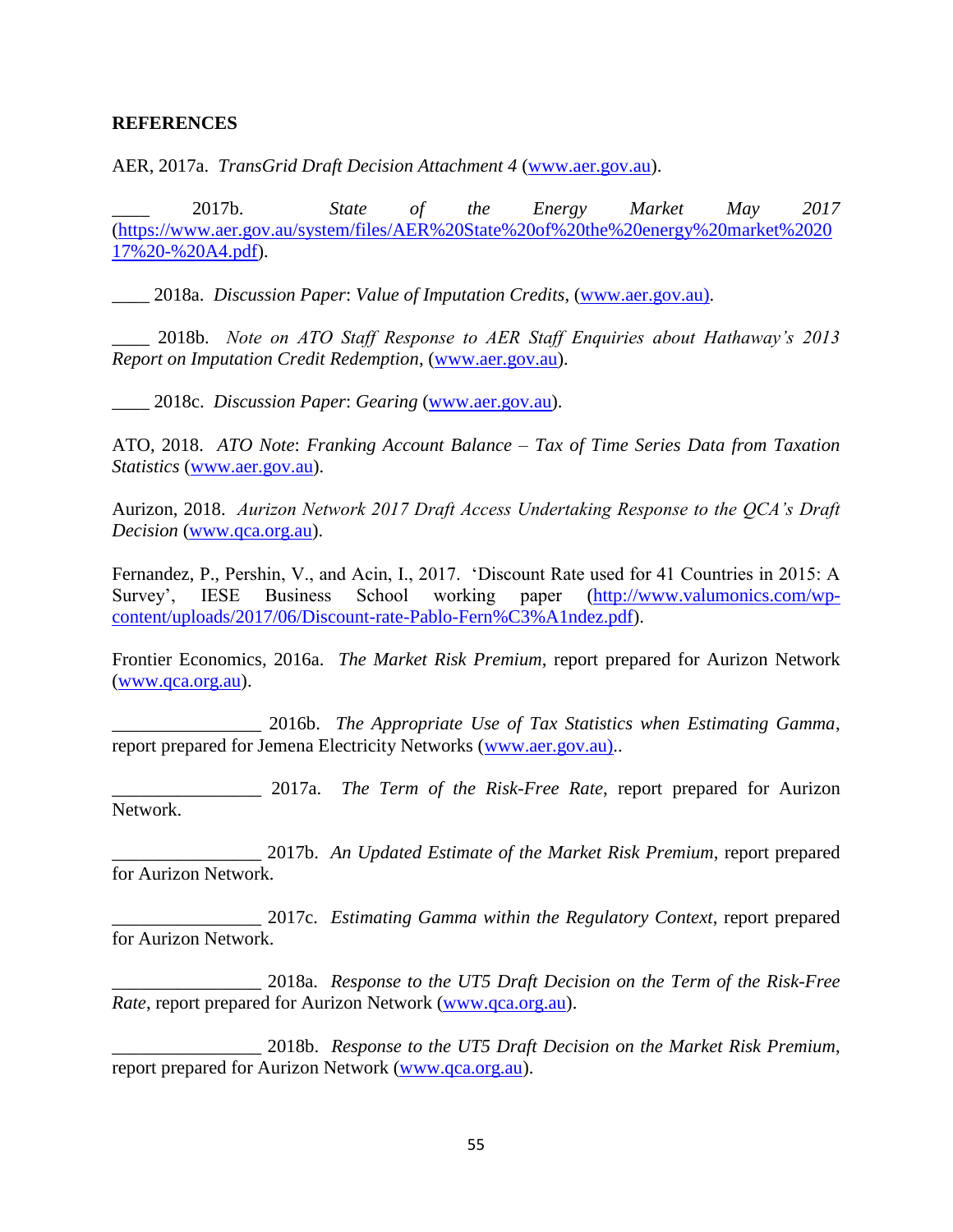\_\_\_\_\_\_\_\_\_\_\_\_\_\_\_\_ 2018c. *Response to the UT5 Draft Decision on the Value of Dividend Tax Credits*, report prepared for Aurizon Network [\(www.qca.org.au\)](http://www.qca.org.au/).

Handley, J., 2014. *Advice on the Value of Imputation Credits*, report prepared for the AER [\(www.aer.gov.au\)](http://www.aer.gov.au/).

Hathaway, N., 2014. *Franking Credit Redemption ATO Data 1988-2012*, [\(www.aer.gov.au\)](http://www.aer.gov.au/).

\_\_\_\_\_\_\_\_\_\_ 2017. *Response to Questions from Energy Networks Australia*, report prepared for ENA [\(www.aer.gov.au\)](http://www.aer.gov.au/).

Incenta Economic Consulting, 2013, *Term of the Risk Free Rate for the Cost of Equity*, report prepared for the Energy Networks Association [\(www.aer.gov.au\)](http://www.aer.gov.au/).

KPMG, 2017. *Valuation Practices Survey*, July [\(https://assets.kpmg.com/content/dam/kpmg/au/pdf/2017/valuation-practices-survey-2017.pdf\)](https://assets.kpmg.com/content/dam/kpmg/au/pdf/2017/valuation-practices-survey-2017.pdf).

Lally, M., 2004. Regulation and the Choice of the Risk Free Rate, *Accounting Research Journal*, vol. 17 (1), pp. 18-23.

\_\_\_\_\_\_\_\_ 2007a. 'Regulation and the Term of the Risk Free Rate: Implications of Corporate Debt', *Accounting Research Journal*, 20, pp. 73-80.

\_\_\_\_\_\_\_\_ 2007b. 'Regulation and the Term of the Risk Free Rate: Implications of Corporate Debt - A Rejoinder', *Accounting Research Journal*, 20, pp. 87-88.

\_\_\_\_\_\_\_\_ 2012. *The Risk Free Rate and the Present Value Principle*, report prepared for the AER [\(www.aer.gov.au\)](http://www.aer.gov.au/).

\_\_\_\_\_\_\_ 2013. *Response to Submissions on the Risk-Free Rate and the MRP*, report prepared for the QCA [\(www.qca.org.au\)](http://www.qca.org.au/).

\_\_\_\_\_\_\_ 2014. *Review of Submissions to the QCA on the MRP, Risk-Free Rate and Gamma*, report prepared for the QCA [\(www.qca.org.au\)](http://www.qca.org.au/).

\_\_\_\_\_\_\_ 2015a. *Review of Submissions on the MRP and the Risk-Free Rate*, report prepared for the QCA [\(www.qca.org.au\)](http://www.qca.org.au/).

\_\_\_\_\_\_\_ 2015b. *Review of Arguments on the Term of the Risk-Free Rate*, report prepared for the ERAWA [\(www.erawa.com.au\)](http://www.erawa.com.au/).

\_\_\_\_\_\_\_ 2015c. *Estimating the Distribution Rate for Imputation Credits*, working paper.

\_\_\_\_\_\_\_ 2016. *Review of the ACT's Gamma Decision*, report prepared for the QCA [\(www.qca.org.au\)](http://www.qca.org.au/).